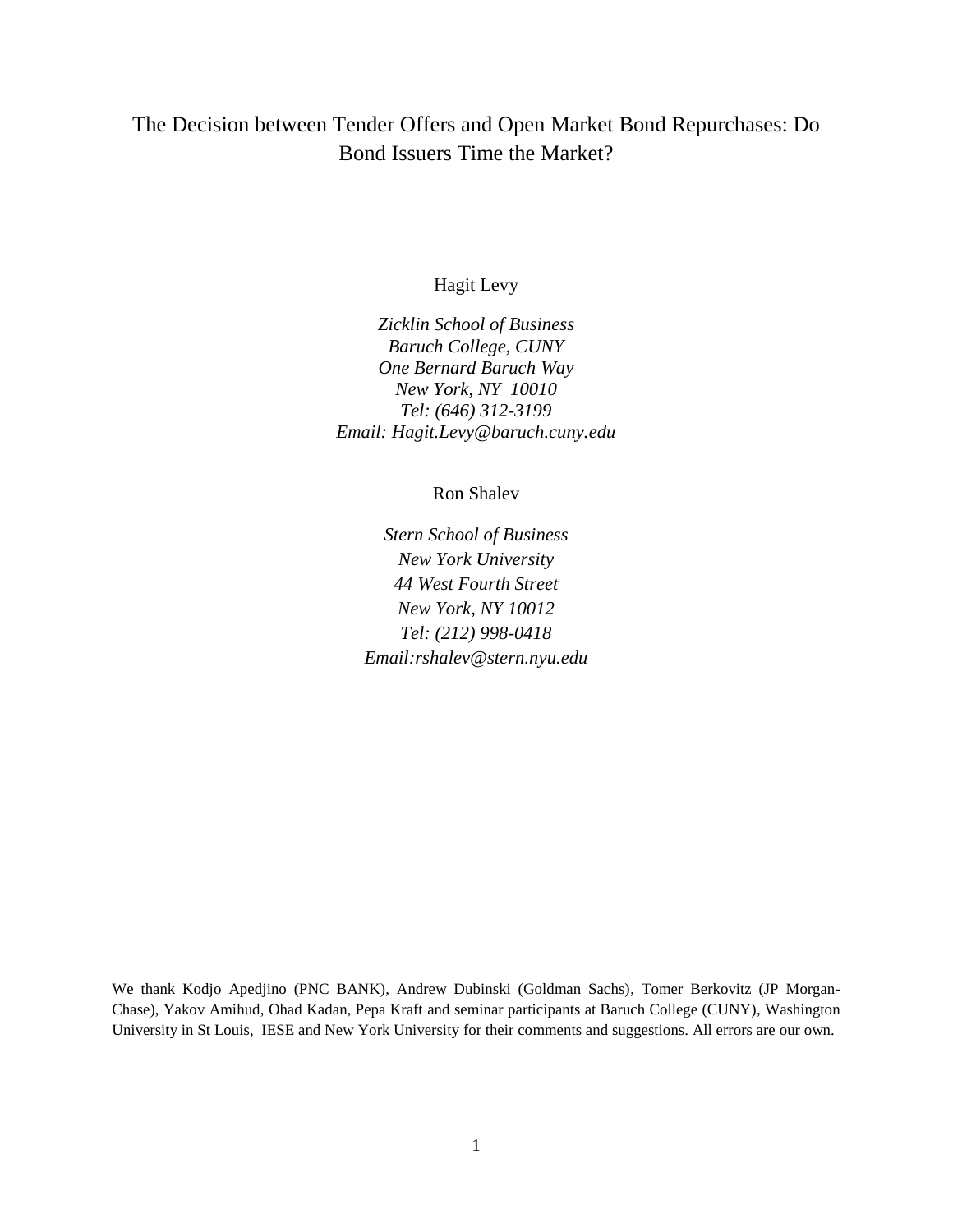### The Decision between Tender Offers and Open Market Bond Repurchases: Do

Bond Issuers Time the Market?

Abstract: We analyze the observed increase, at times of capital market crises, in the number of firms repurchasing their bonds in the open market, a stealthy method to repurchase bonds, in which bondholders are not aware of the buyer's identity, and the observed decrease in the number of firms using a tender offer, a transparent method to repurchase bonds, in which issuers pre-announce their repurchase intentions, and provide evidence consistent with issuers timing the bond market. Specifically, we find that at times of heightened uncertainty, during which bond prices tend to be depressed, issuers are more likely to repurchase the bonds in the open market than via a tender offer. Analysis of both the one year-ahead returns on the repurchased bonds and the issuers accounting gains from the repurchase provides ex-post evidence that bond repurchased in the open market were executed at better term for the issuers than bonds repurchased via tender offers. Finally, we find that insider stock buys are more prevalent around times of open market repurchases.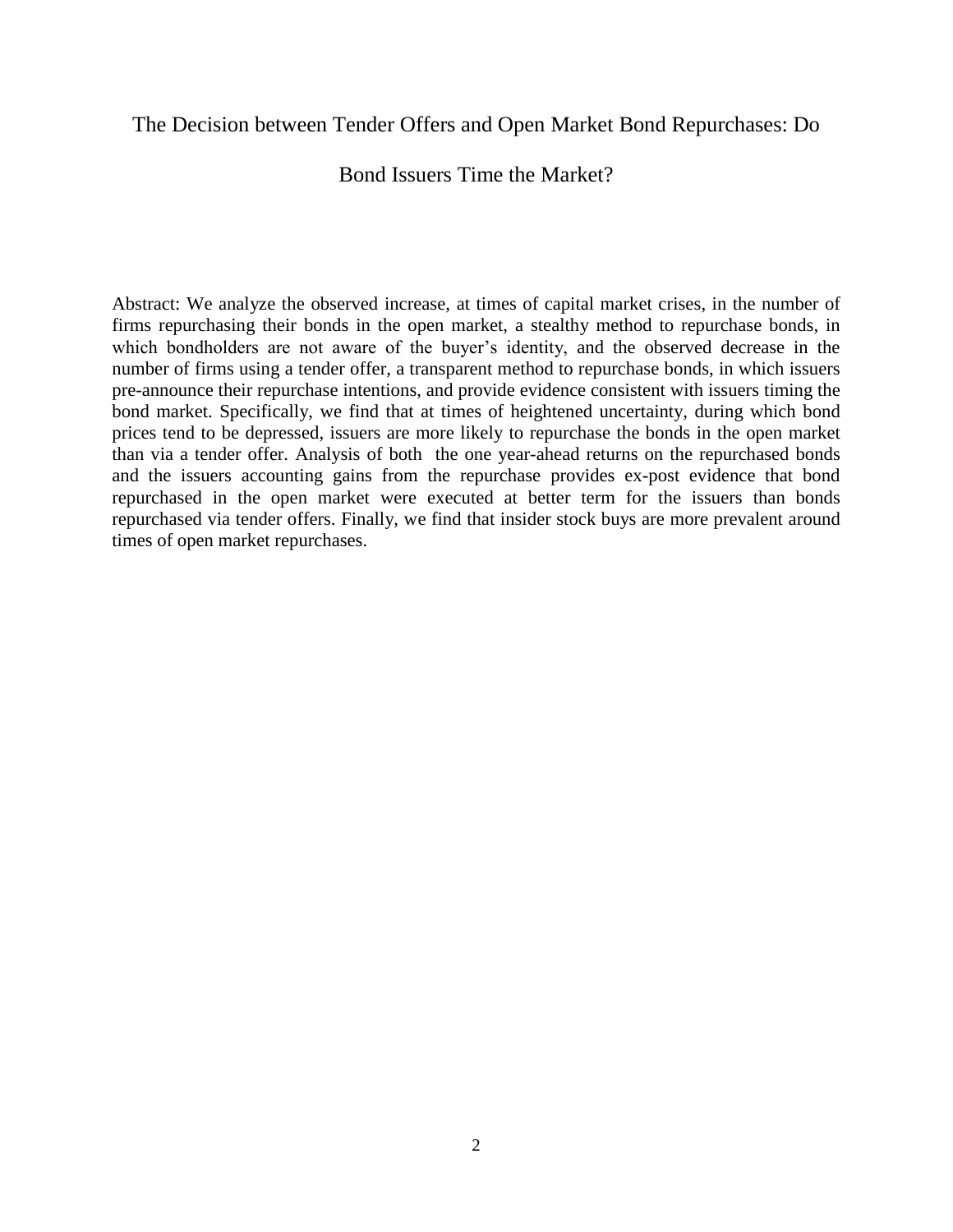# The Decision between Tender Offers and Open Market Bond Repurchases: Do Bond Issuers Time the Market

#### **I.** *Introduction*

Recent years have seen a large increase in the volume of bond repurchases.<sup>1</sup> A public debt issuer can execute bond repurchases via two alternative methods, tender offer and repurchase in the open market. Whereas during a typical year firms are more likely to choose tender offers to repurchase their bonds - for every open market repurchase there are four tender offers - during the two financial crises of the last decade, the dot com and the housing bubble bursts, this ratio reversed such that for every tender offer there are four open market repurchases.<sup>2</sup> In this study we analyze the causes and effects of firms' choice of bond repurchase method and provide evidence consistent with issuers timing the market in bond repurchases.

Though very large in scale,  $3$  the corporate bond market is more fragmented and significantly less liquid than the stock market (Coffee and Klein, 1991; Bushman et al, 2010). As opposed to equity repurchases, in which firms typically pre-announce their repurchase intentions prior to both tender and open market repurchases, only bond *tender* offers are preannounced and are usually executed at the price set in the offer, typically at a premium over the presiding market price.<sup>4</sup> Bond repurchases executed in the open market are generally not preannounced by issuing firms. The transaction price is set in private negotiations between the

 $\overline{\phantom{a}}$ 

<sup>&</sup>lt;sup>1</sup> Using data from the Mergent database of tender and open market repurchases only: in 1998 approximately 10 billion outstanding debt was repurchased by 56 firms whereas in 2007, 135 firms repurchased 45 billion in outstanding debt. 2009 represents the highest volume of repurchased bond over the last decade, reaching 212 billion dollars of outstanding debt.

 $2<sup>2</sup>$  Figure I plots the number of repurchases over time in our sample as well as the percentage of repurchases using the tender and open market methods.

<sup>&</sup>lt;sup>3</sup> Corporate bonds outstanding in the US amounted to 6.9 trillion dollars in 2009.

<sup>(</sup>Source:http://www.sifma.org/research/statistics.aspx). 4 The issuing firm typically issues a press release and sends an offer letter to all known bondholders inviting them to sell the bonds back to the firm.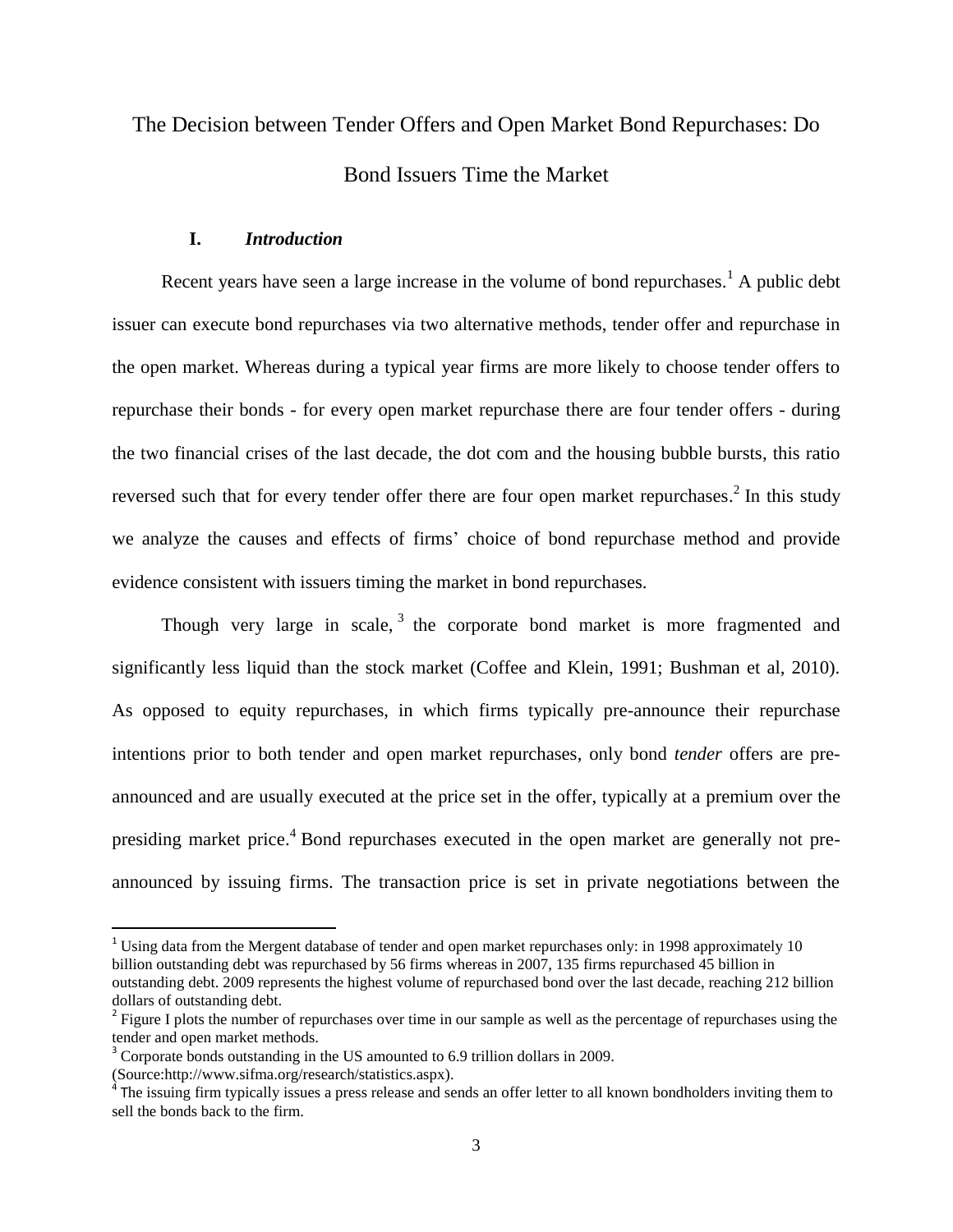buyer's dealer and the seller's dealer. While information on pricing of past transactions is available through TRACE, it is sparse and incomplete.<sup>5</sup> Because the bond market is very illiquid, relying on past transactions to price the bonds during negotiations can be challenging for bond holders and since the actual bond holder (seller) is not aware of whom the counterparty to the transaction is, she cannot incorporate information of the issuer's repurchase intentions into the pricing decision. Thus, the deal value is ultimately an approximation, sometimes very inaccurate, of market prices.

Economic literature suggests that capital market turbulence intensifies agency problems arising from adverse selection and moral hazard, making screening good borrowers from bad borrowers harder (Mishkin, 1997 and Mishkin and White, 2002), and increasing the likelihood of asset dislocations and mispricing. Given the corporate bond market structure, we conjecture that in times of increased market uncertainty, issuing firms will exploit their superior information when they believe the bonds are undervalued, and repurchase their debt securities in the open market, at a discount relative to the bonds' economic value. We develop a set of analyses to test our conjecture:

We start by validating our basic premise that at times of market turbulence bond prices are on average depressed due to increased uncertainty. For that purpose, we investigate whether the premium over the market price offered in a tender offer is different at times of market turbulence than it is at times of low volatility. If at times of heightened market uncertainty the increase in uncertainty concerning firms' default risk depresses bond prices, a signal that the firm can actually repay its debt (i.e. a tender offer) is likely to be of higher information content with

 $\overline{a}$ 

<sup>&</sup>lt;sup>5</sup> The Trade Reporting and Compliance Engine (TRACE) provides information about over the counter corporate bonds transactions since 2002. From inception in 2002 reporting on TRACE was gradually expanded to include more bonds and became complete in February 2005 (Bushman et. al 2010). TRACE provides information about transaction size, price (inclusive of any markups, markdowns and commissions) and date, but does not identify the buyer, the seller or even the dealer that executes the transaction.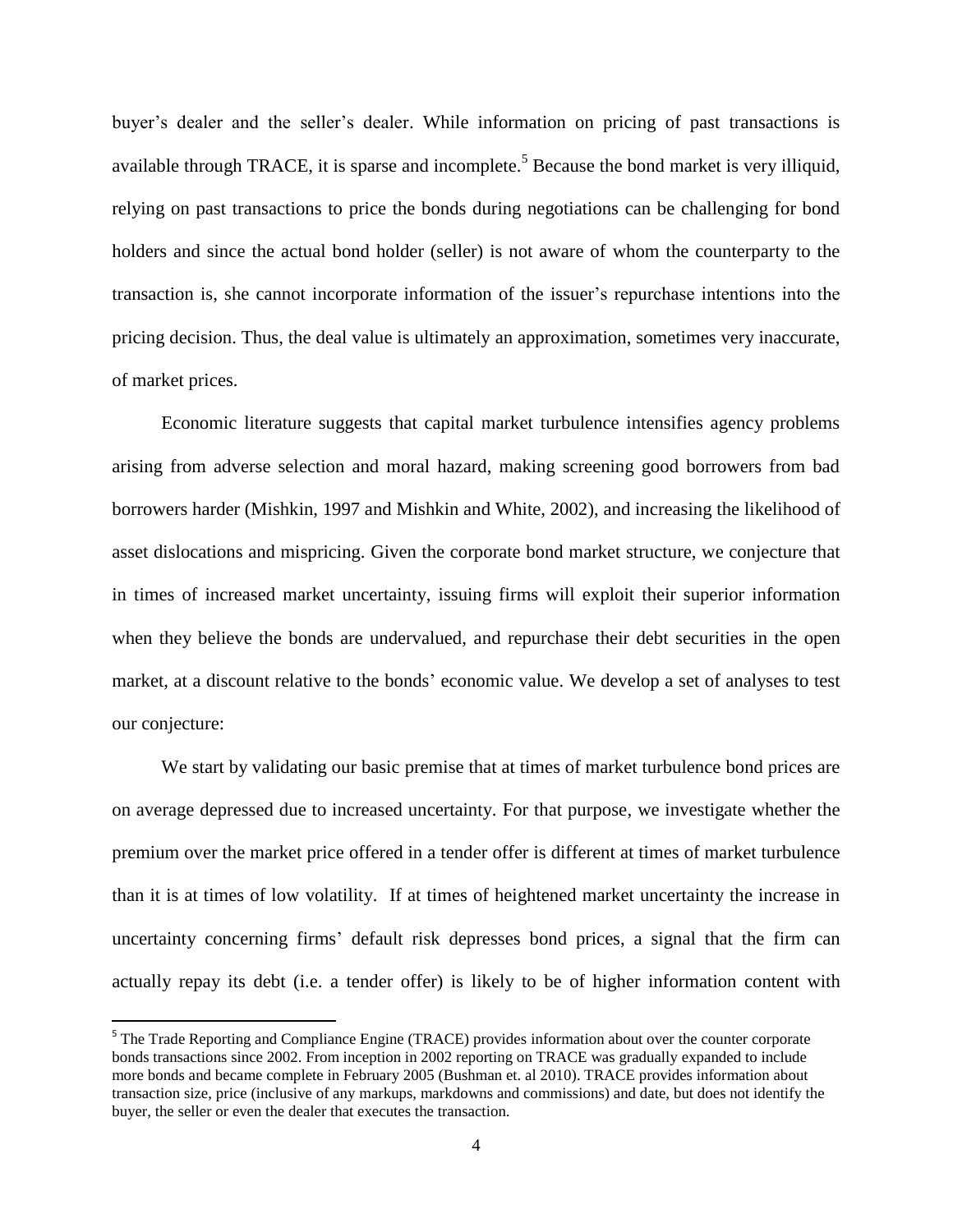respect to the firm's credit worthiness and therefore, will likely have a stronger effect on bond prices compared to times of a relatively stable information environment. Thus, at times of heightened uncertainty, bondholders will require higher premium to sell their bonds in a tender offer than in ordinary times. We use two alternative market level measures to capture levels of uncertainty and information asymmetry in capital markets: 1) the implied volatility of the S&P 500 stock index, commonly known as the VIX index (VIX), and 2) the credit spread between Baa rated corporate bonds and US treasury bonds (SPREAD). Analysis suggests that premiums over market price in tender offers are positively associated with both the implied volatility in the stock market and the credit spread in the bond market.<sup>6</sup> This result suggests that the benefits to the issuer of repurchasing bonds in the open market at market price relative to using a tender offer increase in times of heightened uncertainty.

Second, we analyze the connection between repurchase method and level of uncertainty in capital markets. We conduct a quarterly time series analysis of the association between the two measures of uncertainty and information asymmetry described above (VIX and SPREAD) and the ratio of open market bond repurchases to total bond repurchases, and find that this ratio increases in both measures. We also perform a firm level analysis of the choice between open market repurchase and tender offer, controlling for other factors affecting the choice, and find that the likelihood of choosing to repurchase bonds in the open market versus tendering the bonds increases in both measures. These tests suggest that at times of uncertainty and high information asymmetry, issuers tend to use the open market to repurchase their bonds as opposed to using a tender offer.

 $\overline{\phantom{a}}$ 

<sup>&</sup>lt;sup>6</sup> It should be noted that it is not the level of information asymmetry that is relevant for the test but changes in information asymmetry, as the firms' specific level of information asymmetry is assumed to be priced in the bond at initiation. If the market is volatile, however, there is a general increase in information asymmetry between firms and outsiders which will affect the probability of mispricing.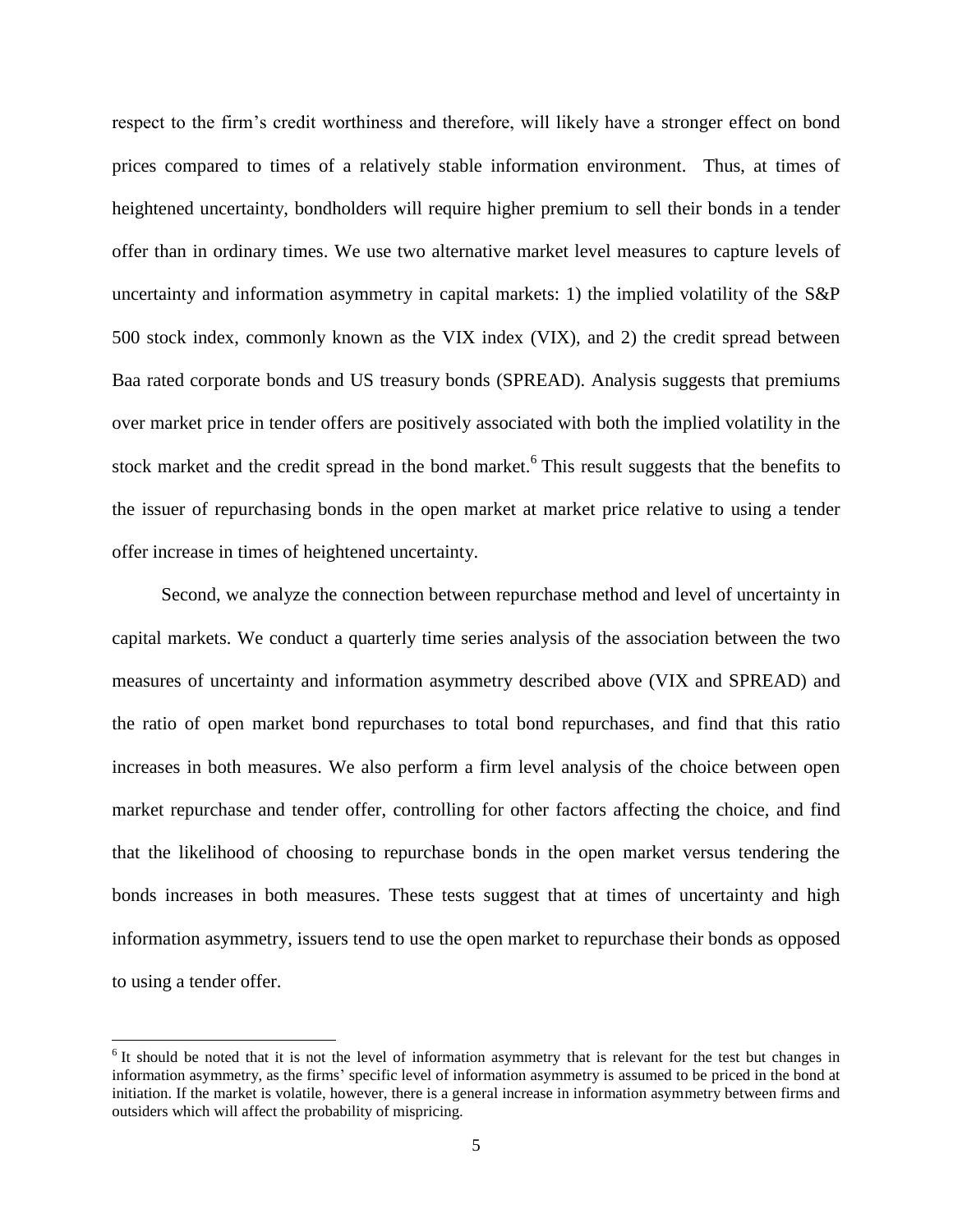Third, in order to corroborate our interpretation of results as market timing in bond repurchases, we investigate whether repurchases in the open market are executed under more favorable terms to issuers than tender offers. We perform two tests: 1. a return analysis comparing the one year ahead returns on the bonds repurchased (or comparable bonds in case the entire series was repurchased) and find that after controlling for year, and industry fixed effects and the firm's credit rating, the returns on bonds following open market repurchases are higher than returns following tender offers, and 2. an analysis of the impact of each repurchase method on issuers' income statement. Unlike stock repurchases, bond repurchases have a direct effect on issuers' income statement as "gains/losses from extinguishment of debt".<sup>7</sup> We hypothesize and find a positive association between the choice to repurchase bonds in the open market and gains from extinguishment of debt recognized in the income statement. Both of the above findings support the hypothesis that managers time the market and exploit bond holders by repurchasing their bonds in the open market.

Finally, we provide additional evidence consistent with managers possessing private information prior to bonds' repurchases. We rely on extensive literature which documents that insiders' trades are based on superior knowledge (Piotroski and Roulstone, 2005, Beneish and Vargus, 2002, Rozeff and Zaman, 1998) and predict that if open market bond repurchases are based on superior insider information and are associated with wealth transfers from debt holders to shareholder, they will be accompanied by increased purchases of the firm's stock by insiders.

 $\overline{a}$ 

<sup>&</sup>lt;sup>7</sup> Gains and Losses from extinguishment of debt are calculated as the difference between the payment made to extinguish the debt and the book value of the debt, and do not necessarily reflect the market value of the gain. However, unless there is a systematic difference in the book values between debt repurchased using tender offers and debt repurchased using the open market method, results would be consistent with both economic and accounting gain.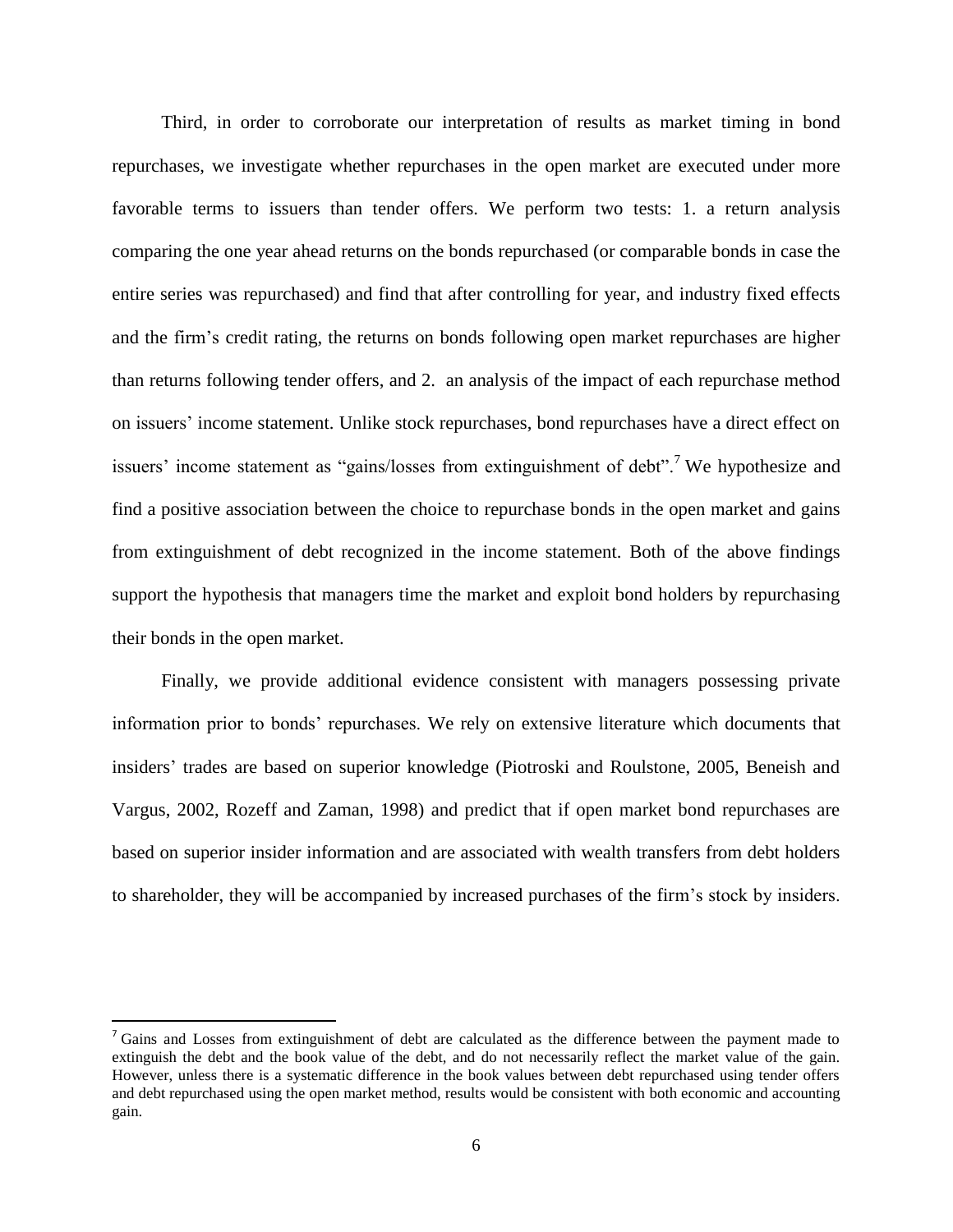Consistent with the above prediction, we find an abnormal increase in insider trading around the period in which issuers make bond repurchases in the open market.<sup>8</sup>

As periods of market turbulence can be accompanied by liquidity shocks, an argument can be made that during times of liquidity contractions, firms may not want to commit the larger amounts of funds needed for a tender offer, and instead use open market repurchases to adjust their debt ratios. The repurchase method could also reflect change in market power between seller and buyer (during times of illiquidity, sellers may be looking for buyers as opposed to buyers looking for sellers). To rule out illiquidity as an alternative explanation to our findings we perform two sensitivity analyses: 1) we verify that our measures of the level of uncertainty (VIX and SPREAD) do not capture also illiquidity levels by replacing both uncertainty measures in the analysis with the residuals of a regression of these measures on the Amihud (2002) market illiquidity measure, and 2) we rerun all of the analyses excluding year 2008 observations from the analysis. All results remain qualitatively intact.

Our study contributes to the existing body of research in several ways. First, it extends evidence of the market timing literature by suggesting that market timing exists for debt repurchases and firms exploit situations in which bonds are likely undervalued to repurchase them in the open market. The evidence provided is important especially in light of the costs of timing the market in repurchasing debt: 1. Given that the bond market is fragmented, illiquid and hosts fewer, more sophisticated players, a bond holder is more likely than a stock holder to know post-factum that the issuing firm took advantage of market conditions (and thereby bondholders) without disclosing it ex-ante. In a repetitive game, borrowers will take these actions into account when pricing the firm's future debt, thus increasing the borrowing costs of the firm. 2. Legal

 $\overline{\phantom{a}}$ 

<sup>&</sup>lt;sup>8</sup> We also find an increase in insiders' purchases of stocks before tender offers, however the increase is statistically smaller than the increase around open market repurchases.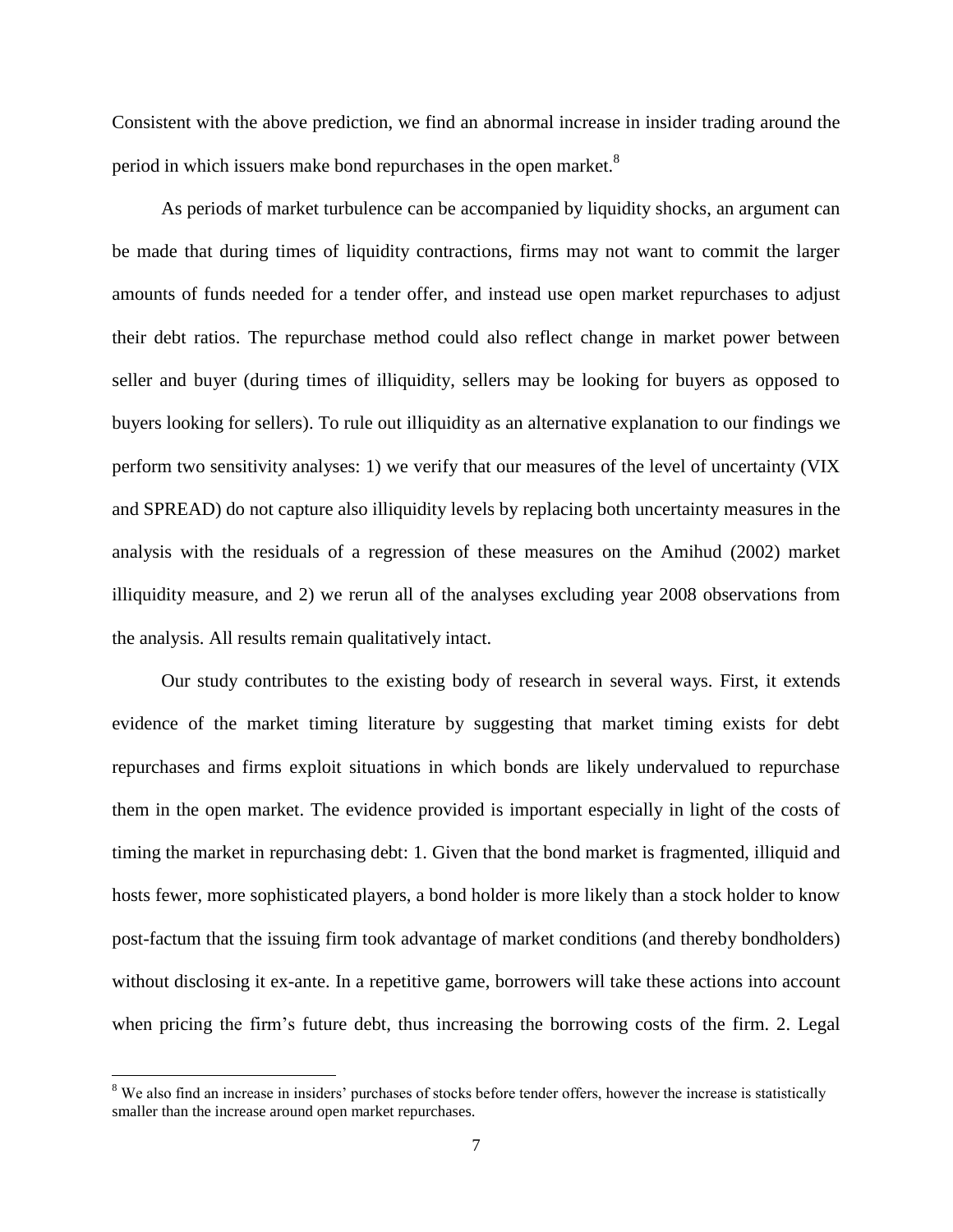bulletins commonly warn repurchasing firms about violating insider trade and anti-fraud laws (rule 10b-5) and regulation FD. Open market bond repurchases are not pre-announced and thus may involve higher legal risks.<sup>9</sup>

Second, bond repurchases offer a cleaner setting than stock repurchases to identify firms' motivation to time the market in repurchasing their securities. Extant literature in accounting and finance document positive abnormal returns and subsequent long term run up in stock price following stock repurchase announcement (Ikenburry et al 1995). Researchers have interpreted these findings to be consistent with firms timing the market to repurchase their stock when they believe it to be undervalued. Researchers, however, also provide theory and empirical evidence associating stock repurchase announcements with managers signaling their private information (Vermaelen, 1981, Dann, 1981, Vermaelen, 1984, Ofer and Thakor, 1987, and Persons, 1994). In a multi-period world, if firms that announce stock buyback as a signal of private information want their future signals to be credible, they would act on the current signal and actually repurchase the stocks. Thus, empirically separating market timing from credible signaling as a motivation for the security repurchases may prove a tall order. Furthermore, Dittmar and Dittmar 2007 suggest that stock repurchase waves actually do not coincide with times of stock market undervaluation. Bond repurchases, therefore, offer a cleaner setting to identify firms' motivation to time the market in repurchasing securities. Unlike stock repurchases, public debt repurchases in the open market are not pre-announced and in most cases bondholders are not aware that the firm actively repurchases its public debt, which rules out signaling as a motivation for the security repurchase.

l

<sup>&</sup>lt;sup>9</sup> When certain conditions are met, an open market repurchase may be classified as a tender offer forcing issuers to give favorable terms to all bond holders.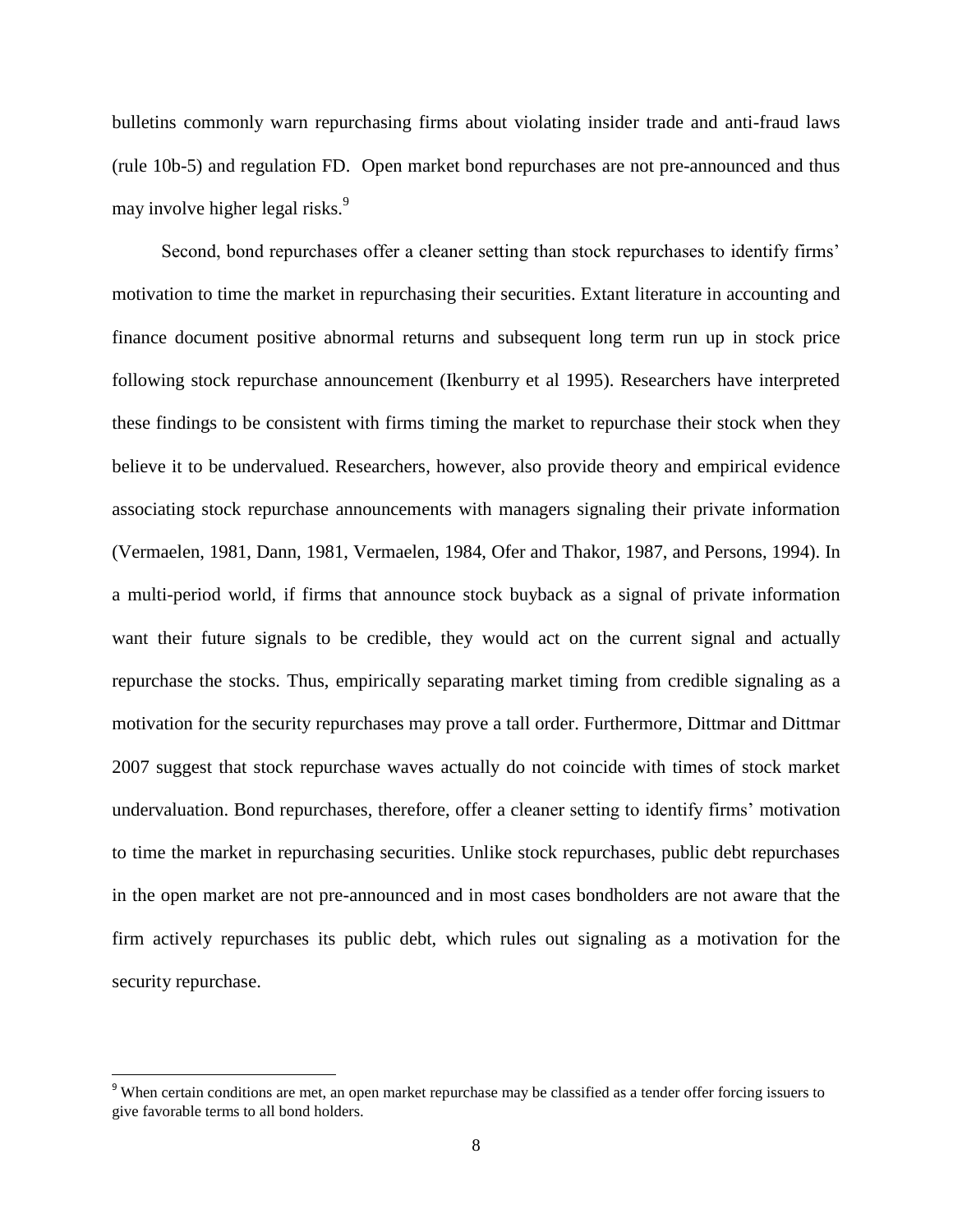Third, this research extends our understanding of factors motivating debt repurchases and the implications of the choice of repurchase method. Bond repurchase research has so far focused on tender offers and suggested factors such as deleveraging, the cost of debt overhang, and tax considerations as motivations for public debt repurchases. Our study provides evidence consistent with firms considering their own debt as a good investment and timing the market in repurchasing it.

The rest of this study is organized as follows: Section 2 provides institutional background about transactions in the secondary bond market. Section 3 discusses related research. Development of the hypotheses is presented in Section 4. Section 5 presents sample selection procedures and empirical results. Section 6 concludes.

#### **II.** *Secondary Bond Market and Bond Repurchase*

The secondary bond market is fragmented and significantly less liquid than the stock market (Coffee and Kline, 1991, Bushman et al., 2010). Most market participants are sophisticated investors, and retail/individual investors do not play a major role. Insurance companies hold approximately 33 percent of total corporate bonds outstanding and the lion share of the rest is held by funds (Bushman et al., 2010). Corporate bond transactions in the open market are normally executed between two dealers, mostly over the phone. Neither the bondholder nor her agent are aware of who the end counterparty to the transaction is, namely whether the dealer that buys the bond acquires it for her own portfolio or she serves as an agent for a different buyer. The transaction price is privately negotiated between the two dealers.

The market information available to bond holders for the purpose of bond pricing is thin and incomplete. Corporate bond transactions are relatively sparse and the information on these transactions, though improved in recent years, is limited. As of 2002, dealers, members of the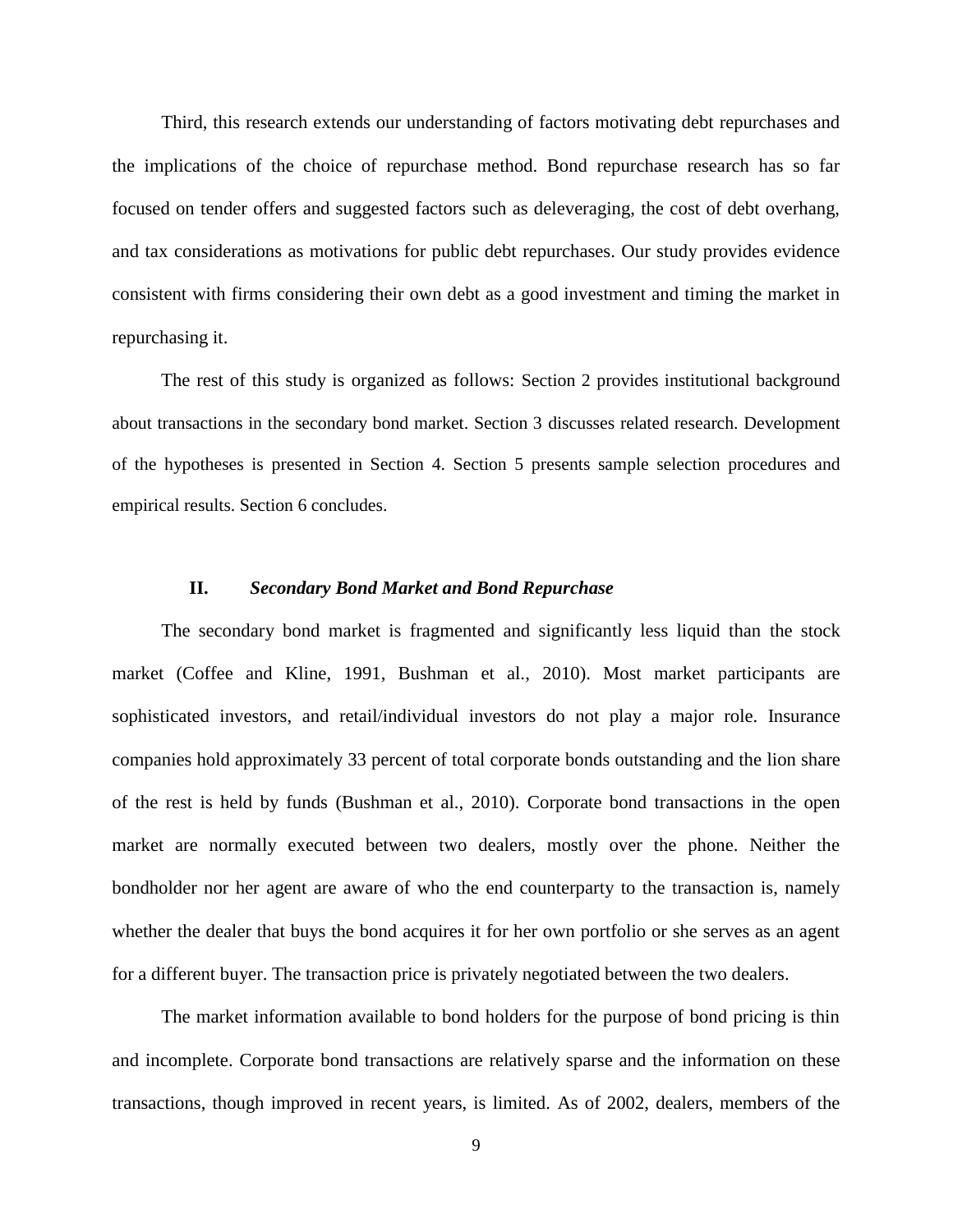Financial Industry Regulatory Authority ("FINRA"), are required to report deal information on bond transactions to the Transaction Reporting and Compliance Engine ("TRACE"). From February 2005, all transactions are reported through TRACE (Bushman et al. 2010). Until 2008, the information provided through TRACE included only the bond identifier, the price *inclusive* of any mark-up, mark-down or commissions, the quantity, the yield, and the time of execution. In July 2008 FINRA approved a proposal to expand disseminated data to include whether the reporting dealer is acting on behalf of a buyer, a seller or on her own behalf (the dealer identity, however, is not reported on TRACE). The proposal,  $^{10}$  the comments by market participants, and FINRA's response to the comments shed light on the information environment in the bond market:

The main reason behind the additional data, as suggested by FINRA in its proposal, is that the new data allows both dealers and investors to better understand the reported prices and therefore facilitate price comparisons. The following correspondence between a member dissenting the proposal and FINRA, however, reveals FINRA's view of the usability of information provided by TRACE for the purpose of bond trading. The dissenting comment was summarized by FINRA as follows:

"(the new data) would hamper the ability of investors trying to accumulate or dispose of positions without moving the market (as noted above) and would: (i) permit market participants to discern the trading intent of others and consequently trade in a manner that is harmful to the identified investor; (ii) permit others to intrude upon the trading strategies of an investor; (iii) increase investor costs; and, (iv) as noted above, potentially reduce liquidity…. …. The commenters stated that such investors must be able to execute block trades and dealers must be able facilitate such trades without signaling the market because prices in the securities market are driven by supply and demand and if an institutional investor or a dealer tries to sell, or facilitate the sale of, a block without having the ability to shroud their activity, it might cost more. In addition, other market participants might try to raise prices, by buying some of

l

<sup>&</sup>lt;sup>10</sup> SR-FINRA-2007-026, text of the Proposed Rule Change,

http://www.finra.org/Industry/Regulation/RuleFilings/2007/P037552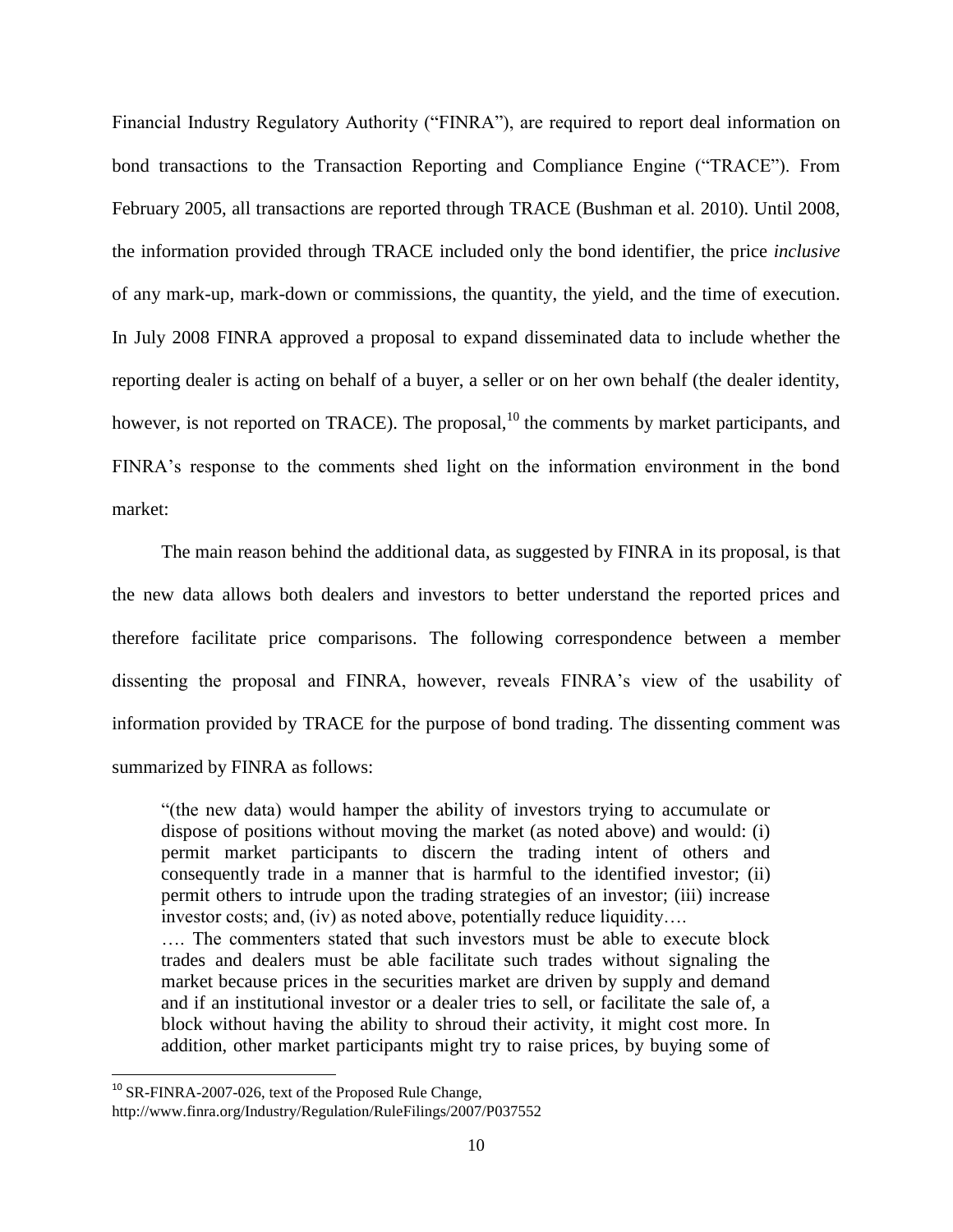the desired bonds, or conversely, might try to lower prices, by selling some of the desired bonds."

FINRA responded to the comment as follows:

"…it is unclear how, even with this additional information, a consumer of disseminated information will know who is behind a trade, the nature and extent of their strategy, and the size of the total debt position being disposed of or acquired"

Michael Lewis, an author and former bond dealer provides an illuminating description of the information environment under which bond holders operate:

"…but in many cases the only way to determine if the price some bond trader had given you was even close to fair was to call around and hope to find some other bond trader making a market in that particular obscure security. The opacity and complexity of bond market was, for big Wall Street firms a huge advantage. The bond market customer lived in perpetual fear of what he didn't know. If Wall Street bond departments were increasingly the source of Wall Street profits, it was in part because of this: In the bond market it was still possible to make huge sums of money from the fear, and the ignorance of customers." (Michael Lewis, The Big Short, P. 62)

Furthermore, unless an issuer is willing to disclose its repurchase intentions to all investors, it has to be careful not to disclose this information to any of the bondholders in order not to violate regulation FD. The lack of information on the bondholder's side allows firms to take advantage of mispricing in the market to buy back their debt at a discount, relative to its economic price, as perceived by the issuing firm's managers.

While it may seem that repurchasing bonds in the open market is always the dominant strategy when compared to tendering the bonds, this activity is not without costs. Though unaware of the fact that the issuer is the counterparty to the transaction at the time of the sale, bondholders, being sophisticated investors, are likely to realize it ex-post. In many cases when the issuer repurchased the bond without a pre-announcement, the information about the repurchase was disclosed in the following financial statements (firms report gains and losses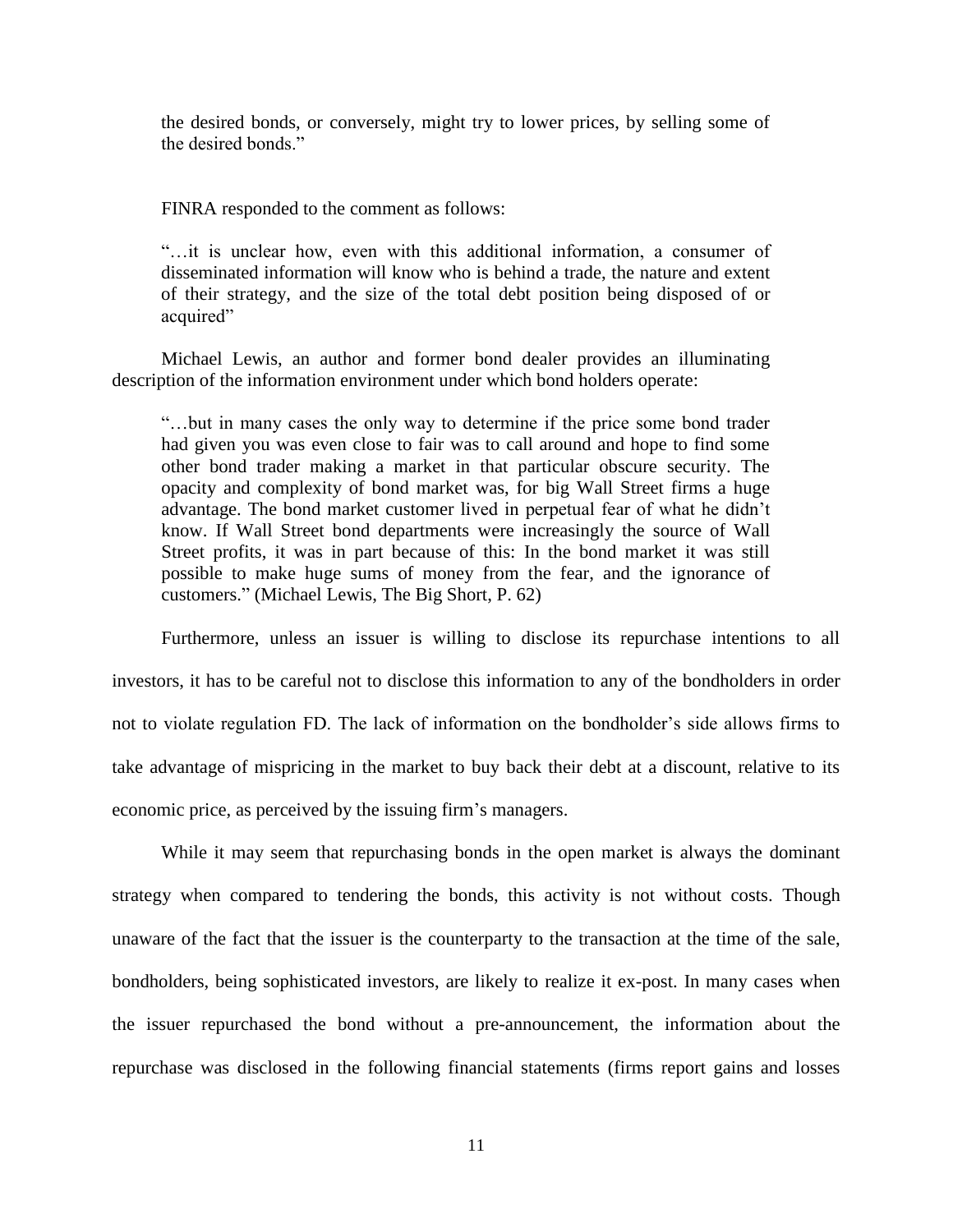from extinguishment of debt in the income statement and sometimes disclose more information in the notes<sup>11</sup> or in conference calls<sup>12</sup>). As bond issues are much more frequent than equity and because of a limited pool of investors in these securities, the notion of a multi-period game is much stronger. Investors are therefore likely to take into account "stealthy" behavior of the issuers when pricing future issuances. This means that the benefit from the repurchase in the open market has to be high enough to justify the potentially higher cost of issuing future bonds.

#### **III.** *Literature Review*

 $\overline{\phantom{a}}$ 

Empirical literature has focused on firms timing the market in both issuance and repurchase of their equity securities. Seyhun (1990) provides evidence on insiders' ability to time share transactions and Loughran and Ritter (1994) provide evidence of timing of seasoned equity offering, the reverse action to stock repurchases. In the context of repurchase, DeAngelo et al. (2009) provide a list of factors that motivate managers to engage in equity repurchase. Specifically, they mention: "correct market undervaluation and/or exploit outside investors by buying shares when the market price of the firm's shares is below inside-managers assessment of intrinsic value". Two stories emerge from these motivations; (1) signaling and (2) market timing. Academic literature provides support for both. Vermaelen (1981), Dann (1981), Vermaelen (1984), Ofer and Thakor (1987), and Persons (1994) provide theory and evidence consistent with stock repurchases being signals of managers' private information of security undervaluation.

<sup>&</sup>lt;sup>11</sup> For example: "During December 2008 and early 2009, we used cash on hand to repurchase \$100.5 million of principal face amount 2028 Notes in the open market at approximately 49.1% of their principal face value, plus accrued and unpaid interest. *Should market conditions continue to be advantageous to us, we intend to repurchase additional 2028 Notes in the open market during 2009.*" (Health Management Associates, 2008 10-k)

<sup>&</sup>lt;sup>12</sup> For example: "Yeah, sure. Happy to do so, as you mentioned given the difficult economic environment we are in and the lack of visibility in terms of how deep the recession will go or how long it will last having more cash than less is a paramount now. So, we are comfortable despite the lower earnings that cash receives these days, a good use of the proceeds is sitting in cash right now, *having said that we will opportunistically seek further bond repurchases if they make sense*." (Joseph Lovejoy, CFO of Fisher Communications, Q4, 2008 Earnings Call)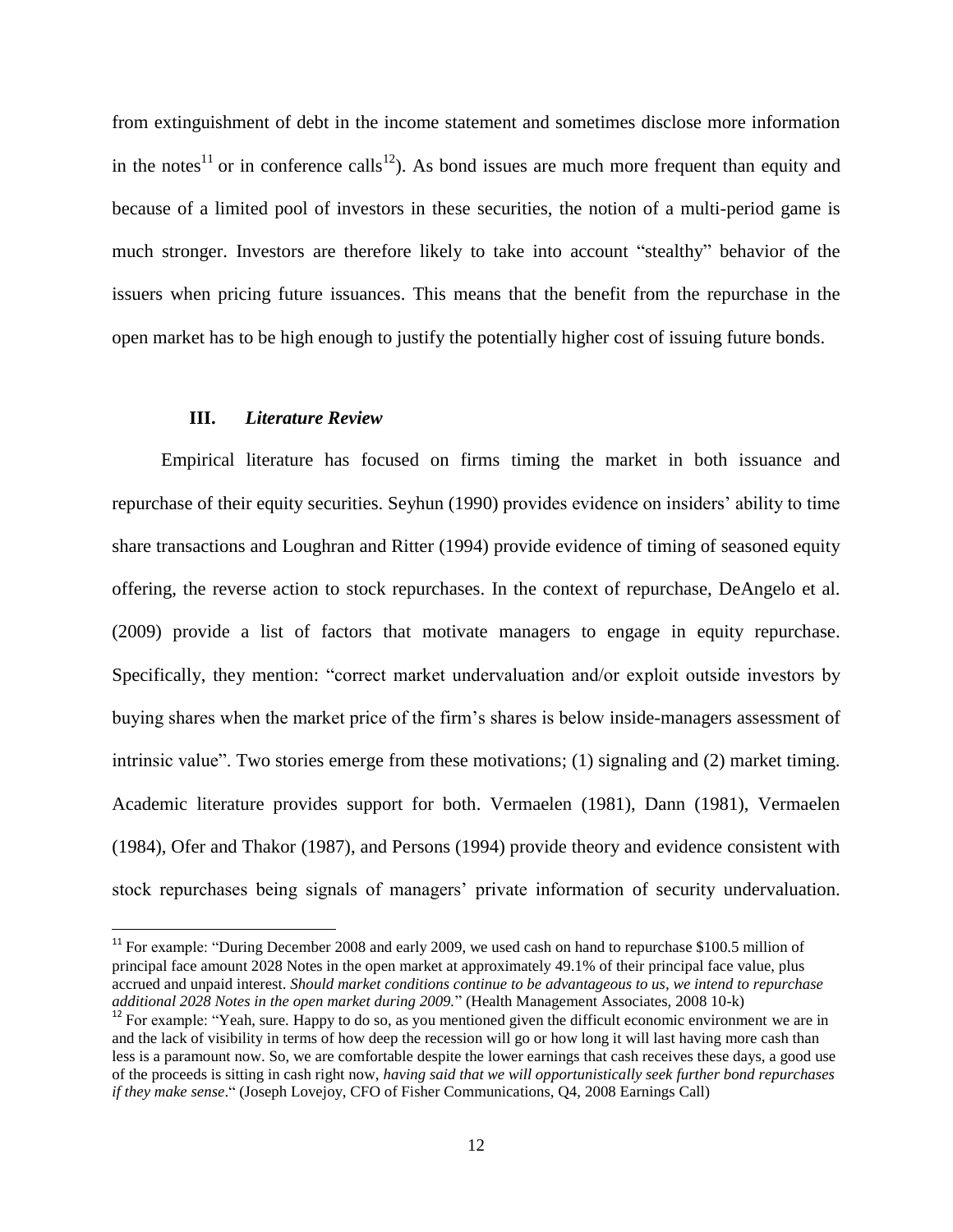Ikenberry et al. (1995) provide evidence of positive abnormal returns for "value stocks" of 45.3% over the four years following repurchase announcements. Baker and Wurgler (2002) suggest that firms' capital structure is the result of past attempts to time the equity market. In a survey paper by Brav et al. (2005), managers cite market timing as a major motivation for equity repurchase. However, because all stock repurchases are pre-announced, empirically separating between the two motivations, namely whether managers are merely acting based on the signal they made (the repurchase announcement) in order to maintain credibility, or they are timing the market, is a tall order. The problem of separating signaling from market timing is portrayed in DeAngelo et al (2009):

"…theoretically investor exploitation cannot provide a viable stand-alone explanation for the decision to buy back stock. Specifically, if managers' only motivation for buying back stock is to exploit outside investor by repurchasing stock on the cheap, no investors will *knowingly* sell the stock to the firm because any attempt to repurchase stock fully reveals that the offer price is too low."

This separation is important also in light of evidence in Dittmar and Dittmar (2007) that suggests that repurchase waves do not coincide with times of low stock valuations.

Compared with the abundance of evidence on stock repurchases, evidence on the drivers of debt repurchase is scant and focuses mainly on tender offers. Chattergee, Dhillon and Ramirez (1995) compile a sample of 16 tender offers and 30 exchange offers of distressed firms to analyze the effectiveness of coercive techniques in alleviating the holdout problem. They find that coercion is not necessarily detrimental to bondholders. They report a positive stock price and bond price reaction to the tender announcement and suggest that for distressed firms, both bond holders and shareholders benefit from coerced repurchases as the costs of court restructuring are avoided. They also report that the severity of the holdout problem affects the decision of whether to use tender offers or exchange offers. In their discussion, though not specifically referring to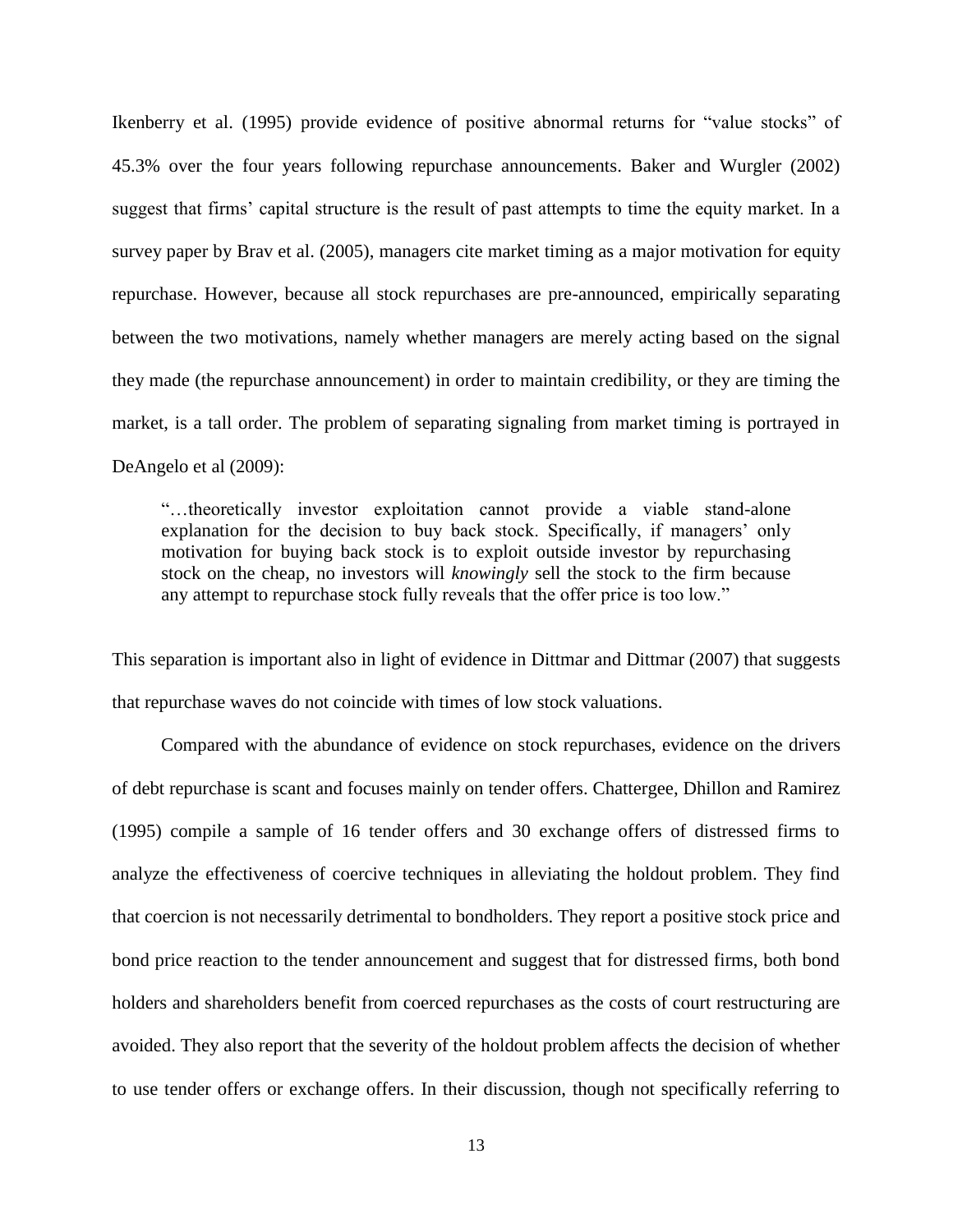open market repurchases, the authors point to an important difference between tender offers and open market repurchases; the holdout problem is less likely to exist when using open market repurchases because bondholders do not know who the buyer counterparty is and therefore the price the buyer will have to pay in an open market repurchase is likely to be lower than in a tender offer. Indeed, Mann and Powers (2007) document an average premium of 5.55% over market bond prices in tender offers.

Julio (2007) compounds a sample that includes both tender offers and open market bond repurchases and conducts a detailed investigation of the agency cost of debt overhang as a motivation for debt repurchase. He finds that agency cost of debt overhang is an important consideration in a firm's decision to repurchase debt. He argues that the agency cost of debt overhang is only one of the drivers of the decision to repurchase debt and suggests that another potential motivation is that managers may view their firms' bonds as underpriced and as such, a good investment.<sup>13</sup>

Recently, Kruse Nohel and Todd (2009) documented positive stock returns around firms' announcements of bond tender offers. The authors provide evidence suggesting that the reaction to the announcement depends on factors such as the cost of binding protective covenants and financial distress, the firm's capital structure, the source of repurchase financing, and tax effects.

l

<sup>&</sup>lt;sup>13</sup> This view is also supported by anecdotal evidence provided to us in discussions with corporate finance groups at large banks that provide corporate finance advisory services to industrial firms.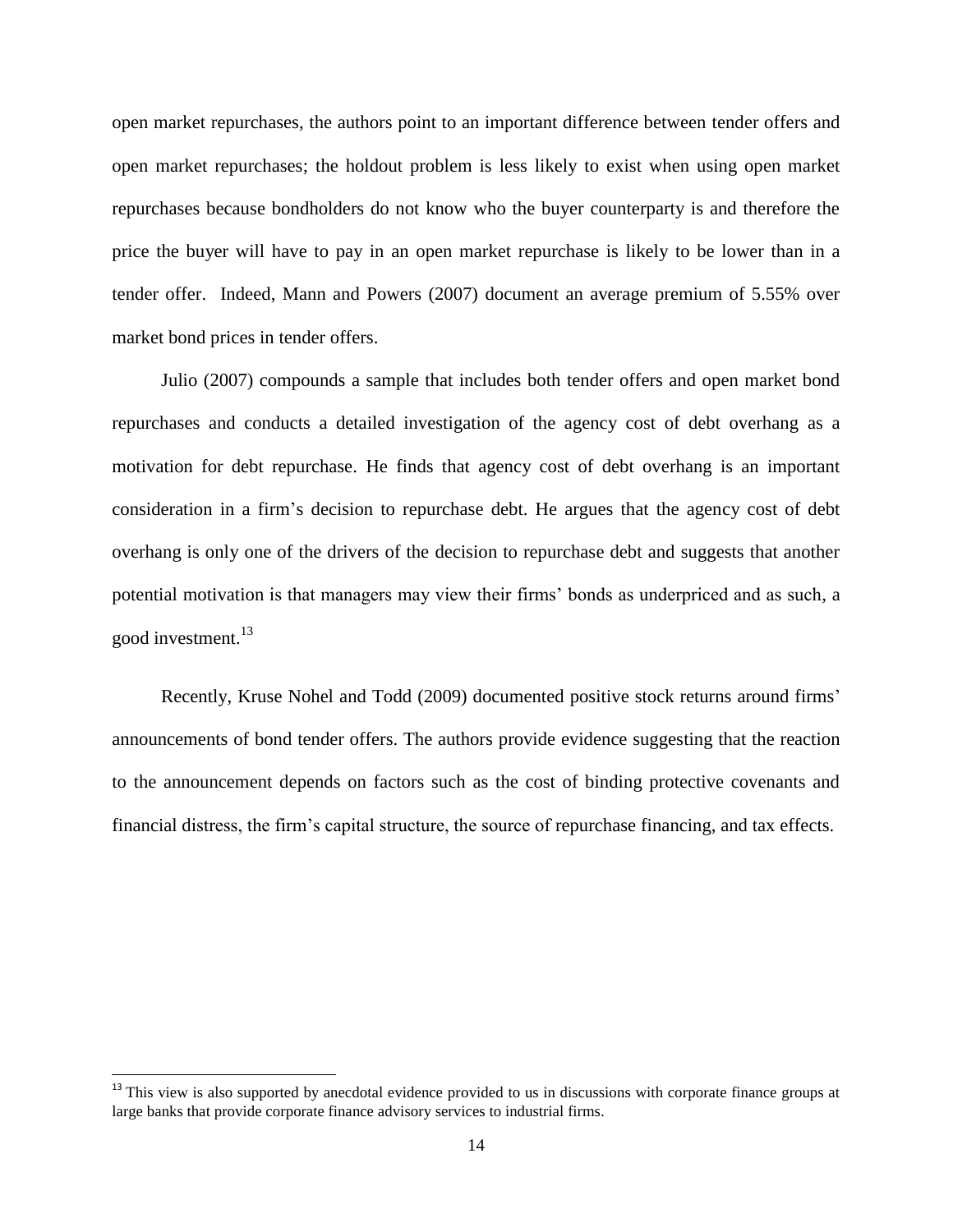#### **IV.** *Data and Descriptive Statistics*

We base our sample of bond repurchases on the Mergent database which contains details on issuance as well as changes in series of corporate bonds.<sup>14</sup> The database includes information on bond characteristics as well as changes in traded series of bonds due to maturity, call, exchange, tender, repurchase, etc. We are interested only in the tender and open market repurchase classifications in the database. The database contains 1,895 observations of bond repurchases executed in the open market or via tender offer between 1998 and 2009. We first eliminate observations of bonds repurchased due to a put option exercised by bond holders. We also eliminate any government agency bonds as well as bonds originating in the financial industry, which reduces our sample to 440 firms. Requiring the availability of financial data from Compustat reduces the sample 332 observations. Specific requirements by different analyses (e.g. gains and losses from extinguishment of debt, bond price data) reduce the sample for each particular analysis. Data on credit spreads is taken from Federal Reserve of St Louis (FRED) website, bond prices are taken from TRACE, *VIX* data is taken from CBOE, and data to calculate the Amihud (2002) illiquidity measure is taken from CRSP. Table I summarizes the sample filter procedures.

#### [Insert Table I here]

Table II reports the distribution of our sample across 2-digit SIC industries. The number of repurchases range from 34, or 8 percent of our sample firms (Electric, gas, and sanitary services) to 1, or 0.3 percent of the sample (13 different industries). Overall repurchases

 $\overline{\phantom{a}}$ 

 $14$  We acknowledge that the Mergent database in not complete as noted in Julio (2007), however, when we compare our statistics to those provided in Julio (2007) who manually collected data on additional repurchases, we do not find evidence that would lead us to be concerned of a systematic bias due to sample selection issues.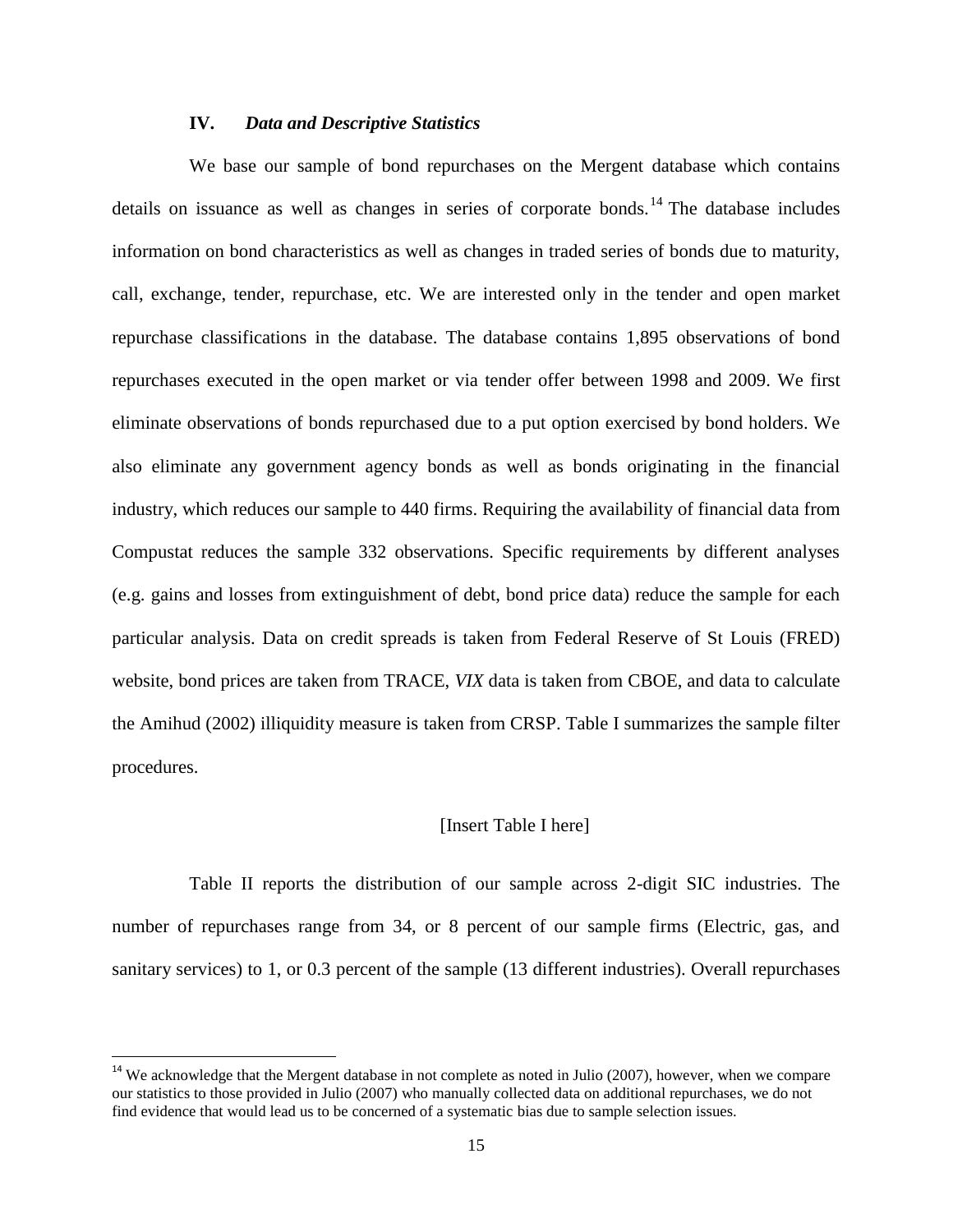are distributed across a fairly wide range of industries and do not reflect major clustering in specific industries.

#### [Insert Table II here]

Table III, Panel A reports descriptive statistics on repurchasing firms by method of repurchase. Statistics suggest an interesting difference between firms that repurchase bonds in the open market and those that repurchase via tender offer: Firms that repurchase bonds in the open market are less cash constrained. This may suggest that open market repurchasing firms have more slack to repurchase debt. Tendering firms are generally larger than firms repurchasing their bonds in the open market (median size of 3.6 B\$ Vs 1.6 B\$). The leverage of the median tendering firm is slightly higher than that of the open market repurchase firm (43% Vs 38%). Firms in our sample are mostly not distressed (median cash to short term debt of around 3.3 for both open market and tender offers). Both tender offers and open market repurchase firms experience as a group a year of relatively weak performance prior to the repurchase. The median ROA is close to zero for both groups suggesting that on average firms that repurchase their debt did not perform well in the year leading to the repurchase. Finally, the median firm that repurchased its debt in the open market reports a gain from extinguishment of debt whereas the median firm that repurchased debt via tender offers reports a loss.<sup>15</sup>

#### [Insert Table III here]

 $\overline{\phantom{a}}$ 

<sup>&</sup>lt;sup>15</sup> Gains and losses from extinguishment of debt are not limited to open market and tenders and include all types of bond buybacks, such as put option exercised by the holders and call option exercised by the issuers.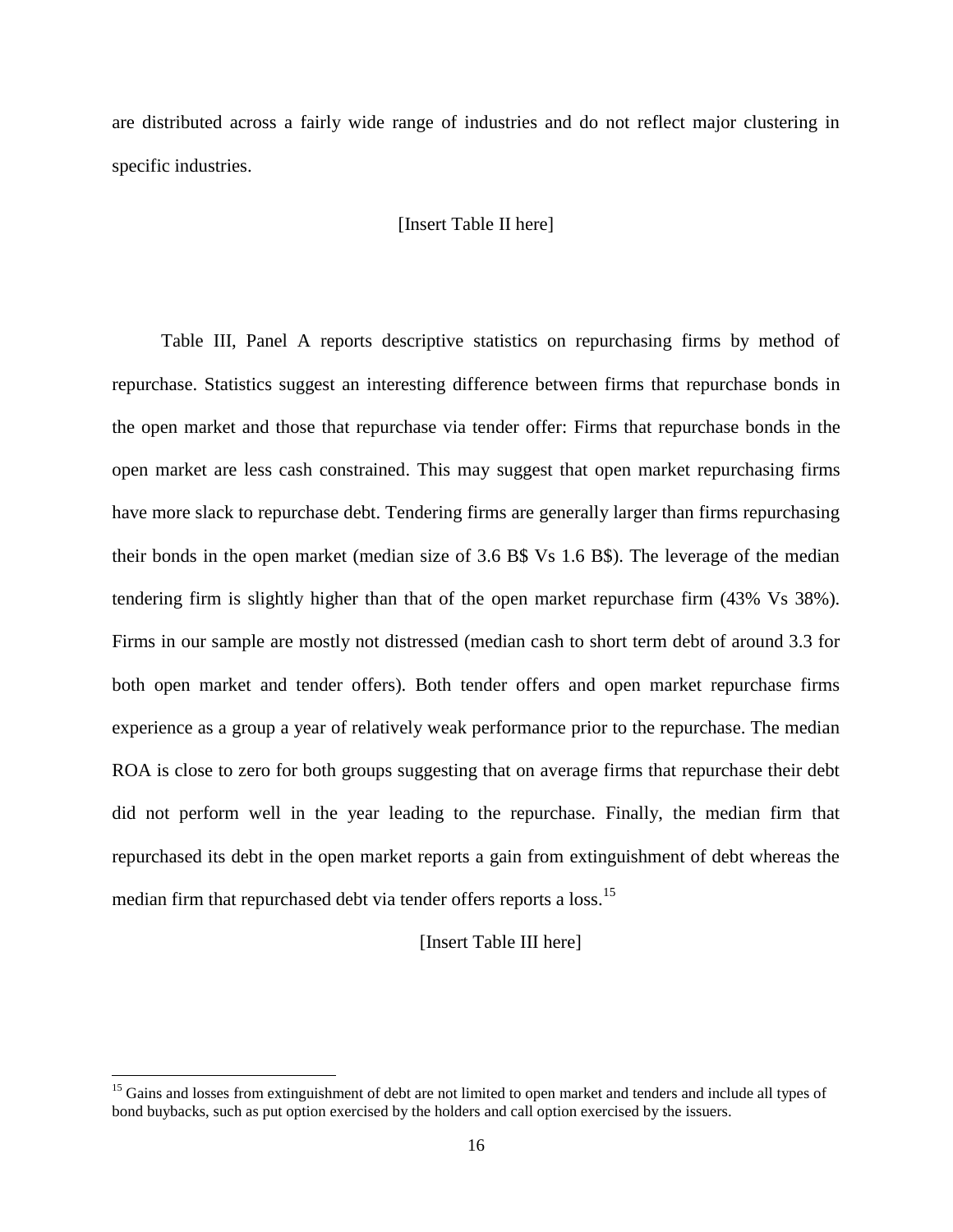Table III, Panel B reports descriptive statistics of repurchase characteristics. Open market repurchases are smaller in size, both absolute (median of 130 M\$ for tender offers compared with 50 M\$ for open market repurchases) and as a ratio of the repurchasing firm's total assets. Tender offers also retire a larger portion of the issue (median portion retired of 91% in tender offers compared with 47% in the open market repurchases). There is no marked difference between the two methods with respect to the initial maturity and the remaining maturity of the repurchased debt.

#### **V.** *Empirical Analysis*

#### *(a) Bond Repurchase in Times of Market Turbulence*

Calomiris and Hubbard (1990) suggest that when balance sheets are initially weak, high potential losses accentuate adverse selection problems, making lenders uncertain whether a borrower is of a high or low credit risk. Mishkin (1997) and Mishkin and White (2002) suggest that stock market crashes heighten informational problems arising from adverse selection and moral hazard. Bernanke and Gertler (1989) suggest that stock market crashes that reduce net worth accentuate moral hazard problems. As pointed out in Mishkin and White (2002):

"Uncertainty, which often accompanies a stock market crash in the form of increased volatility of asset prices, will also make it more difficult for lenders to screen out good from bad firms"

This statement implies that at times of market turbulence, when uncertainty makes it harder for bondholders to distinguish good firms from bad firms, mispricing is prevalent such that a larger portion of bond securities may be traded below the economic value. Our conjecture is that in turbulent times, managers of good firms will want to take advantage of downward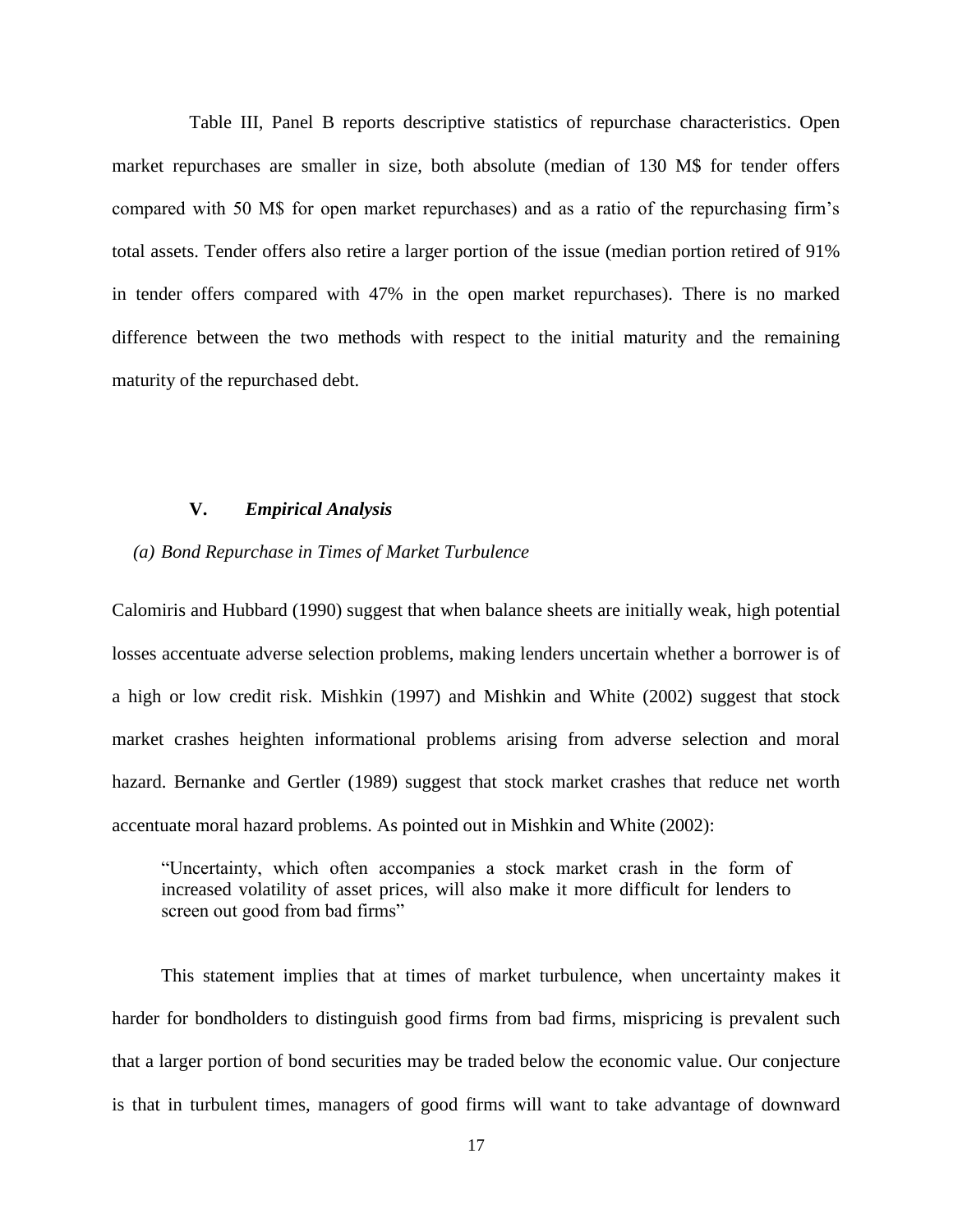mispricing to repurchase their bonds at a discount relative to their beliefs of the bonds' value. We therefore predict a positive association between the level of uncertainty and the likelihood of bond repurchases in the open market as opposed to a tender offer.

To test our prediction we use two variables to capture the level of uncertainty in capital markets: 1. The Chicago Board Options Exchange Market Volatility Index (*VIX*) which measures the implied volatility of S&P 500 option index. This measure is often referred to as the *fear index* or the *fear gauge*. 2. The credit spread between BBB rated corporate bonds and the risk free rate (*SPREAD)*. Duffie and Lando (2001) and Cetin et al (2004) model the term structure of credit spreads under incomplete information and both suggest that increasing information risk and increasing information asymmetry lead to wider credit spreads. *VIX* / *SPREAD* are measured as the average level in the month prior to an announcement of a tender offer or the month prior to an open market repurchase. In cases in which either the announcement date of a tender offer is unknown or the actual date of the open market repurchase is unknown, the VIX / SPREAD used correspond to month t-3 relative to the effective date in the database.<sup>16</sup> Both variables are market level measures of capital market turbulence.<sup>17</sup>

#### **Univariate Analysis**

 $\overline{\phantom{a}}$ 

Figure I plots the number of repurchases in our sample over time as well as the percentage of repurchases using the tender and open market methods. The graph displays a sharp increase in

<sup>&</sup>lt;sup>16</sup> Announcement dates of tenders are hand collected. If the date was not found we use the average of 45 days between announcement and culmination of the deal as a benchmark and therefore use the average of the VIX / credit spread in the month prior to these 45 days (month t-3). In the event that the specific date of the open market repurchase is unknown, the Mergent database uses the end of the quarter as its "effective date" of repurchase. We therefore take the last month of the previous quarter in our analysis. Using this approach eliminates the forward looking bias that may be associated with using contemporaneous quarterly data of the variables and the decision to repurchase. However, as a robustness test we also use the contemporaneous quarterly data. Results are robust to this change.

 $17$  We use market level measures for level of uncertainty of an individual firm because we do not have data and therefore cannot control for the bond holding dispersion which is arguably a factor in the choice between a tender offer and an open market repurchase. We do not expect this missing variable to affect our analysis as it is reasonable to assume that holding dispersion is orthogonal to *VIX* and *SPREAD*, the market-level explanatory variables we use in the analysis.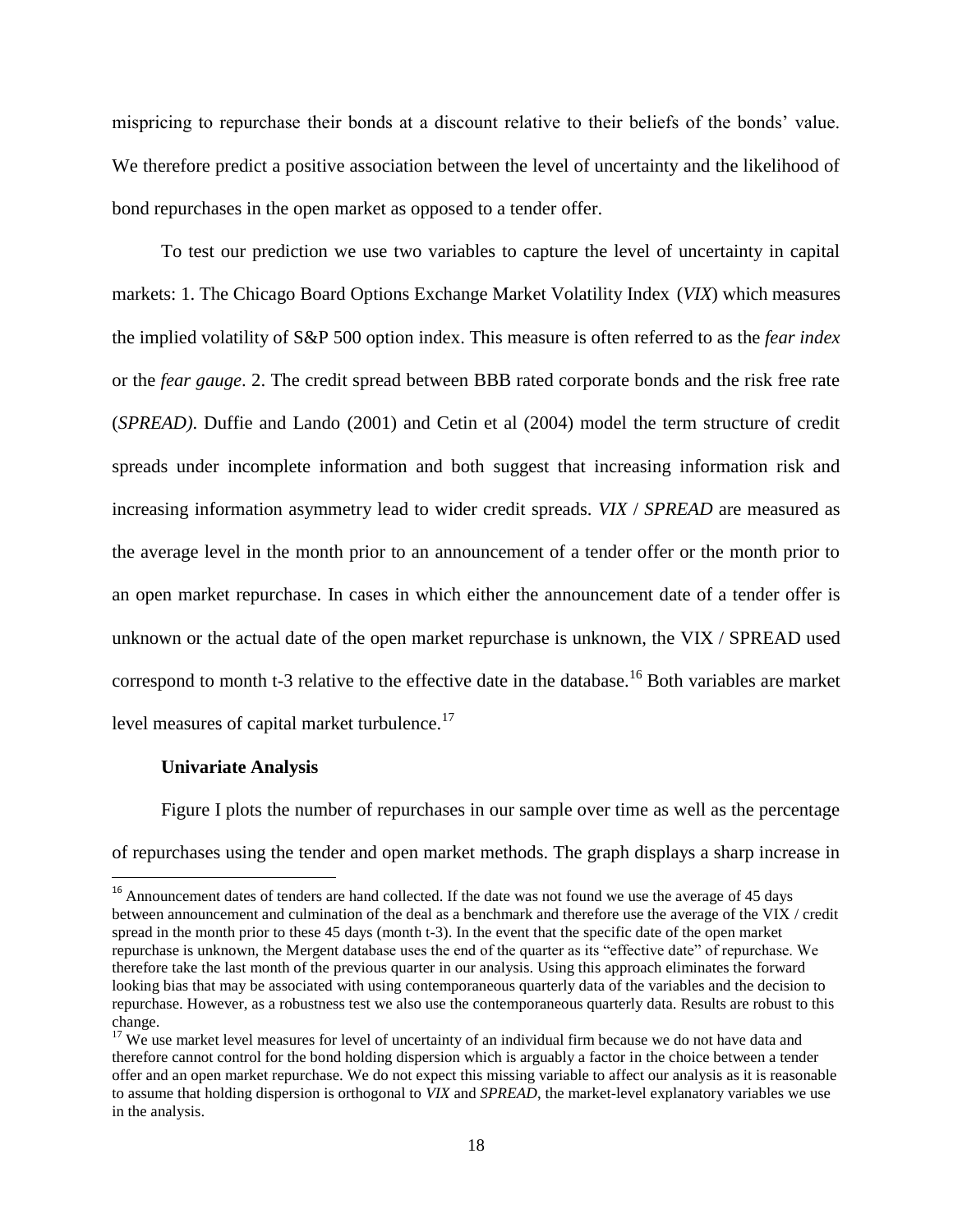the number of bond repurchases over the years from 15 in 1998, the first year of our sample to 77 in 2009, the last year of the sample. Consistent with expectation, the time series suggests that while generally the vast majority of debt repurchases are performed via tender offers, in years of market turbulence, open market repurchases are more common. In years characterized by relatively low market volatility the number of open market repurchases (49) out of total bond buybacks (238) in our sample is 21%. In the three years of market turbulence (2002, 2003, and 2008) the fraction of open market repurchases out of total repurchases increases to 65%. The most striking increase in the percentage of open market repurchases occurs in 2008 (70% of total bond repurchases).

#### [Insert Figure I here]

#### **Regression Analysis**

Though we build on extant economic literature that suggests that increased uncertainty at times of capital market turbulence depresses bond prices, we first validate that this maintained premise holds true in our setting. If bonds are truly undervalued due to increased uncertainty, a signal that resolves some of the uncertainty about the issuer's ability to repay its debt is likely to be more valuable than at times of lower uncertainty. Specifically, since a tender offer announcement is a signal that reduces uncertainty, it is likely to be more valuable when uncertainty is high than when uncertainty is low. If the value of a signal is higher in times of heightened uncertainty, firms tendering their bonds will be required to offer a higher premium over market price in order to repurchase their bonds making the benefits of stealthy behavior greater.

We measure the premium offered in a tender offer (*PREM<sub><i>it*</sub></sub>) as the difference between the offer price and the mean execution price of transactions in the bond over a period of 30 days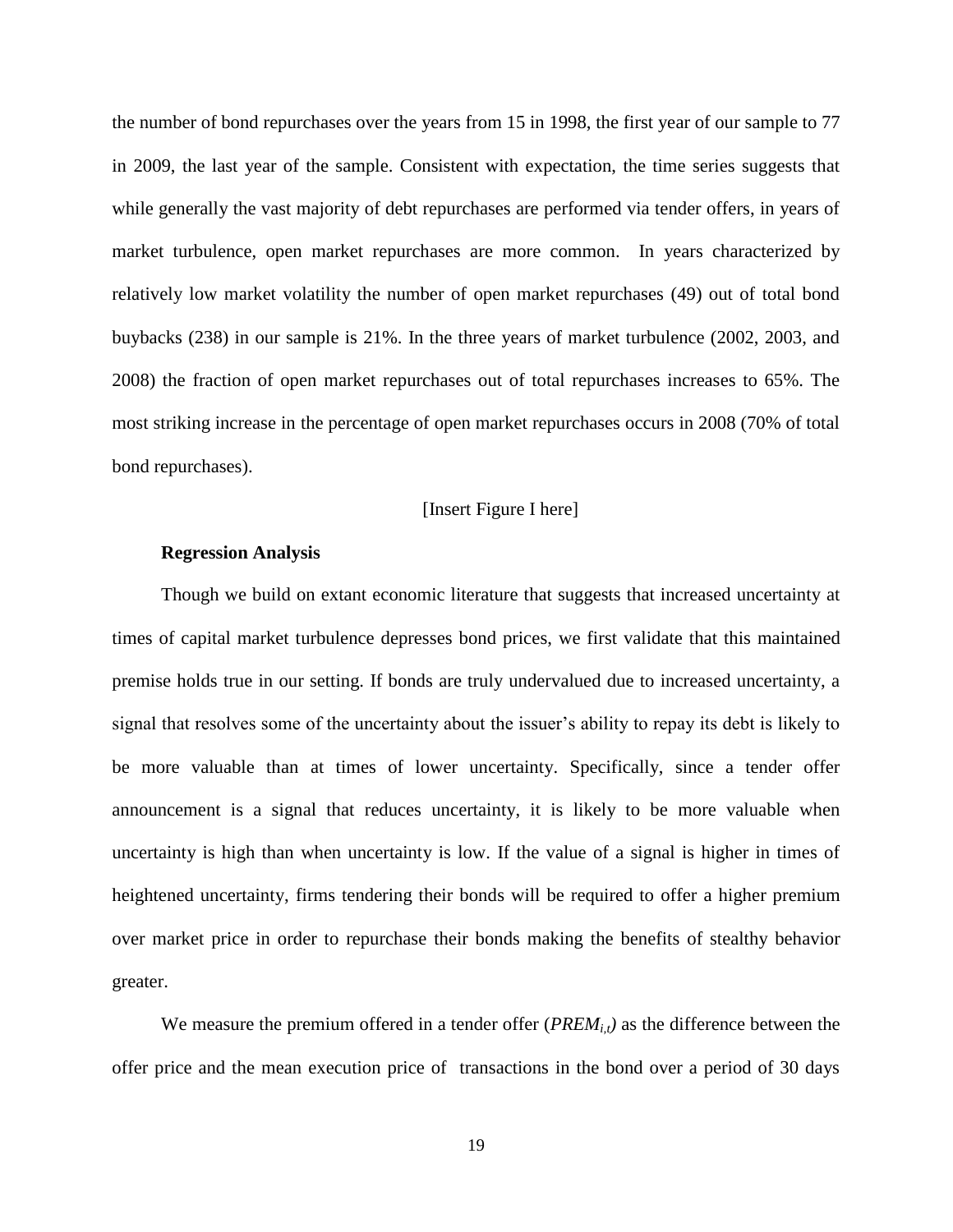before the tender announcement date deflated by the pre-announcement mean execution price and predict a positive association between the two measures for uncertainty in capital markets (*VIX and SPREAD*) and the premium offered in the tender. Results are reported in Table IV.<sup>18</sup> Consistent with our prediction, the coefficients on *VIX and SPREAD* are both positive and significant (*VIX*: coefficient=0.01, t-stat=6.02, *SPREAD*: coefficient=0.04, t-stat=4.25). Results suggest that at times of market turbulence bond prices are depressed due to increased uncertainty, such that a positive signal on issuers' ability to pay the debt results in a larger revision to the presiding price which forces issuers tendering their bonds to offer a higher premium over the market price. In other words, the cost of a tender offer, in terms of premium over the market price, is higher in times of market turbulence than it is at times of low volatility in asset prices.<sup>19</sup>

#### [Insert Table IV here]

Next we analyze the relation between uncertainty in capital markets and the choice of repurchase method. We develop the following model to test our prediction above:

> $OMR_i = \alpha + \beta_i$ ACTIONSIZE<sub>*i*t</sub></sub> +  $\beta_2$ PCT\_SERIES<sub>*it*</sub> +  $\beta_3$ CASH<sub>*it-1*</sub> +  $\beta_4$ OCF<sub>*it-1*</sub> +  $\beta_5 OCF_{it} + \beta_6 LNTA_{it-l} + \beta_7 ROA_{it-l} + \beta_8 LEV_{it-l} + \beta_9 INC\_LEV_{it-l} + \beta_{10} VIX_{t-l}/SPREAD_{t-l} + \varepsilon_{it}$

 $\overline{a}$ 

<sup>&</sup>lt;sup>18</sup> We include all the control variables of the main model of the repurchase method choice in the analysis of the premium as these factors that affect the method choice may also affect the premium an issuer is willing to offer in a tender.

<sup>&</sup>lt;sup>19</sup> The number of observations in this analysis includes only tender offers and is reduced due to data availability on bond prices. Due to data availability we begin this analysis in year 2004.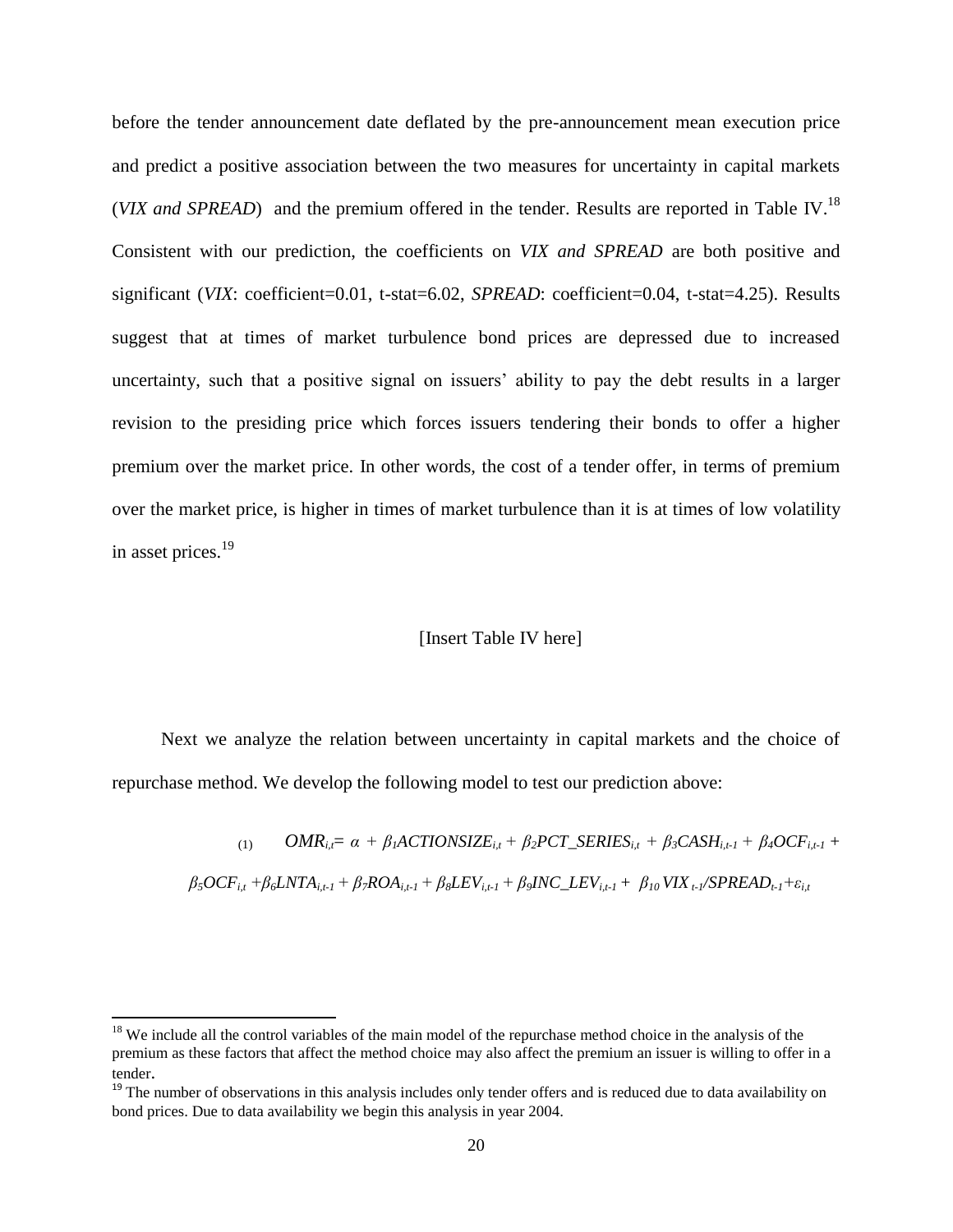The dependent variable,  $OMR_{i,t}$ , is an indicator variable equal to 1 if the bonds were repurchased in the open market and 0 if they were repurchased using a tender offer. The model is estimated using a logistic regression and we predict a positive association between the explanatory variables and the likelihood of repurchase in the open market. The first nine RHS variables represent control variables and are included in the model to capture factors that may affect the choice between a tender offer and an open market repurchase of bonds. Holding differences in the expected costs (i.e. execution price) of the repurchase methods constant, issuers will generally prefer a tender offer when they are interested in retiring the whole series or a large portion of it, when they want to eliminate covenants of the series and for that purpose want to use coercive techniques, and when bond holders are dispersed and finding and negotiating with them may be costly. Since tender offers require a cash commitment and are frequently larger in size than open market repurchases, availability of cash may also play a role. We therefore include the following control variables: *ACTIONSIZE<sub>i</sub>*, repurchase size, measured as the ratio of the repurchase amount to the firm's total assets. If the issuer wishes to repurchase relatively large amounts of debt, the efficient to do that will be through a tender offer. Hence, we predict  $\beta$ <sup>*I*</sup> to be negatively associated with the choice to repurchase debt in the open market. *PCT\_SERIES*<sub>*i,t*</sub> is the percentage of the outstanding series repurchased. Open market repurchases involve a one on one negotiation with each of the bond holders making it more complicated to repurchase complete series of bonds. Issuers that want to repurchase a large percentage of the series will prefer a tender offer. We therefore expect  $\beta_2$  to be negative. *CASH*<sub>*i*,t-1</sub> (the ratio of cash to total assets (Compustat *che/at*)),  $OCF_{i,t-1}$  (operating cash flow in the year prior the repurchase (Compustat *oancf/at*)), and  $OCF_{i}$  (operating cash flow in the year of the repurchase) are three variables that control for the repurchasing firm's availability of cash. We do not have directional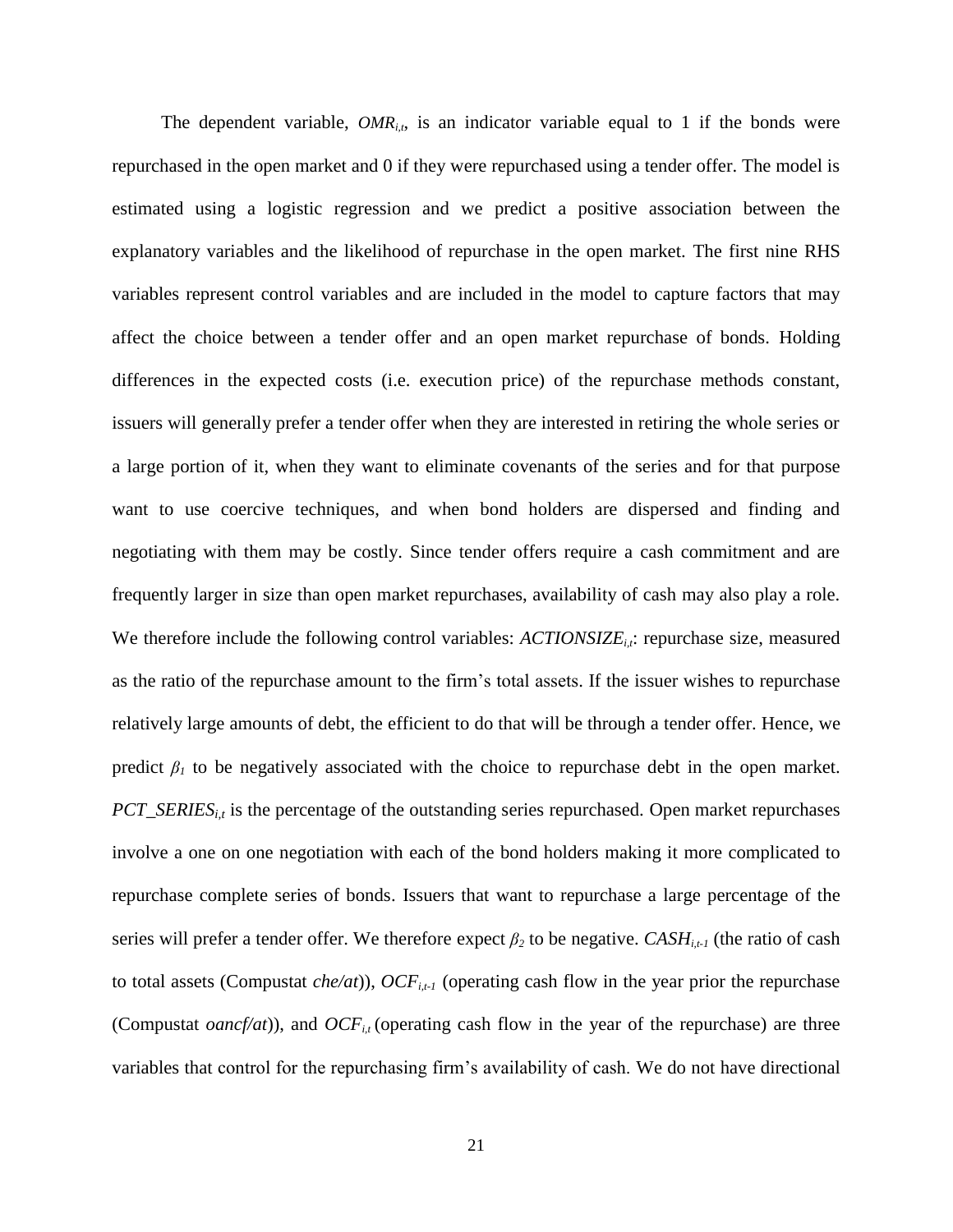predictions for these variables. On the one hand, the higher levels of cash required for tender offers suggests a prediction of negative coefficients. On the other hand, if a motivation of the repurchase in the open market is to exploit market conditions that depress bond prices of good firms, coefficients may be positive or not play a role in the choice at all.

Though our sample includes only firms that had made the decision to repurchase debt, we also add to the regression factors identified in prior literature to affect a firm's decision to repurchase debt in order to account for the possibility that the decision to repurchase debt is correlated with the method of repurchase.  $LNTA_{i,t}$ , the natural logarithm of total assets (Compustat *at*), controls for any firm size effect on the choice.  $ROA<sub>i,t-1</sub>$  (return on assets) controls for firm performance in the year leading to the repurchase. *LEVi,t-1* is firm leverage measured as total debt to total asset (Compustat (*dlc+dltt)/at*). The more highly levered the firm, the higher the likelihood of being closer to a violation of restrictive covenant and therefore, the higher the likelihood that the issuer would like to repurchase bonds to de-lever. *INC\_LEVi,t-1* is a dummy variable equal to 1 if the issuer's leverage increased in the year prior to the repurchase, and zero otherwise. An increase in leverage may bring firms closer to violating their covenants and therefore drive firms to repurchase debt. We expect these factors to primarily affect the decision to repurchase debt and not to influence the choice of repurchase; therefore we do not have directional prediction on their effect on the choice of repurchase method. All estimations are run using year dummies and 2-digit SIC codes industry fixed effects.

Table V reports results of the choice analysis. Columns 1 and 2 present results of the uncertainty proxies, *VIX* and *SPREAD* respectively. Coefficients on our control variables are generally in line with expectations. When issuers retire a large portion of the series they will tend to choose a tender offer over an open market repurchase. Consistent with descriptive evidence,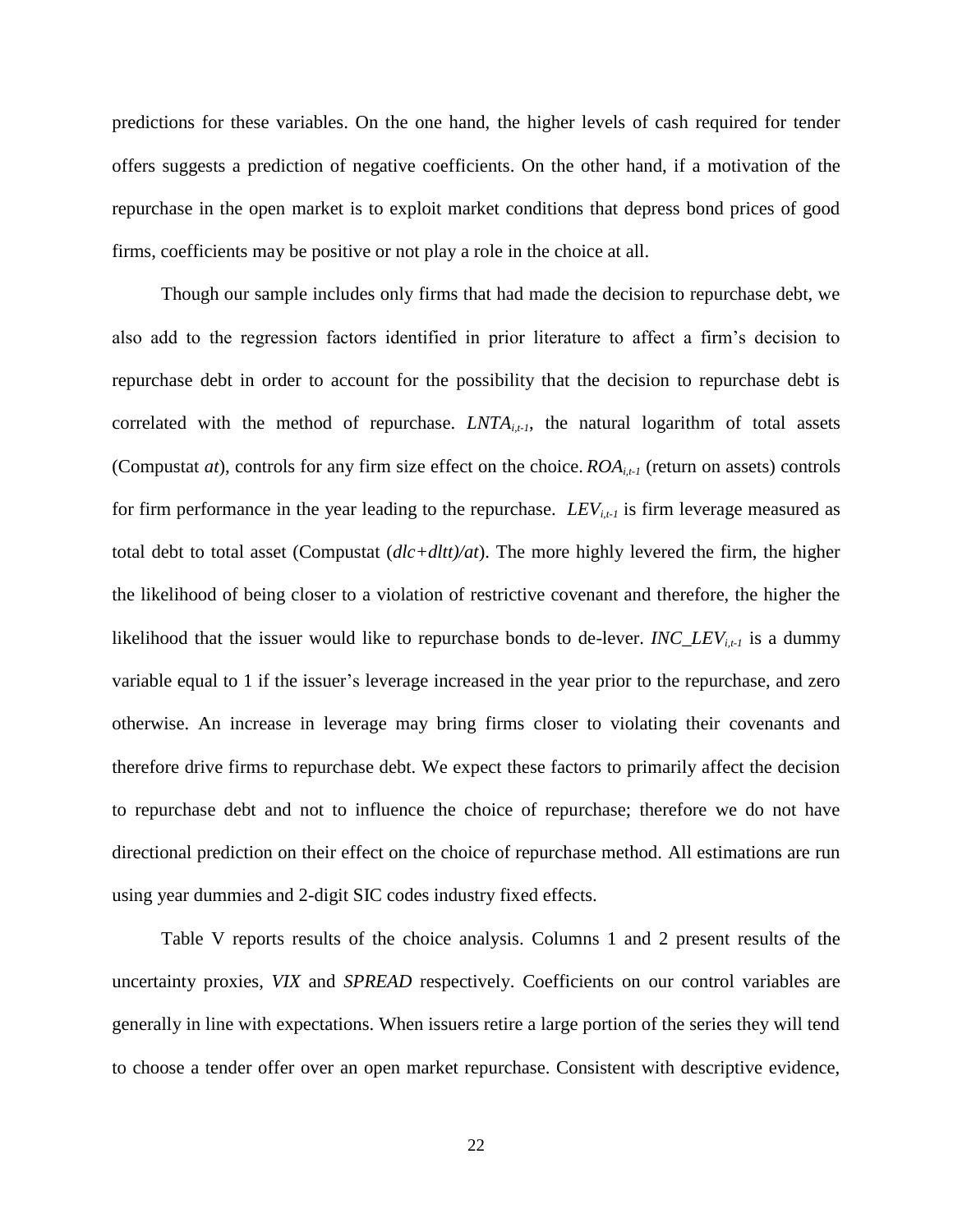tendering firms tend to be larger in size. Consistent with our prediction, both *VIX* and *SPREAD* coefficients are positive and significant at the 1% level (*VIX*: coefficient=0.09, z-stat=2.71, *SPREAD*: coefficient=0.61, z-stat=2.53). These results are economically significant. One standard deviation in the *VIX (SPREAD)* measure is equivalent to a 15% (20%) change in the likelihood that the firm would repurchase the bond in the open market and not via a tender offer.

#### [Insert Table V here]

Next, we test whether open market repurchases are more common than tender offers at times of market turbulence. We run a time series regression using the 48 quarters from 1998 to 2009 in which our dependent variable is the ratio of open market repurchases to total number of bond repurchases and the explanatory variable is either *VIX* or *SPREAD<sup>20</sup>* . Results are reported in Table VI. Consistent with our prediction, we find a statistically significant positive association between both *VIX* and *SPREAD* and the proportion of bond repurchases that are executed in the open market (*VIX*: coefficient=0.018, t-stat=4.81, *SPREAD*: coefficient=0.123, t-stat=3.37). These results suggest that in periods of stock market turbulence the balance between the two repurchase methods shifts from tender offers towards open market repurchases.

#### [Insert Table VI here]

Taken together, the above evidence is consistent with the notion that at times of heightened market uncertainty, firms motivated by market timing tend to prefer to repurchase their debt in the open market, taking advantage of potential mispricing.<sup>21</sup>

 $\overline{\phantom{a}}$ 

 $^{20}$  For this specification we use the contemporaneous quarterly average of the VIX / SPREAD.

<sup>&</sup>lt;sup>21</sup> It may be argued that an alternative explanation to these results is that uncertainty drives firms to be more reluctant to use tender offers because the firm has to commit to a cash outlay, whereas when purchasing debt in the open market the firm retains the flexibility to stop at any time. Although we cannot rule out the later as the sole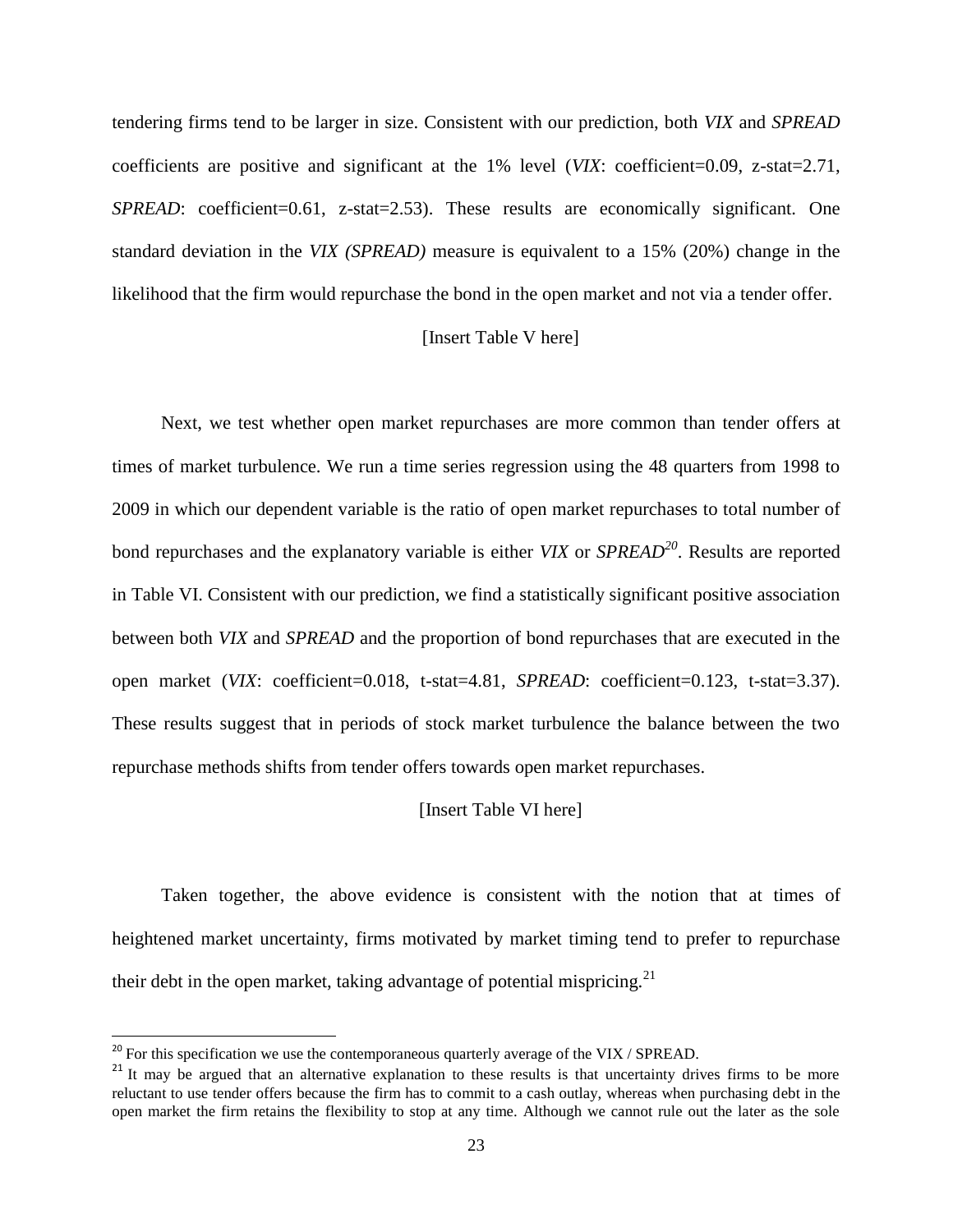#### *(b) Effects of the Choice of Bond Repurchase Method:*

#### **Returns Analysis:**

 $\overline{\phantom{a}}$ 

If indeed the ability to exploit superior information to time the market is the motivation for repurchasing bonds in the open market as opposed to tendering for the bonds, we should observe higher long term returns on bonds repurchased in the open market than on bonds repurchased via tender offers. Consistent with that notion we predict a positive association between the use of open market repurchase and the ex-post bond return. We use the following model to test our prediction:

#### (2)  $ANNUAL\_BOND\_RETURN_i = \alpha + \beta_1 OMR_i + \beta_2 FIRM\_RATING_i + \varepsilon_i$

Where *ANNUAL\_BOND\_RETURN<sup>i</sup>* reflects the one year ex-post return on bonds for the firm repurchasing debt. We follow Bessembinder et al. (2009) and calculate actual 1-year forward returns of the repurchased bonds or, if the entire series was repurchased, the median of the repurchasing firm's traded bonds' return in the period. We control for the credit rating of the firm by incorporating *FIRM\_RATING*<sup>i</sup> , a variable reflecting the long term S&P rating of the firm. This control variable is important as riskier bonds will yield higher returns (given survival of the firm). We follow Sharpe and Nguyen (1995) and construct the credit rating variable by assigning each of the observations a number between 1-5 where 1 corresponds to the highest rating and 5 corresponds to unrated firms.<sup>22</sup>  $OMR_i$  is our explanatory variable - a dummy

explanation for the choice of the open market method, this is unlikely given: 1) that tender offer firms hold less cash than open market repurchases firms, 2) our analysis of the insider trade activity below, and 3) the fact that our results hold when we exclude year 2008 from the analysis.

<sup>&</sup>lt;sup>22</sup>Sharpe & Nguyen (1995) use individual dummy variables for each group. We pool the dummy variables into one credit rating variable. Our results are robust to individual groupings as well.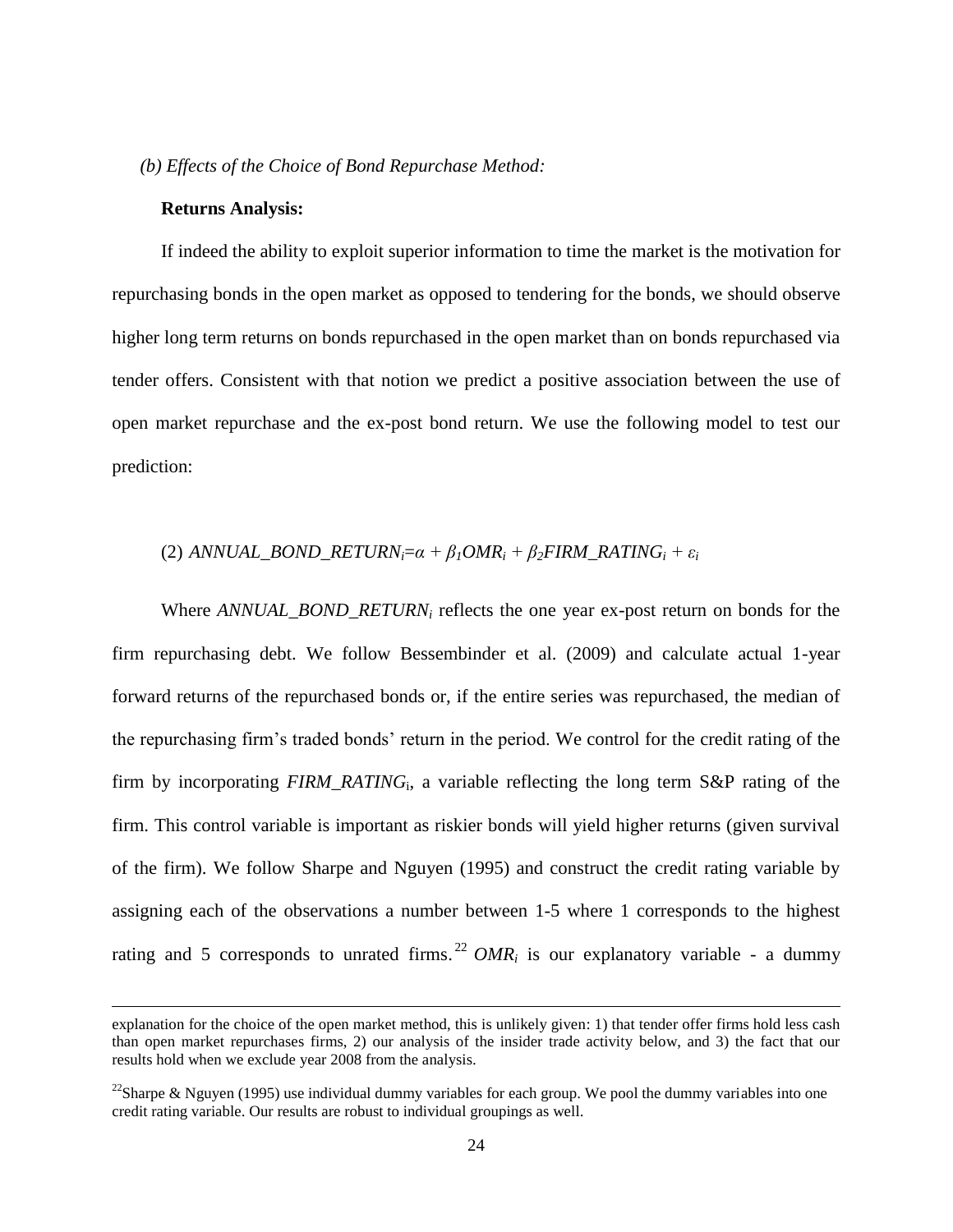variable equal to one for an open market repurchase, and zero for a tender offer. We also include year and industry fixed effects to control for time variation and industry effects.

Panel C of Table III reports descriptive statistics of the returns in our sample. Overall, returns data is available for 150 firms of which 93 are tender offers and the remaining 57 are open market repurchases. Both mean and median of open market repurchase bonds' returns are higher than of tendering firms bonds' returns. Regression analysis, reported in Table VII, provides consistent evidence. After controlling for the firm's rating year and industry fixed effects, bonds of firms using the open market repurchase method yield on average 18% higher returns than bonds of firms using the tender offers.

[Insert Table VII here]

#### **Gains and Losses from Extinguishment of Debt:**

Debt repurchases directly affect issuers' reported earnings through "gains and losses from extinguishment of debt". When firms repurchase their own debt they record a gain (loss) from extinguishment of debt if the carrying value of the debt is higher (lower) than the repurchase price. It is not ex-ante clear whether open market repurchases would result in larger gains than tender offers. On the one hand tender offers are much larger in scale, extinguishing a larger portion of the series of bonds (annual median size of 178 M\$ for tender offers compared with 67 M\$ for open market repurchase). On the other hand, tenders are usually offered at a premium over the presiding market price. A positive association between open market repurchases and income statement gains relative to tender offers, however, would suggest that open market repurchases result in higher reported income than tender offers. We estimate the following model in order to test the impact of the choice of bond repurchase method on issuers' income statement: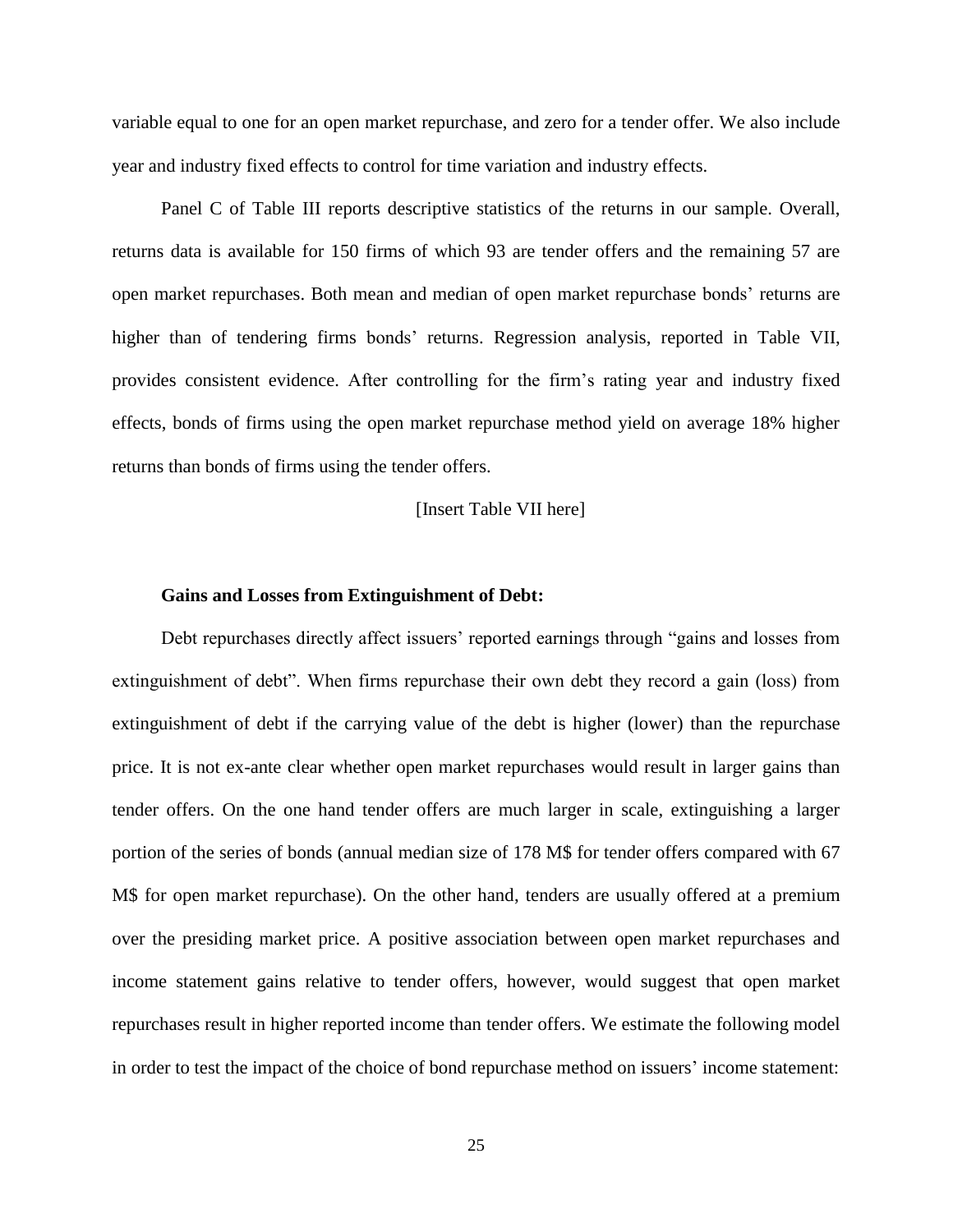(3) 
$$
GAIN_{i,t} = \alpha + \beta_1 LNTA_{i,t-1} + \beta_2 LEV_{i,t-1} + \beta_3 ROA_{i,t-1} + \beta_4 OMR_{i,t} + \varepsilon_{i,t}
$$

Where *GAIN<sub>it</sub>* is extraordinary gains/losses from extinguishment of debt deflated by total assets (Compustat  $dtep/at$ ).<sup>23</sup> We control for factors that are likely to affect the gains / losses from extinguishment of debt. *LNTAi,t-1* - larger firms tend to have more outstanding debt than smaller firms making them more likely to repurchase debt and to recognize gains or losses.  $LEV_{i,t-1}$  *-* highly levered firms are more likely to engage in repurchase activities and generate gains or losses. *ROAi,t-1* - controls for issuers' performance a year before the repurchase. Firms' accounting based performance may affect their need to repurchase debt as it affects the likelihood of the firm violating covenants used in debt contracts. The explanatory variable, *OMR*<sub>*i,t*</sub>, is a dummy variable equal to one for an open market repurchase, and zero for a tender offer. If open market repurchases result in higher gains from extinguishment of debt we expect *β<sup>4</sup>* to be positive and significant. In two additional specifications we add ACTIONSIZE and an interaction of ACTIONSIZE and OMR as explanatory variables.

Table VIII reports results of the three alternative OLS specifications analyzing the gains and losses from extinguishment of debt. In Column 1 we report coefficients of the baseline regression that does not control for the size of the repurchase. In column 2 we add the size of the repurchase as a control variable and in column 3 we add an interaction between the method of repurchase and its size. In all regressions the dependent variable is the income statement gains/losses from extinguishment of debt. Consistent with our expectation, *β<sup>4</sup>* is positive and significant (coefficient=0.02, t-stat=3.17), suggesting a positive association between the choice to repurchase debt in the open market versus via tender offer and gains from extinguishment of

 $\overline{a}$ 

 $^{23}$  Gains and losses from extinguishment of debt (Compustat  $dtep$ ) includes all gains and losses from firms buying back their debt and therefore it is a noisy measure for gains and losses from open market or tender offer. This noise, however, has the effect of attenuating our results.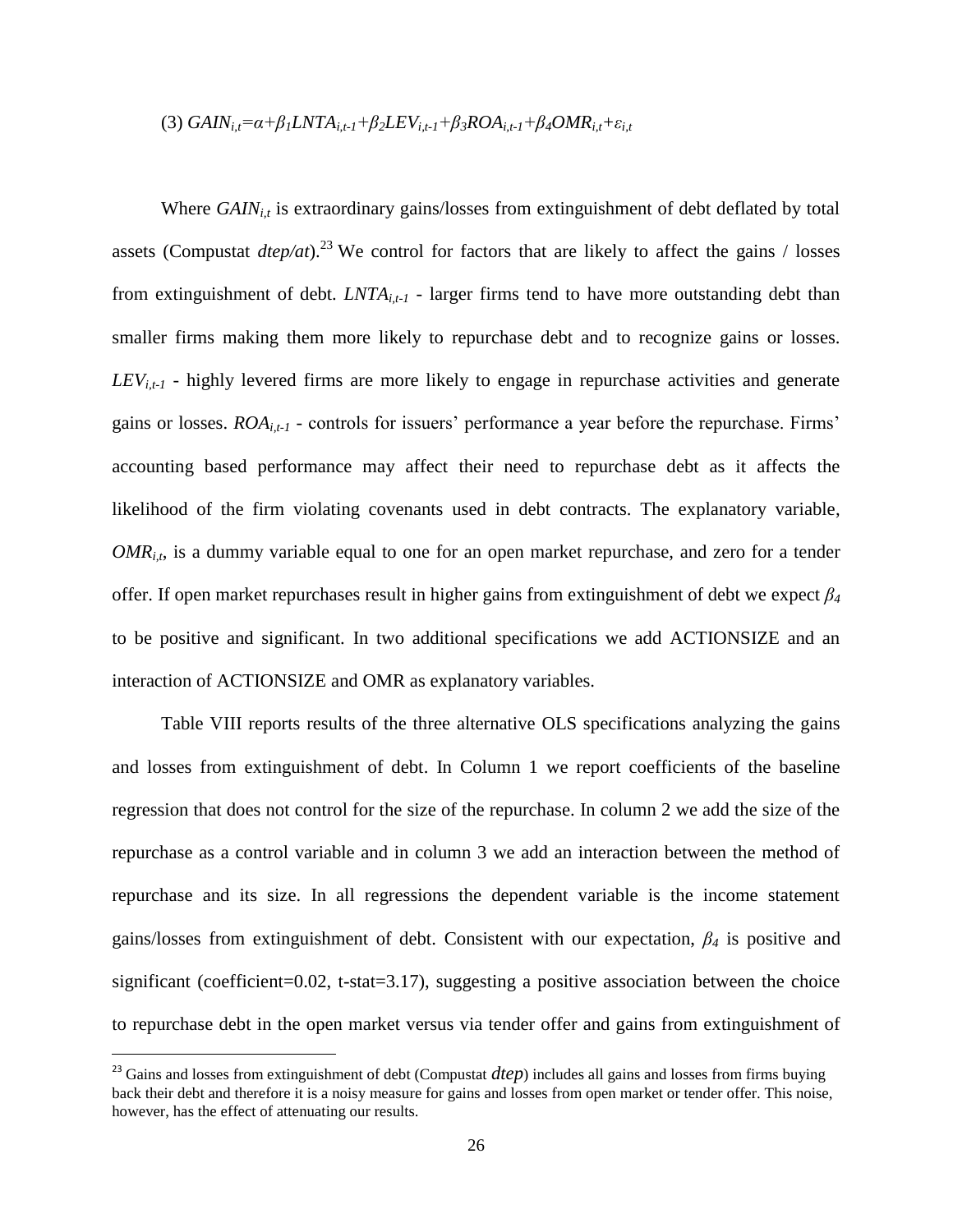debt in the income statement. Thus, from an income statement perspective, when compared with tender offers, open market repurchases increase the firm's net income. Furthermore, columns 2 and 3 report that after the inclusion of the repurchase size, the association between the choice to repurchase in the open market and the gains from extinguishment of debt remains positive and significant at 1 percent level, suggesting that transactions of bond repurchase in the open market are executed at a larger discount relative to their book value than tender transactions.

#### [Insert Table VIII here]

#### **Abnormal Insider Buys***:*

Insider trading has been associated in the literature with insiders taking advantage of their superior knowledge about the firm to generate personal gains. Piotroski and Roulstone (2005) suggest that insider trade is based on superior knowledge of future cash flows and security misevaluation, while Beneish and Vargus (2002) provide evidence consistent with insider trade based on superior knowledge as to the earnings quality and valuation implications of accruals. Rozeff and Zaman (1998) provide evidence suggesting that insider trading increases at times of market overreaction.

In the context of our study, if issuers time the market by repurchasing debt in the open market, and they are willing to sacrifice cash on hand to do so, it suggests that insiders believe that the company's debt at current market price constitutes an investment with expected returns higher than the current expected returns implied by the company's stock price. Therefore, they would be actively buying the firm's stock. Since tender offers of the firm's public debt could signal positive information about the firm, insider trades may also increase before bond tender announcement. However, as tender offers are offered at a premium over the market price, and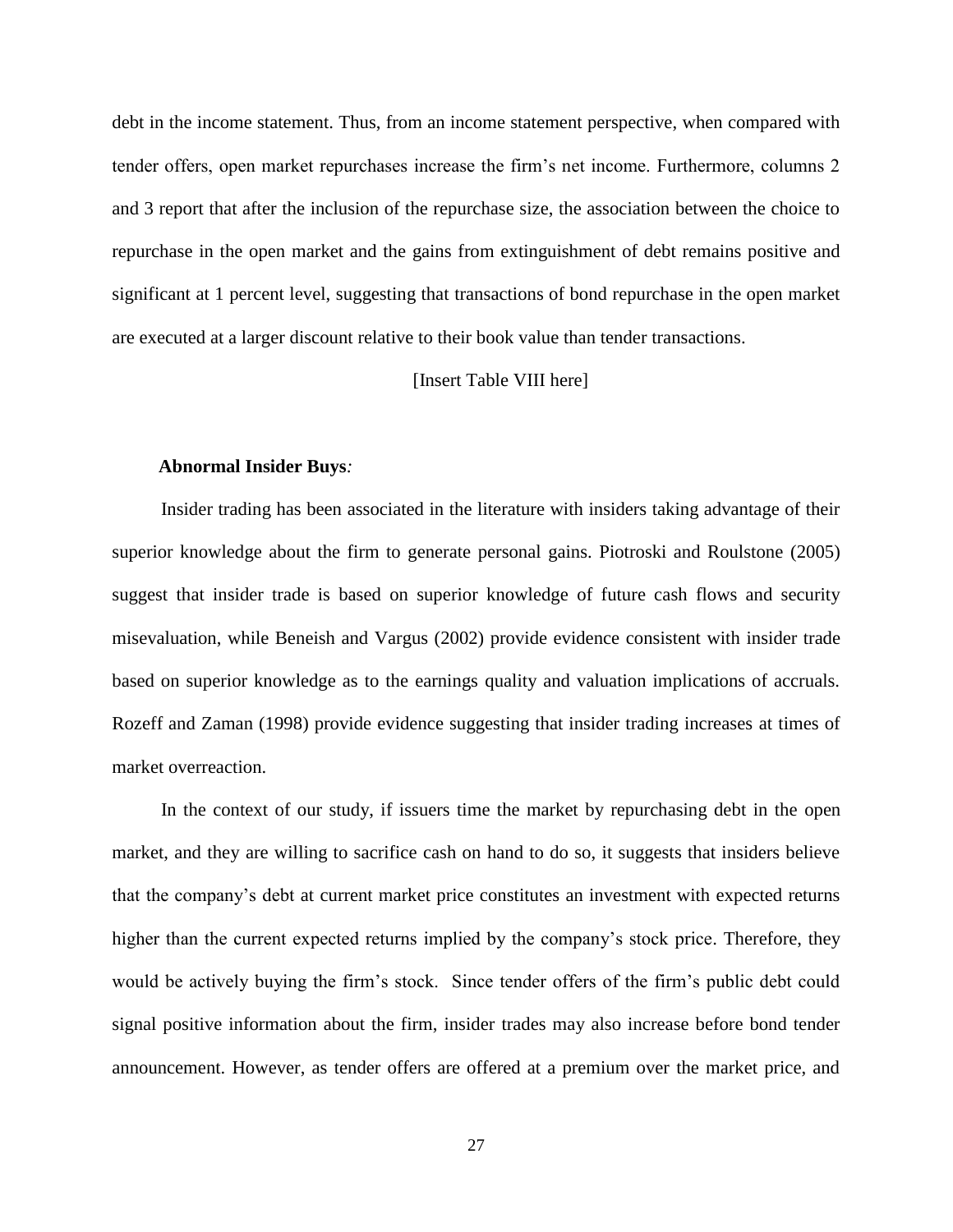because we expect opportunism to occur when expected returns are high given the costs associated with bond repurchase, we also expect insider trading to be more pronounced during open market repurchases.

To test our prediction we follow Core et al. (2006) and test the following model:

(4) INSIDER<sub>ig</sub>= $\alpha + \beta_1 LNTA_{i,q-1} + \beta_2 INSIDER_{i,q-1} + \beta_3 Q1 + \beta_4 Q2 + \beta_5 Q3 + \beta_6 OPEN_{i,q}$ + *β7TENDERi,q+εi,q*

Where *INSIDERi,q* is the ratio of insider buys to total insider trades in quarter q *[Buyi,q /*   $(Buy_{i,q} + Sell_{i,q})$  and  $Buy_{i,q}(Sell_{i,q})$  is the number of shares purchased (sold) by the top five executives of firm i during calendar quarter q. *LNTAi,q-1* is the natural logarithm of total assets. *OPENi,q* is a dummy variable equal to one if the firm repurchased debt in the open market in quarter q, and zero otherwise. *TENDERi,q* is a dummy variable equal to one if the firm announced a tender to repurchase debt in quarter q, and zero otherwise. We predict the coefficients on both  $OPEN_{i,q}$  and  $TENDER_{i,q}$  to be positive and that the  $OPEN_{i,q}$  coefficient will be significantly larger than the *TENDER*<sub>*i,q*</sub>*.* coefficient. We also include year / quarter dummy variables to address seasonality in insider trading behavior<sup>24</sup> and industry fixed effects<sup>25</sup>.

Table IX reports results of the insider trading analysis. Column 1 reports the coefficients of a regression estimated using a sample that includes only firms that repurchased debt, column 2 reports results of a regression estimated using all firms that report insider trading activity. Results are qualitatively similar. Consistent with Core et al (2006) we find that insider trading in quarter q is positively associated with insider trading in quarter q-1 and negatively associated

 $\overline{a}$ 

 $24$  Core et al. (2006) use fiscal year and quarters. We use Calendar year and quarters in order to capture effects of external shocks such as the financial crisis.

<sup>&</sup>lt;sup>25</sup> As a robustness test we also include the explanatory variables (OPEN and TENDER) in period t+1 to test whether any of the insider trades are initiated in anticipation of the repurchase a few months prior to the actual event. Results are insignificant and do not change the qualitative results presented of the explanatory variables in table IX.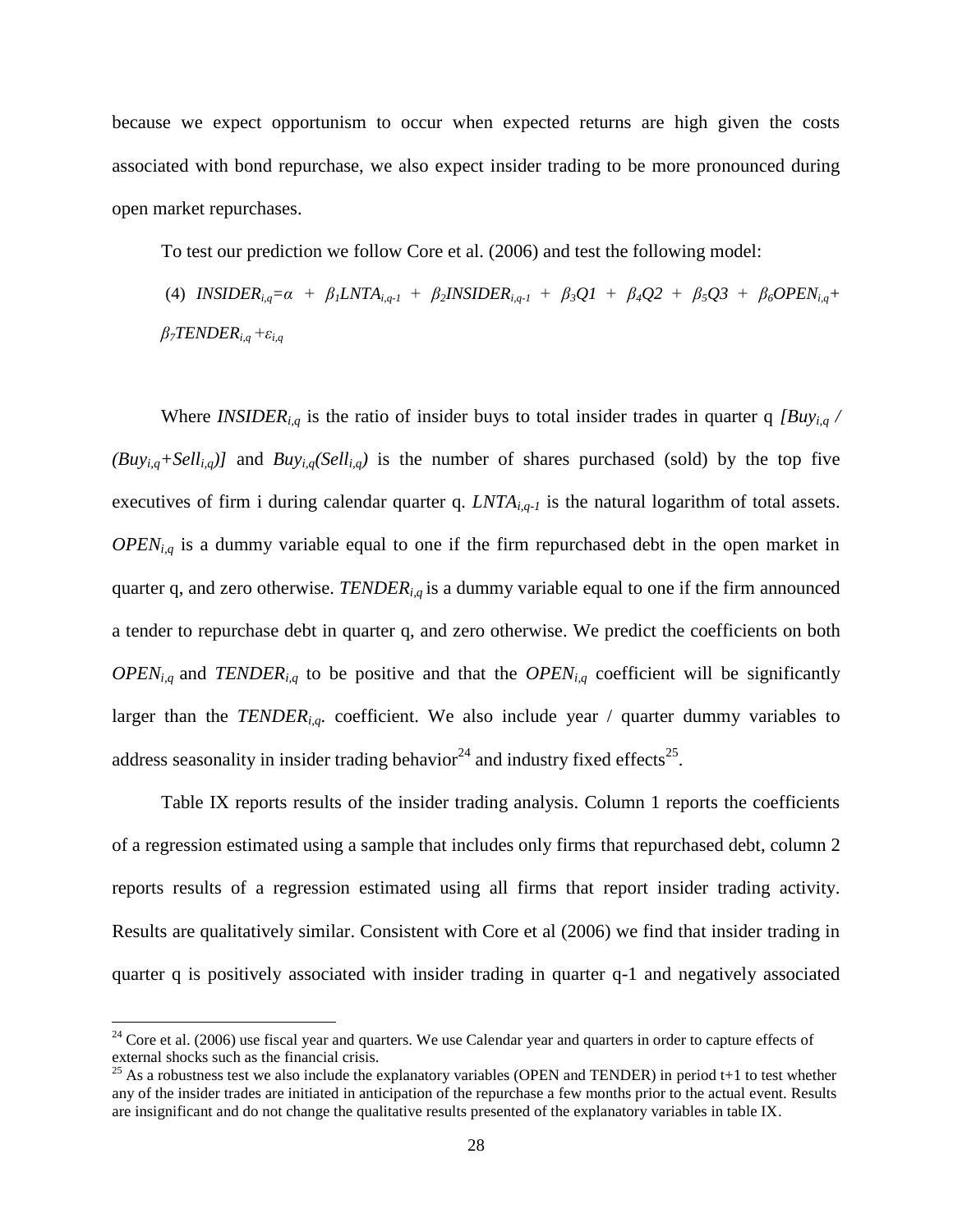with size. Consistent with our expectation, the coefficients on both open market repurchases and tender repurchases are positive and statistically significant (tenders with a coefficient=0.12, tstat=2.83 and OMR with coefficient=0.36, t-stat=7.46) suggesting that periods of open market bond repurchase and periods prior to tender announcements are often accompanied by insiders trading on their private information by buying the company's stock. Interestingly, the coefficient on open market repurchase is almost three times as large as that of tender offers, with the difference between the two coefficients significant at the 1% level, suggesting that open market repurchases are more beneficial to shareholders and likely transfer more wealth from bondholders to shareholders. In an untabulated analysis we also include in the regression the average quarterly *VIX* to rule out the possibility suggested in Rozeff and Zaman (1998) that the abnormal insider trade is a result of market overreaction which is likely to occur in times of turbulence. Consistent with Rozeff and Zaman (1998) the coefficient on the *VIX* is positive and significant, however results for the open market repurchase and tender periods are qualitatively intact.

#### [Insert Table IX here]

#### *(C) Robustness Tests and Additional Issues:*

#### A. Liquidity Shock as an Alternative Explanation

Year 2008 is unique in almost every economic aspect. The magnitude of the financial crisis had not been seen since the great depression. For the purpose of our study, 2008 may have significant influence on the results as the capital market crisis was accentuated by a liquidity shock. Liquidity could potentially offer an alternative explanation to the information hypothesis developed in this study. One of the drivers of choosing the tender offer to repurchase bonds over the open market is that when bond holders are dispersed it may be difficult and costly for issuers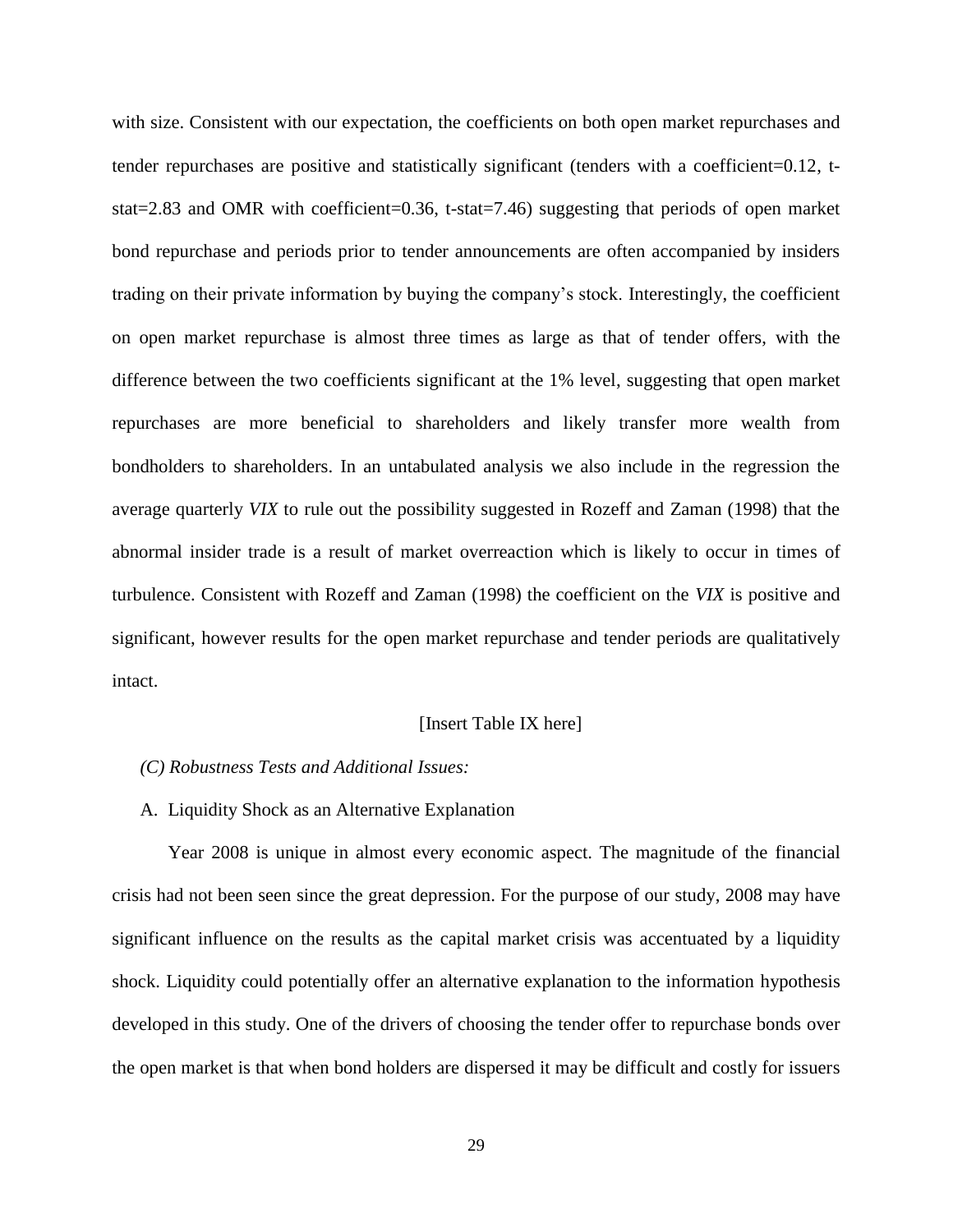to identify them and negotiate with each of them separately. A liquidity shock turns the market into a "buyers' market" where bond holders, seeking to sell portfolios, look for a willing buyer and execute the transaction in the open market. Because both VIX and SPREAD spiked in 2008, it could be argued that they may be capturing an increased liquidity constraint, and not increased uncertainty.

However, illiquidity as an alternative explanation is not consistent with results in Table IV that suggest a positive correlation association between VIX and SPREAD and the premium offered in tenders. Absent asymmetric information, tenders are actually easier to complete at times of low liquidity when bondholders searching for liquidity become more willing sellers. Therefore, in times of illiquidity issuers are less likely to face the holdout problem and can offer lower premiums in tender offer. Thus, if our explanatory variables (VIX and SPREAD) do capture a liquidity constraint and not information asymmetry, the relation between them and the premium offered in a tender offer should be negative and not positive as presented in Table IV.

Nevertheless, we perform two additional sensitivity analyses in order to rule out illiquidity as the sole explanation of the results: First, we repeat all our analyses excluding calendar year 2008 observations. All our results and inferences are qualitatively intact. Second, we follow Amihud (2002) and construct an average market illiquidity measure using daily stock returns and trading volume data. We use a two stage estimation method to ensure that the measures used in this study to capture uncertainty (VIX and SPREAD) do not in fact capture illiquidity. In the first stage, we use a time-series regression, regress each of the variables VIX and SPREAD on the Amihud illiquidity measure, and compute the residuals from these regressions. These residuals are orthogonal to illiquidity and represent the information component of the VIX and SPREAD. In the second stage we re-estimate regression (1) to test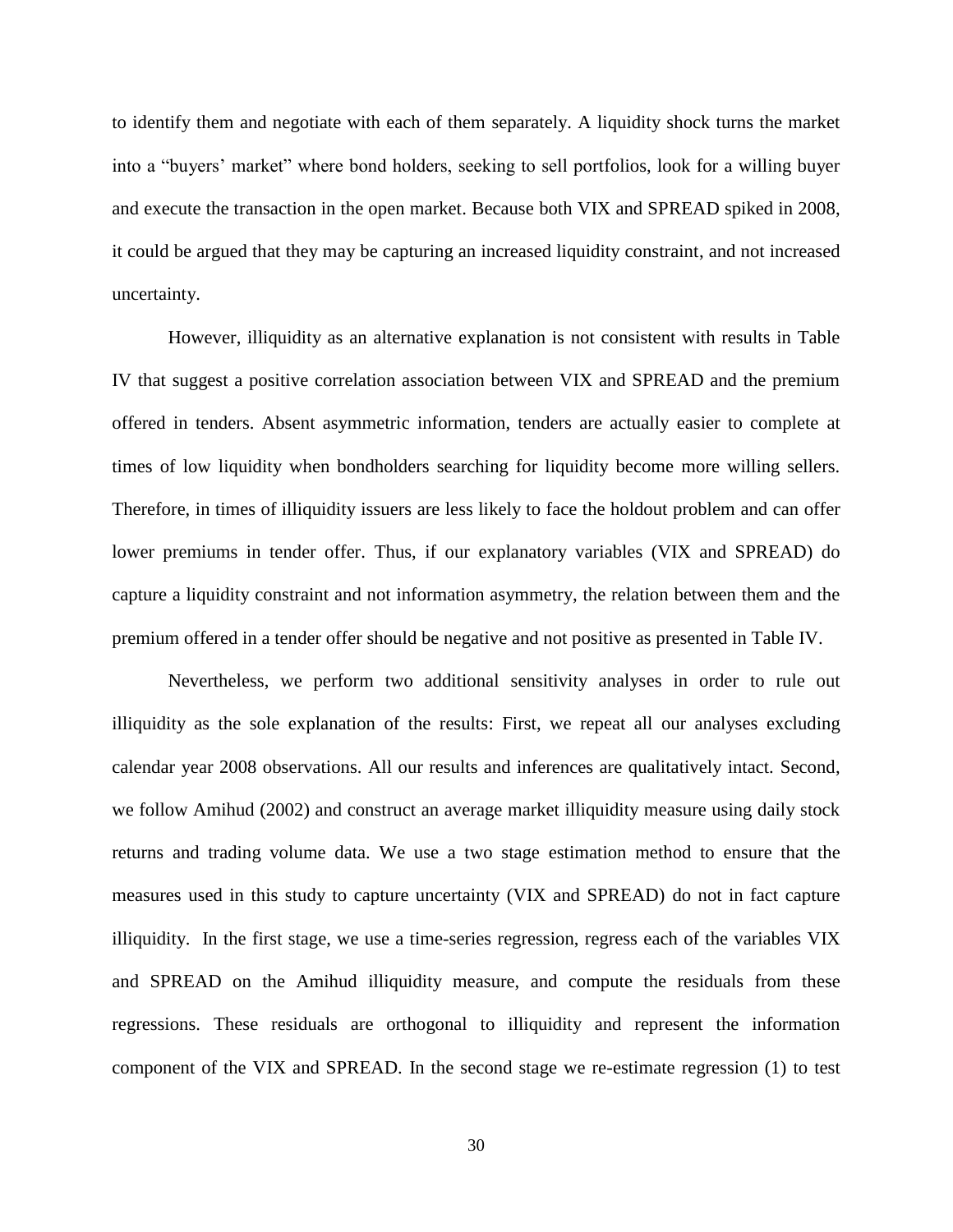our main prediction of the choice of repurchase method replacing VIX and SPREAD with the residuals from the first stage regression. Results are reported in Table V columns 3 & 4. The coefficient on both alternative measures are significant, suggesting the liquidity component of the VIX and SPREAD, if exists, is not the sole driver of the results.

B. Firm-level measure of increased information asymmetry

Throughout the analysis we use market-level measures to gauge times of increased uncertainty and market turbulence. This approach has two advantages: 1) Market-level measures better capture situations of investors pooling good and bad firms which cannot be captured by firm-level measures. 2) Market-level measures are largely independent of firm level characteristics that may have been omitted from the analysis or not controlled for properly. For robustness purposes (untabulated) we replace the market level measures with a firm-level measure. We use a dummy variable equal to one if the firm experienced an increase in information asymmetry, measured as a positive change in firm's effective bid-ask spread, and zero otherwise, and find that the likelihood that a firm would use the open market to repurchase its debt rather than a tender offer increases with that measure.

#### **VI.** *Conclusion:*

This study focuses on an important firm activity that received relatively little attention in academic literature; that of the open market repurchases of public debt. We analyze the stark difference in the choice of bond repurchase method between times of market turbulence and times of relative calm and provide evidence that firms exploit the fragmented secondary market for corporate bonds and time their repurchases in the open market in a way that likely takes advantage of temporal mispricing.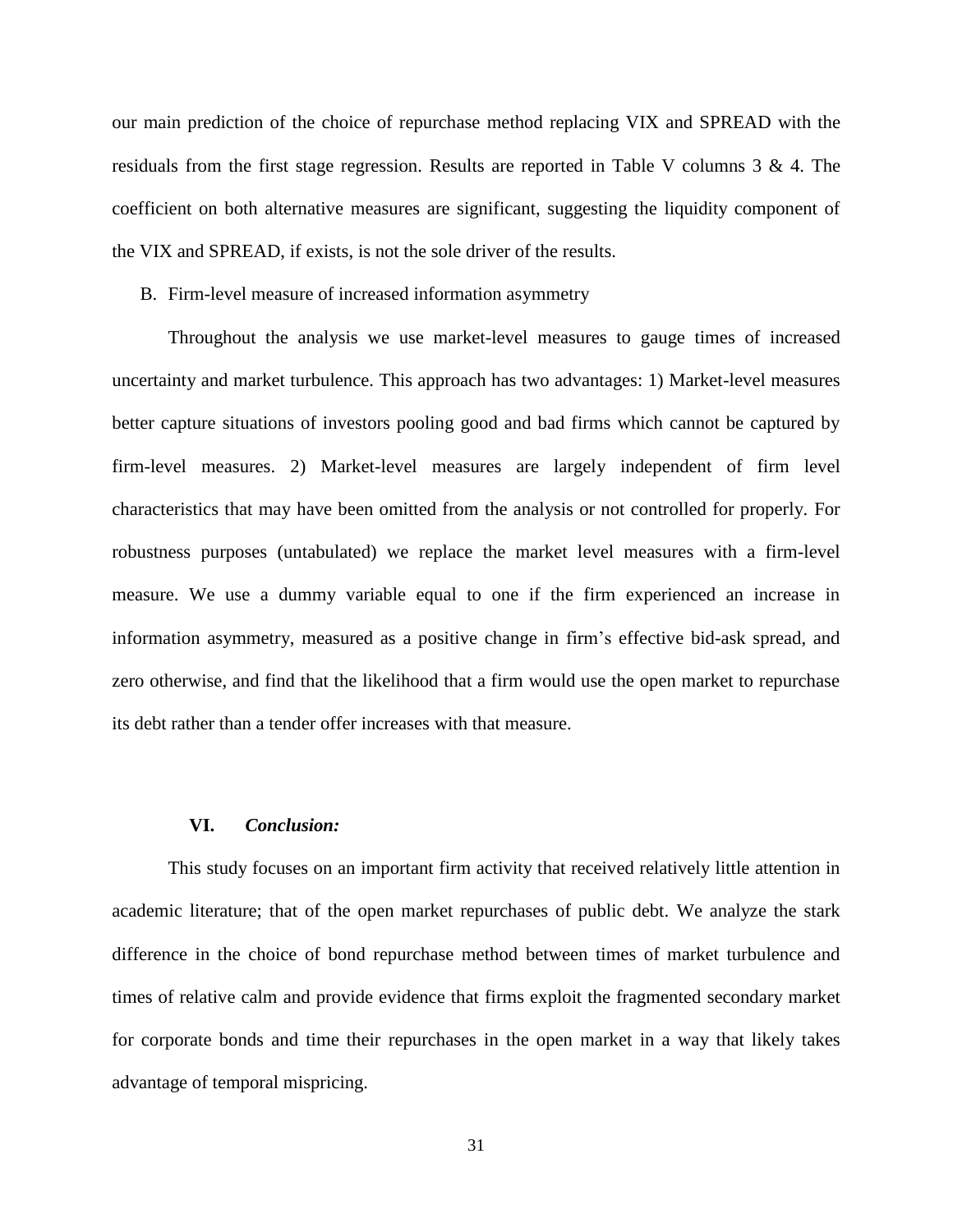First, we provide evidence that as costs of tender offers increase at times of heightened market uncertainty, issuers are more likely to repurchase their debt in the open market than through a more transparent tender offer. Second, we document that returns on bonds repurchased in the open market are higher than returns on bonds repurchased via tender offers and that open market repurchases result in higher accounting profits. Finally, we provide evidence that insiders take advantage of their private information by showing an abnormal volume of insider buys at times of open market repurchases.

 The evidence in this study may have implications to enforcement agencies as it suggests that firms may use bond market imperfections to take advantage of inside information, exacerbated by uncertainty across capital markets. In these cases it may be argued that firms' intention to repurchase bonds in the open market is, in and of itself, material information that warrants disclosure ex-ante.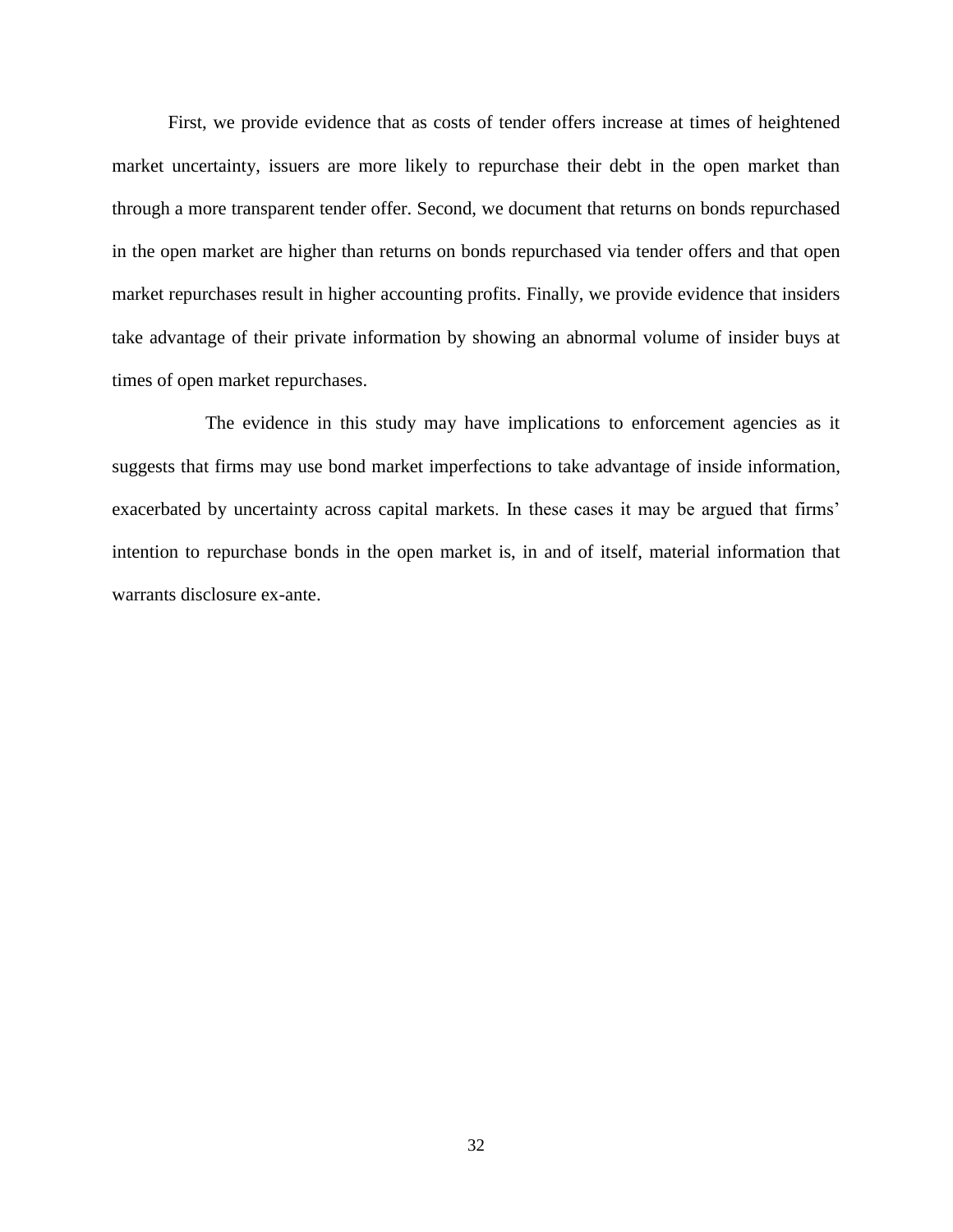#### References

- Amihud, Y., 2002. Illiquidity and Stock Returns: Cross Section and Time Series Effects. Journal of Financial Markets 5: 31-56.
- Aneiro, M., 2009, Debt buybacks garner a tax incentive, Wall Street Journal, March 12.
- Baker, M., and J. Wurgler, 2002. Market timing and capital structure. The Journal of finance 57: 1-32.
- Beneish, M.D., and M.E. Vargus, 2002, Insider trading earnings quality and accrual mispricing, The Accounting Review 77: 755-791.
- Bernanke B., and M. Gertler. 1989. Agency Costs, Net Worth and Business Fluctuations, The American Economic Review 79: 14-31.
- Bessembinder, H., K.M. Kahle, W.F. Maxwell, and D. Xu. 2009. Measuring Abnormal Bond Performance, The Review of Financial Studies 22 (10): 4219-4258.
- Brav, A., J. R. Graham, C. R. Harvey, and R. Michaely. 2005. Payout in the 21<sup>st</sup> century, Journal of Financial Economics 77: 483-527.
- Bushman, R., A. Le, and F. Vasvari. 2010. Implied bond liquidity. Working paper, The university of North Carolina and London Business School.
- Calomiris, C.W., and R.G. Hubbard, 1990, Firm heterogeneity, internal finance, and credit rationing, The Economic Journal 100: 90-104.
- Cetin, U., R. Jarrow, P. Protter, and Y. Yildirim. 2004. Modeling credit risk with partial information. The Annals of Applied Probability 14: 1167-1178.
- Chattarjee, S., U.S. Dhillon, and G.G. Ramirez, 1995, coercive tender and exchange offers in distressed high yield debt restructurings. An empirical analysis, Journal of Financial Economics 38:113-138.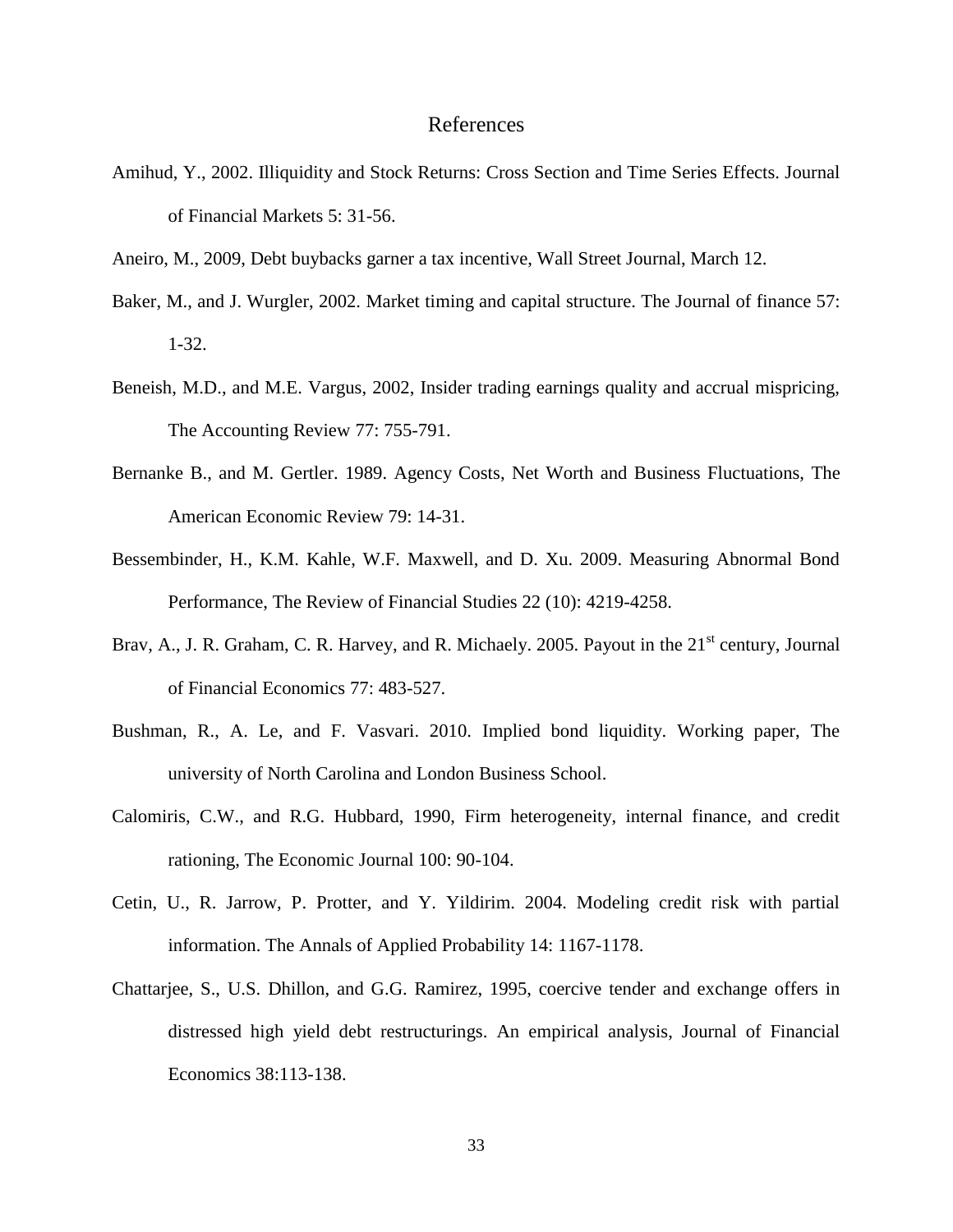- Coffee, S., and W. Klein, 1991, Bondholders coercion: the problem of constrained choice in debt tender offers and recapitalizations, University of Chicago Law Review 58: 1207-1273.
- Comment, R. and G.A. Jarrell, 1991, The relative signaling power of Dutch-auction and fixed price tender offers and open-market share repurchases, Journal of Finance 46: 1243-1271.
- Core, J.E., W.R. Guay, S.A. Richardson, and R.S. Verdi, 2006, Stock Market Anomalies: What Can We Learn From Repurchases and Insider Trading? Review of Financial Studies 11: 49-70.
- Dann, L.Y., 1981, common stock repurchases: An analysis of returns to bondholders and stockholders, Journal of Financial Economics 9:113-138.
- DeAngelo, H., L. DeAngelo, and D. Skinner, 2009. Corporate Payout Policy. Foundation and Trends in Finance (3) 95-287.
- Dittmar, A., and R., Dittmar. 2007. The timing of stock repurchases. Working paper, University of Michigan.
- Duffie, D., D. Lando. 2001. The term structure of credit spreads with incomplete accounting information. Econometrica 69: 633-664.
- Ikenberry, D., J. Lakonishok, and T. Vermaelen, 1995. Market underreaction to open market share repurchases. Journal of Financial Economics 39: 181-208.
- Julio, B.R., 2007, Overcoming overhang: Agency costs, investment and the option to repurchase debt. Working paper London Business School.
- Kruse, T., T. Nohel and S.K. Todd, 2009. The decision to repurchase debt. Working paper, Loyola University.
- Lewis, M., 2010, The big short. W.W.Norton & Company Publishers.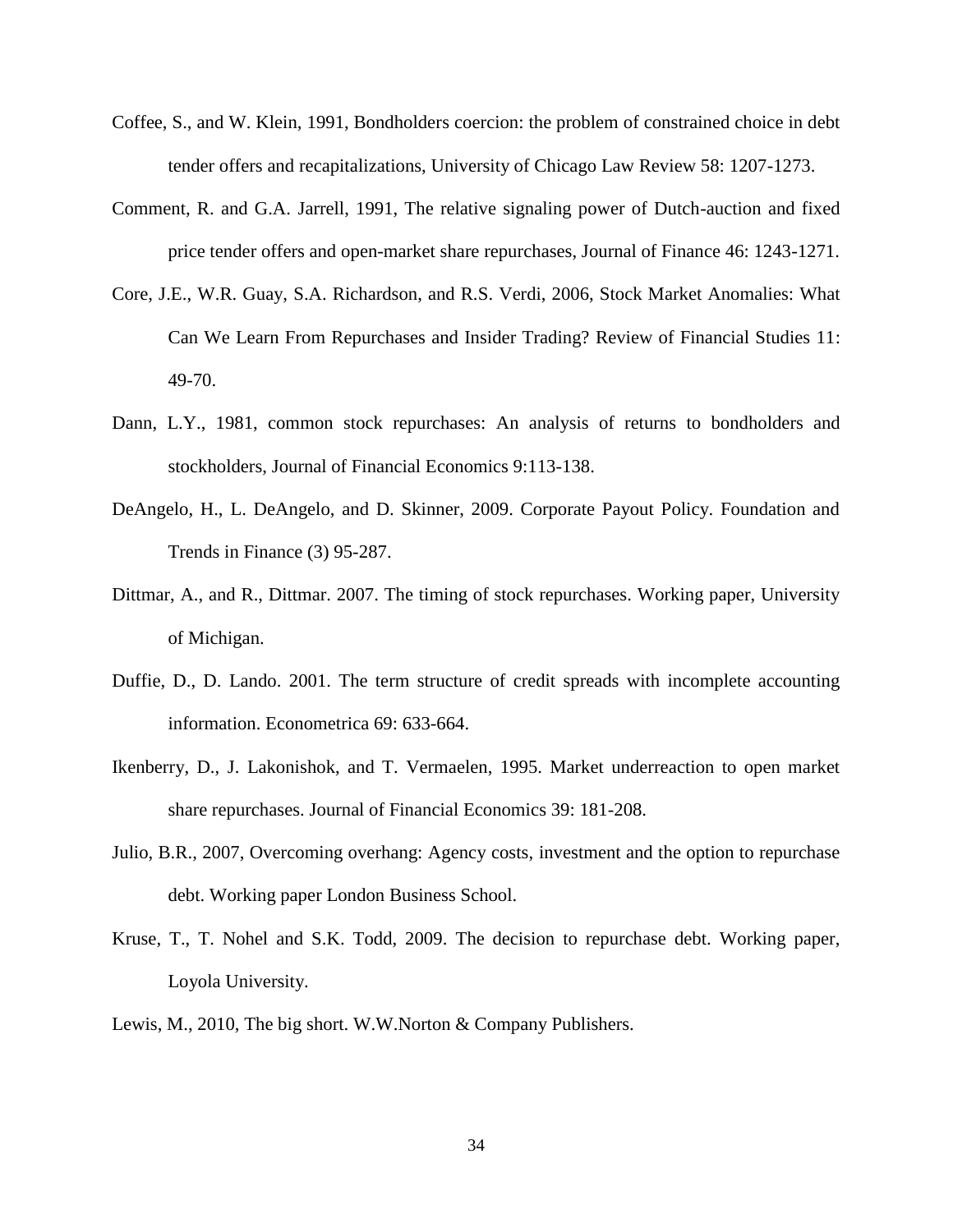- Li, K. and W. McNally, 2004, Open market versus tender offer repurchase: A conditional event study. Working paper, University of British Columbia.
- Mann, S.V, and E.A. Powers, 2007, Determinants of bond tender premiums and percentage tendered, Journal of Banking and Finance 31: 547-566.
- Mishkin, F.S., 1997, The Causes and Propagation of Financial Instability: Lessons for Policymakers, *Maintaining Financial Stability in a Global Economy* (Federal Reserve Bank of Kansas City, Kansas City, MO.): 55-96.
- Mishkin, F.S., and E.N. White, 2002, U.S. stock market crashes and their aftermath: Implications for monetary policy, NBER working paper.
- Monks, M., 2008, Borrowers itch to re-coup loans, Financial Week, November 16.
- Ofer, A. and A. Thakor, 1987, A theory of stock price responses to alternative corporate cash disbursement methods: Stock repurchases and dividends, Journal of Finance 42: 365-394.
- Persons, J.C., 1994, Signaling and takeover deterrence with stock repurchases: Dutch auctions versus fixed price tender offers, Journal of Finance 49:1373-1402.
- Piotroski, J.D., and D. Roulstone, 2005, Do insider trades reflect both contrarian beliefs and superior knowledge about future cash flow realizations? Journal of Accounting and Economics 39: 55-81.
- Rozeff, M.S., and M.A. Zaman, 1998, Insider trading: Evidence from growth and value portfolios, Journal of Finance 53: 701-716.
- Sharpe, S.A., and H.H. Nguyen, 1995, Capital Market Imperfections and the Incentive to Lease, Journal of Financial Economics 39: 271-294.
- Vermaelen, T., 1981, Common stock repurchases and market signaling: An empirical study, Journal of Financial Economics 9: 313-333.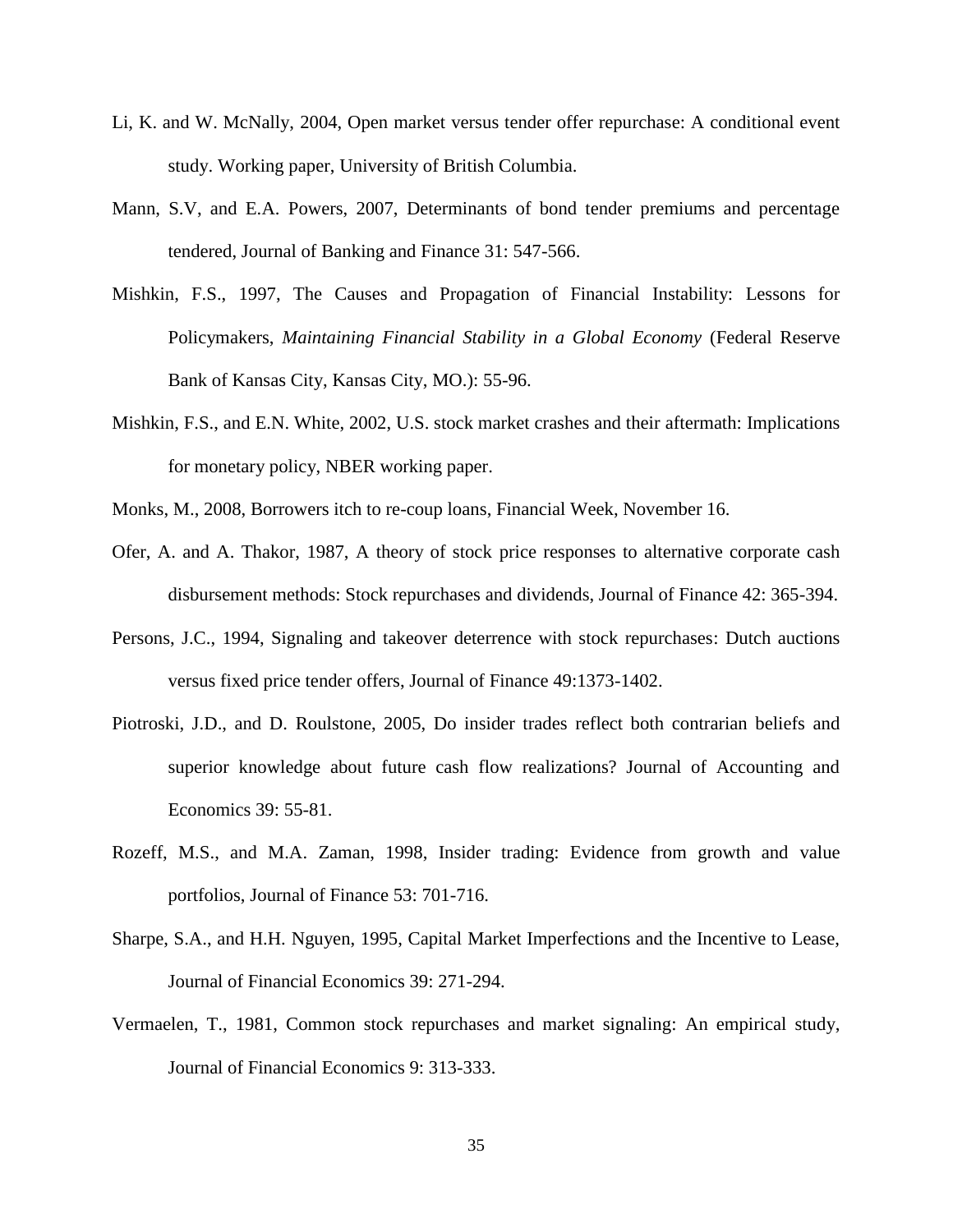Vermaelen, T., 1984, Repurchase tender offers, signaling and managerial incentives, Journal of Financial and Quantitative Analysis 19, 163-181.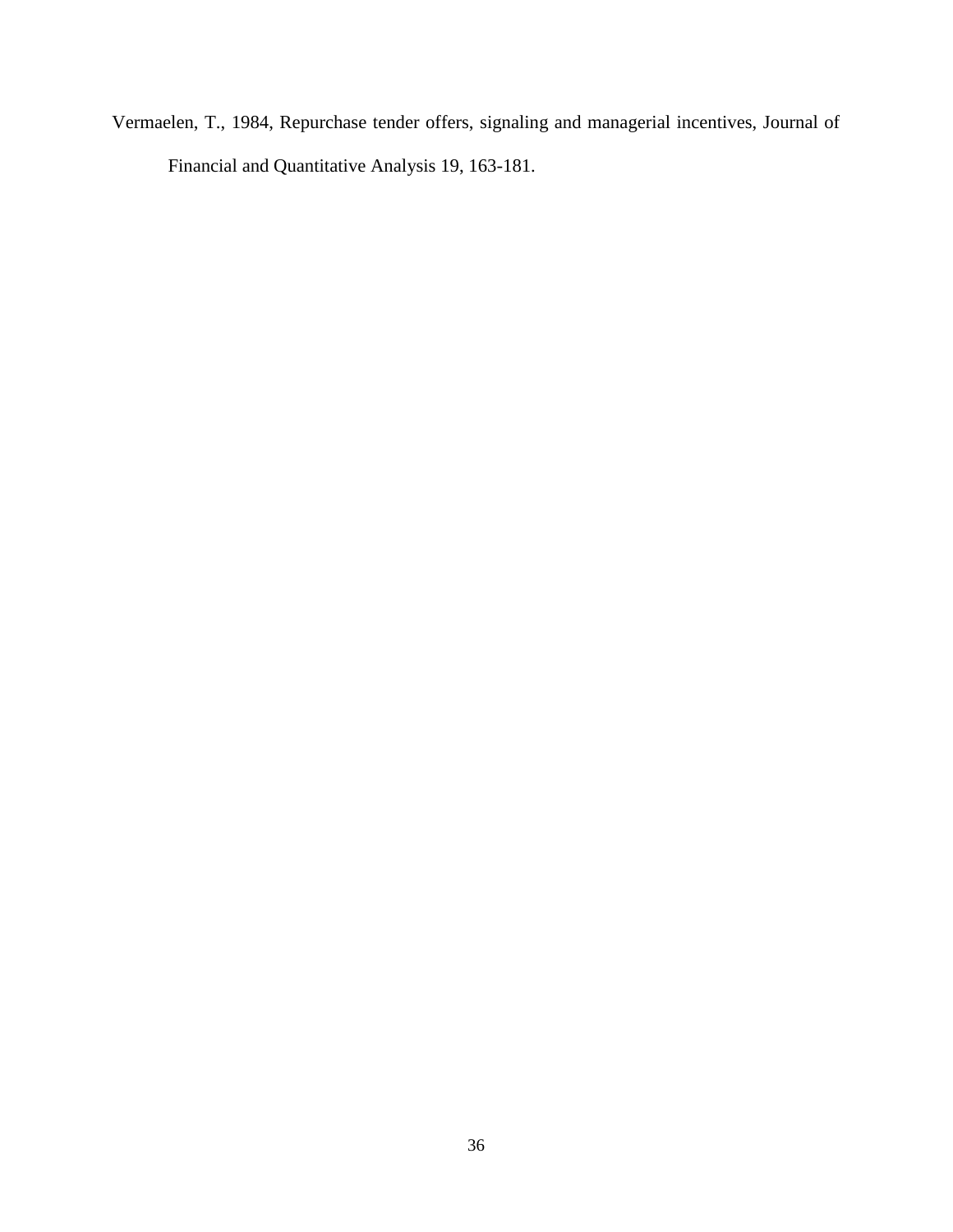## **Appendix: Variable definitions**

All relevant variables are winsorized at 1% extreme observations.

| Variable              | Definition                                                                                                                                                                                                                                                                                                         |
|-----------------------|--------------------------------------------------------------------------------------------------------------------------------------------------------------------------------------------------------------------------------------------------------------------------------------------------------------------|
| <b>GAIN</b>           | Gain/loss from extinguishment of debt (Compustat dtep) deflated by total<br>assets (Compustat at)                                                                                                                                                                                                                  |
| <i>OMR</i>            | A dummy variable equal to one if the bond repurchase was executed in the<br>open market, zero if using a tender offer.                                                                                                                                                                                             |
| <b>PREM</b>           | Premium over the presiding market price offered by the tendering firm.<br>Measured as the difference between the offer price and the mean execution<br>price of transactions in the bond over a period of 30 days before the tender<br>announcement date deflated by the pre-announcement mean execution<br>price. |
| <i><b>INSIDER</b></i> | The ratio of insider buys to the total insider trades in quarter q $\left\lceil Buy_a \right\rceil$<br>$(Buyq+Sellq)$ ] where $Buyq(Sellq)$ is the number of shares purchased (sold)<br>by the top five executives of each firm during calendar quarter q.                                                         |
| <b>LNTA</b>           | The natural logarithm of total assets (Compustat at).                                                                                                                                                                                                                                                              |
| <b>ROA</b>            | Issuers' return on asset. Compustat ( $oibdp/(at_t + at_{t-1})/2$ ).                                                                                                                                                                                                                                               |
| LEV                   | Leverage measured as total debt to total asset (Compustat $(dlc + dlt)/at$ ).                                                                                                                                                                                                                                      |
| <b>INC_LEV</b>        | A dummy variable equal to 1 if the issuer leverage increased in the year<br>prior to the repurchase, and zero otherwise.                                                                                                                                                                                           |
| <b>ACTIONSIZE</b>     | The ratio of the repurchase amount to the firm's total assets.                                                                                                                                                                                                                                                     |
| <b>CASH</b>           | The ratio of cash to total assets (Compustat $che/at)$                                                                                                                                                                                                                                                             |
| <b>OCF</b>            | Operating cash flow (Compustat oancf/at).                                                                                                                                                                                                                                                                          |
| PCT_SERIES            | The percentage of the series repurchased.                                                                                                                                                                                                                                                                          |
| VIX                   | The Chicago Board Options Exchange Market Volatility Index that<br>measures the implied volatility of S&P 500 option index. We use two<br>specifications: monthly average and quarterly average.                                                                                                                   |
| <b>SPREAD</b>         | The credit spread between BBB rated bond and risk free rate. We use two<br>specifications: monthly average and quarterly average.                                                                                                                                                                                  |
| <b>OPEN</b>           | A dummy variable equal to one if the firms repurchased debt in the open<br>market in quarter q, and zero otherwise.                                                                                                                                                                                                |
| <b>TENDER</b>         | A dummy variable equal to one if the firm announced a tender to<br>repurchase debt in quarter q, and zero otherwise.                                                                                                                                                                                               |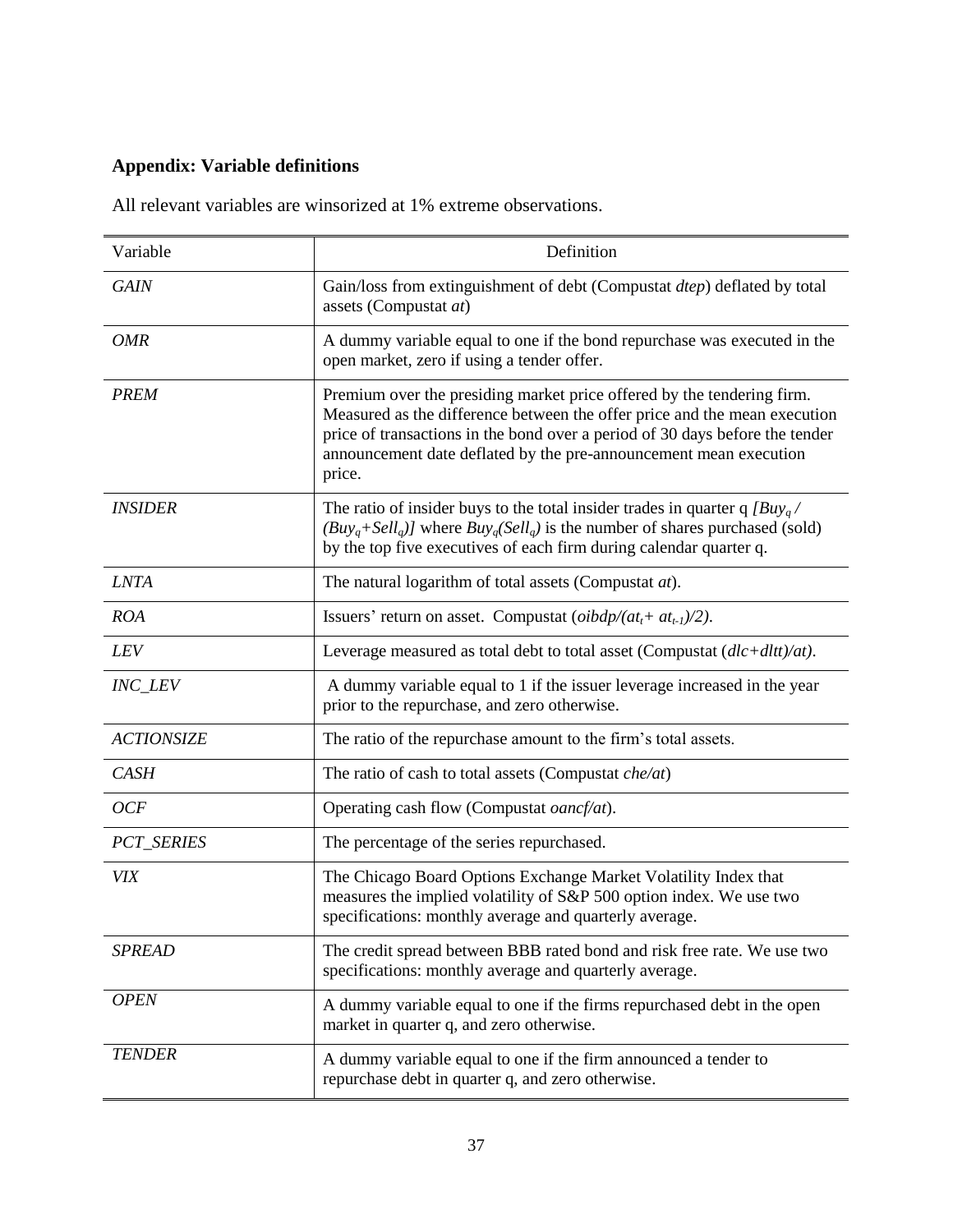| <b>ILLIQ</b>       | A time series variable of stock market illiquidity following Amihud<br>(2002). This measure is constructed as follows: for each stock we calculate<br>the daily illiquidity measure as absolute return / volume of trade. We then<br>average daily illiquidity for each stock over the quarter. We discard<br>observations with insufficient trading days, price lower than 5 at the end of<br>the previous quarter, no market cap data and 1 percent outliers. We then<br>average the individual stock illiquidity measure of each quarter to calculate<br>the average market illiquidity measure. |
|--------------------|-----------------------------------------------------------------------------------------------------------------------------------------------------------------------------------------------------------------------------------------------------------------------------------------------------------------------------------------------------------------------------------------------------------------------------------------------------------------------------------------------------------------------------------------------------------------------------------------------------|
| VIX_ILLIQ_RESID    | Residuals of a time-series regression with VIX as the dependent variable<br>and ILLIQ as the explanatory variable over the sample period                                                                                                                                                                                                                                                                                                                                                                                                                                                            |
| SPREAD_ILLIQ_RESID | Residuals of a time-series regression with SPREAD as the dependent<br>variable and ILLIQ as the explanatory variable over the sample period                                                                                                                                                                                                                                                                                                                                                                                                                                                         |
| <b>FIRM_RATING</b> | Groups the firm's long term S&P credit rating into 5 groups. Receives the<br>value 1 for firms rated between AAA and AA-, 2 for firms rated between<br>A+ and A-, 3 for firms rated between BBB+ and BBB-, 4 for firms rated<br>between BB+ and D, and 5 for unrated firms.                                                                                                                                                                                                                                                                                                                         |
| ANNUAL_BOND_RETURN | One year ex-post bond return calculated following Bessembinder et al.<br>(2008). Return is calculated using trading data for repurchased bonds or, if<br>entire series was repurchased, median of the firm's return on traded bonds<br>over the year following the repurchase. The return is calculated using the<br>following formula:                                                                                                                                                                                                                                                             |
|                    | Bond Return = $((P_t - P_{t-1}) + AI)/P_{t-1}$ where AI is the accrued interest (stated<br>coupon in our case).                                                                                                                                                                                                                                                                                                                                                                                                                                                                                     |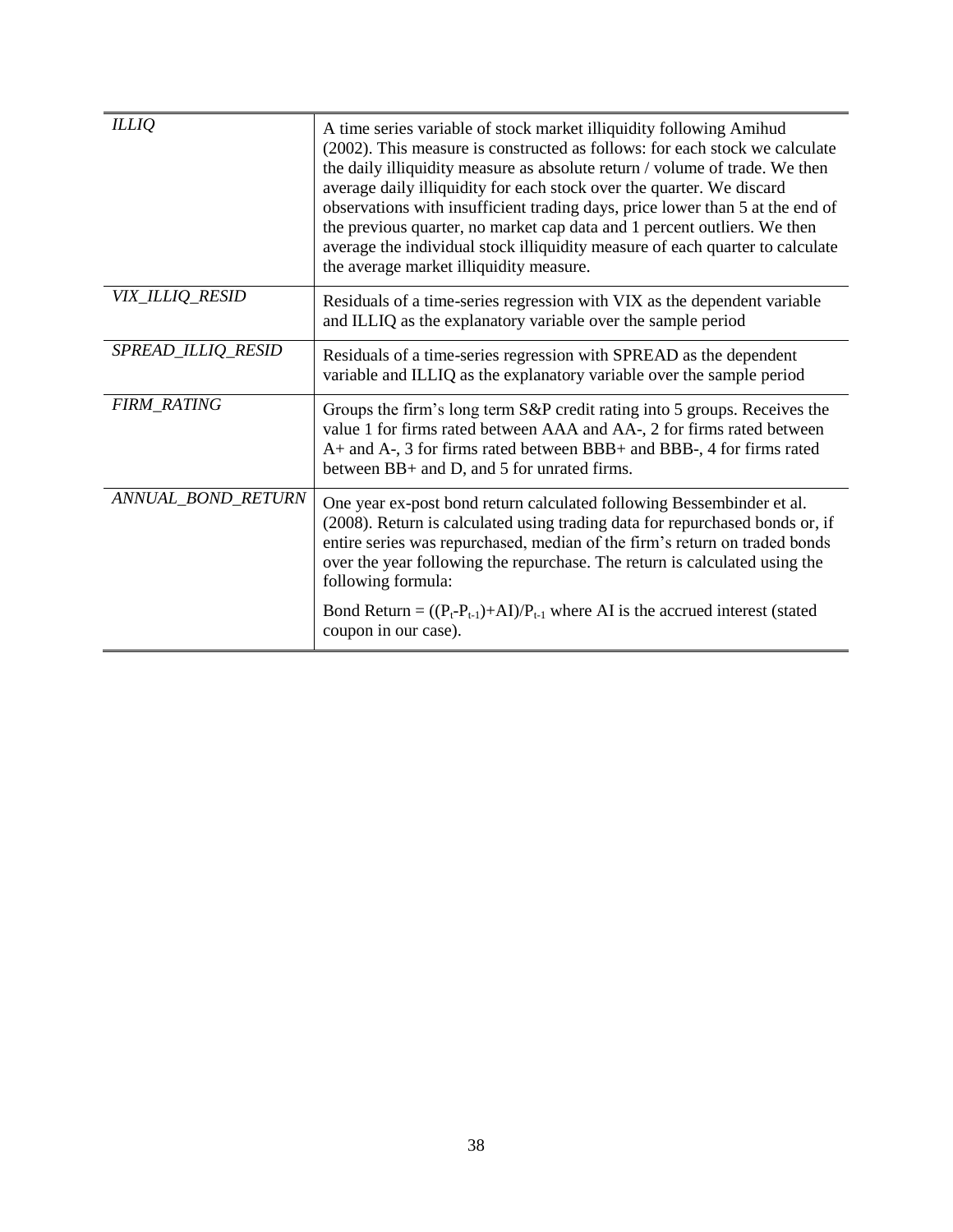### **Figure I: Bond Repurchase Activity: by Type and Calendar Year**

This figure plots the number of bond repurchases by calendar year (solid line) from 1998 – 2009. The two dotted lines represent the percentage of open market repurchases and tender offers from total repurchases in each calendar year.

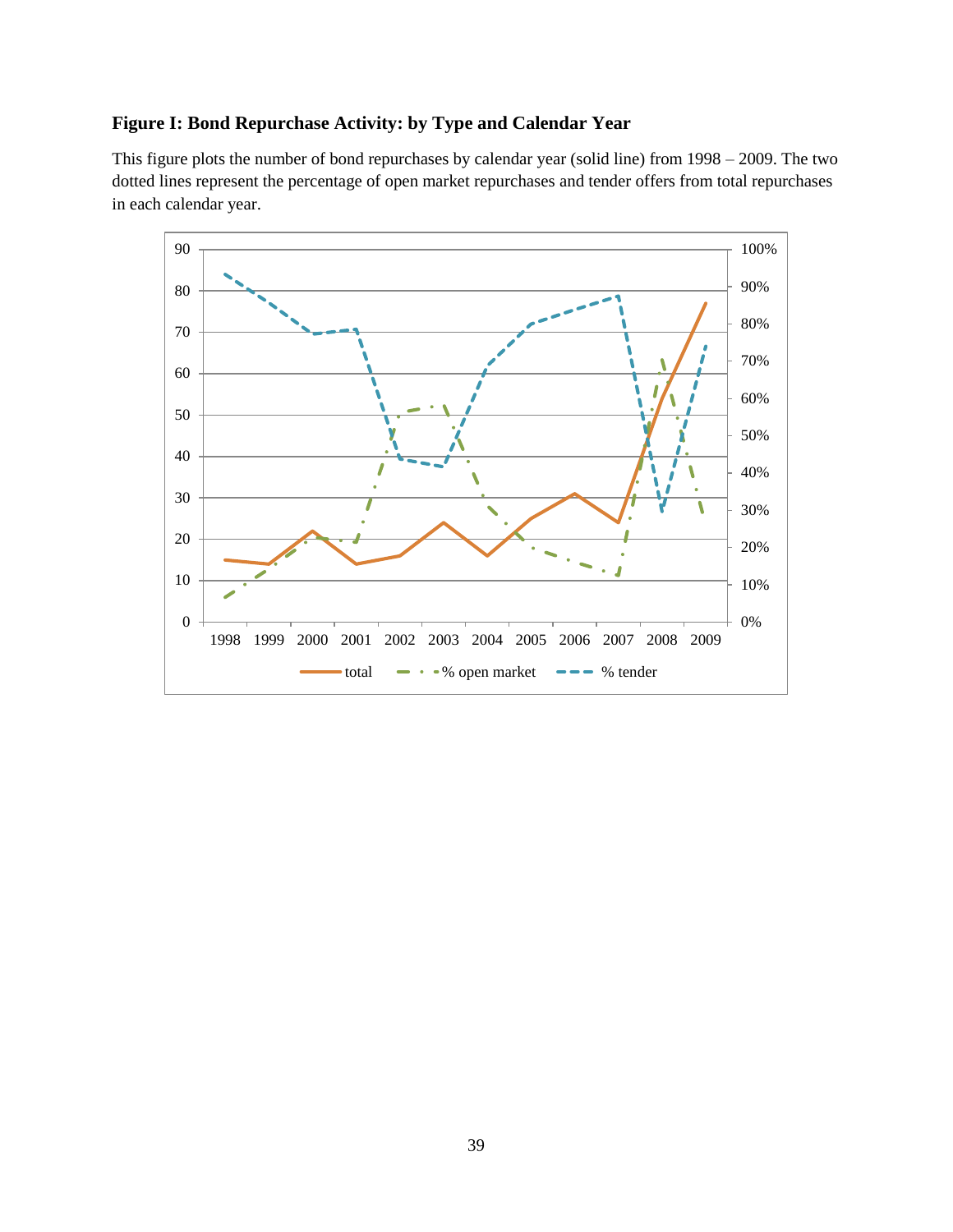## **Table I: Sample filter procedure (1998 – 2009)**

| Mergent Database Tender (T) & Issue Repurchased (OMR) | 1,895 |
|-------------------------------------------------------|-------|
| Financial Firms (SIC 6000-SIC 6999)                   | (588) |
| <b>Government Bonds</b>                               | (37)  |
| No CUSIP match                                        | (649) |
| Put Options Exercised (hand collected)                | (47)  |
| Multiple actions per effective dates                  | (134) |
| # Observations                                        | 440   |
| Availability of COMPUSTAT Financial data              | 108   |
| <b>Final Sample*</b>                                  | 332   |

\* Each of our regressions contains a subset of these observations, depending on availability of data.

| Table II - Sample distribution across Industries and by method of repurchase |  |
|------------------------------------------------------------------------------|--|
|                                                                              |  |

| Industry acronym                     | Number of      | Percentage | Number         | Percentage | Total          | Percentage |
|--------------------------------------|----------------|------------|----------------|------------|----------------|------------|
|                                      | Open<br>Market | of Sample  | of<br>Tenders  | of Sample  |                | of Sample  |
| Coal Mining                          |                |            |                | 0.003      |                | 0.003      |
| Oil and Gas Extraction               | 6              | 0.018      | 6              | 0.018      | 12             | 0.036      |
| <b>General Building Contractors</b>  | 2              | 0.006      | 3              | 0.009      | 5              | 0.015      |
| <b>Special Trade Contractors</b>     |                |            | T              | 0.003      |                | 0.003      |
| Food and Kindred Products            |                |            | 5              | 0.015      | 5              | 0.015      |
| <b>Tobacco Products</b>              |                |            | 1              | 0.003      | 1              | 0.003      |
| <b>Textile Mill Products</b>         |                |            |                | 0.003      |                | 0.003      |
| Apparel and other Textile Products   |                |            |                | 0.003      | 1              | 0.003      |
| <b>Furniture and Fixtures</b>        |                |            |                | 0.003      |                | 0.003      |
| Paper and Allied Products            |                | 0.003      |                | 0.021      | 8              | 0.024      |
| Printing and Furnishing              |                | 0.003      | $\overline{4}$ | 0.012      | 5              | 0.015      |
| <b>Chemicals and Allied Products</b> | 7              | 0.021      | 16             | 0.048      | 23             | 0.069      |
| Petroleum and Coal Products          | 2              | 0.006      | 2              | 0.006      | $\overline{4}$ | 0.012      |
| Rubber and Misc. Plastics Products   |                |            |                | 0.003      | 1              | 0.003      |
| Leather and Leather Products         |                |            |                | 0.003      |                | 0.003      |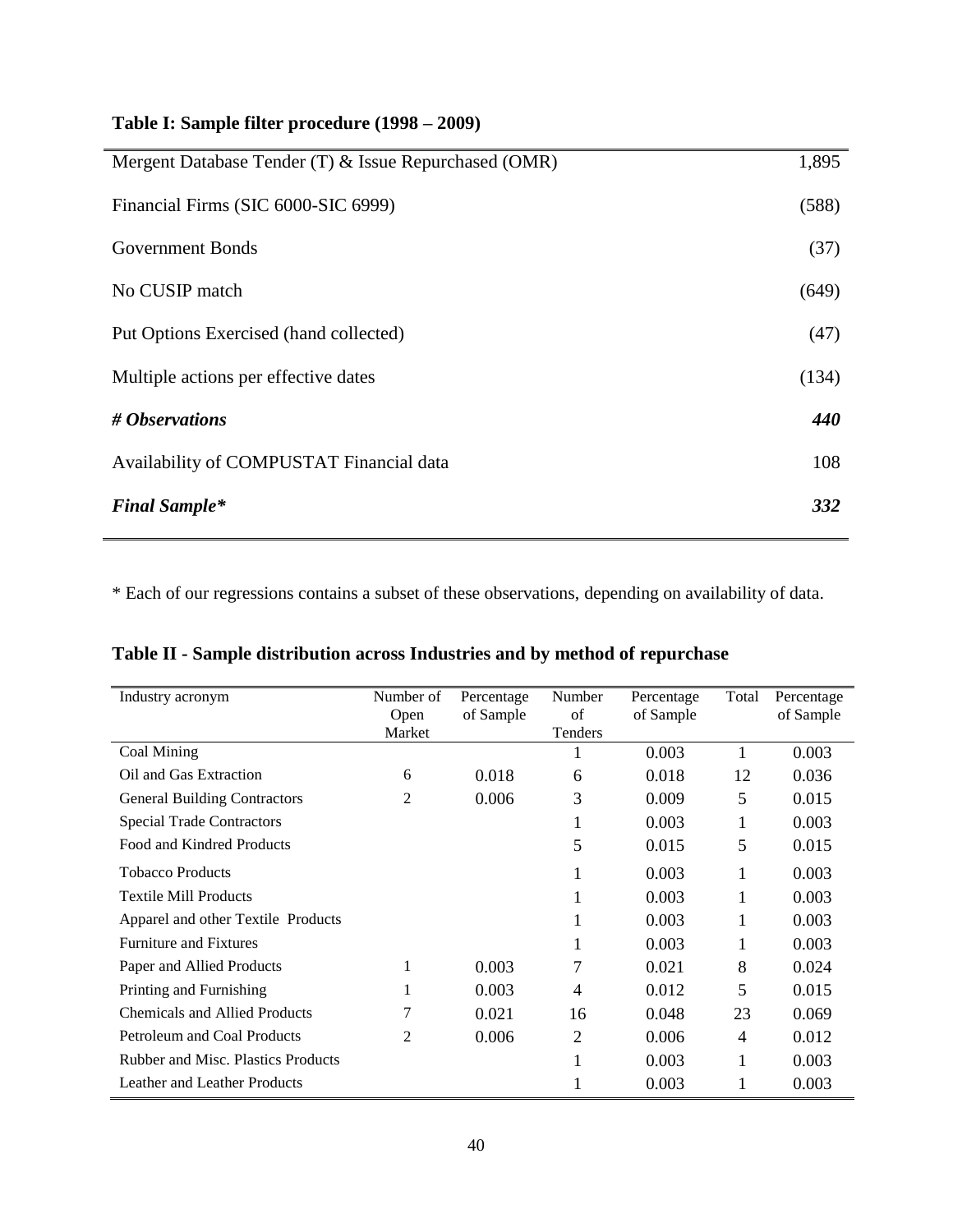| Primary Metal Industries                                 |                |       | $\overline{4}$ | 0.012 | $\overline{4}$ | 0.012 |
|----------------------------------------------------------|----------------|-------|----------------|-------|----------------|-------|
| <b>Fabricated Metal Products</b>                         |                |       | $\overline{4}$ | 0.012 | $\overline{4}$ | 0.012 |
| <b>Industrial Machinery and Equipment</b>                | 9              | 0.027 | 9              | 0.027 | 18             | 0.054 |
| <b>Electrical and Electric Equipment</b>                 | 13             | 0.039 | 9              | 0.027 | 22             | 0.066 |
| <b>Transportation Equipment</b>                          | 3              | 0.009 | 8              | 0.024 | 11             | 0.033 |
| <b>Instruments and Related Products</b>                  | 10             | 0.030 | 6              | 0.018 | 16             | 0.048 |
| Misc. Manufacturing industries                           |                |       | 1              | 0.003 | $\mathbf{1}$   | 0.003 |
| Railroad Transportation                                  |                |       | 3              | 0.009 | 3              | 0.009 |
| Local and Interurban Passenger<br>Transit                |                |       | 1              | 0.003 | $\mathbf{1}$   | 0.003 |
| Water Transportation                                     |                |       | $\overline{2}$ | 0.006 | $\overline{2}$ | 0.006 |
| Transportation by Air                                    |                |       | $\overline{4}$ | 0.012 | $\overline{4}$ | 0.012 |
| Communications                                           | 9              | 0.027 | 23             | 0.069 | 32             | 0.096 |
| Electric, Gas, and Sanitary Services                     | 6              | 0.018 | 28             | 0.084 | 34             | 0.102 |
| Wholesale Trade - Durable Goods                          | 3              | 0.009 | 6              | 0.018 | 9              | 0.027 |
| Wholesale Trade - Nondurable<br>Goods                    | 2              | 0.006 | 8              | 0.024 | 10             | 0.030 |
| General Merchandise Store                                | 3              | 0.009 | $\overline{4}$ | 0.012 | 7              | 0.021 |
| Food Stores                                              | 1              | 0.003 | $\overline{2}$ | 0.006 | 3              | 0.009 |
| <b>Automotive Dealers and Service</b><br><b>Stations</b> | 3              | 0.009 |                | 0.000 | 3              | 0.009 |
| Furniture and Home Furnishing<br><b>Stores</b>           | $\mathbf{1}$   | 0.003 | $\overline{2}$ | 0.006 | 3              | 0.009 |
| <b>Eating and Drinking Places</b>                        |                |       | 3              | 0.009 | 3              | 0.009 |
| Miscellaneous Retail                                     |                |       | $\overline{2}$ | 0.006 | $\overline{2}$ | 0.006 |
| Hotels and Other Lodging Places                          | 3              | 0.009 | $\overline{4}$ | 0.012 | $\tau$         | 0.021 |
| <b>Personal Services</b>                                 | 1              | 0.003 | $\overline{2}$ | 0.006 | 3              | 0.009 |
| <b>Business services</b>                                 | 12             | 0.036 | 11             | 0.033 | 23             | 0.069 |
| Auto Repair Services, and Parking                        |                |       | 1              | 0.003 | $\mathbf{1}$   | 0.003 |
| <b>Motion Pictures</b>                                   |                |       | 3              | 0.009 | 3              | 0.009 |
| <b>Amusement and Recreation Services</b>                 | 1              | 0.003 | 7              | 0.021 | 8              | 0.024 |
| <b>Health Services</b>                                   | 5              | 0.015 | 10             | 0.030 | 15             | 0.045 |
| <b>Engineering and Management</b><br>Services            | 4              | 0.012 | 3              | 0.009 | $\tau$         | 0.021 |
| Non-classifiable Establishments                          | $\overline{c}$ | 0.006 | $\mathbf{1}$   | 0.003 | $\mathfrak 3$  | 0.009 |
| Total                                                    | 110            | 33.1  | 222            | 66.9  | 332            | 100   |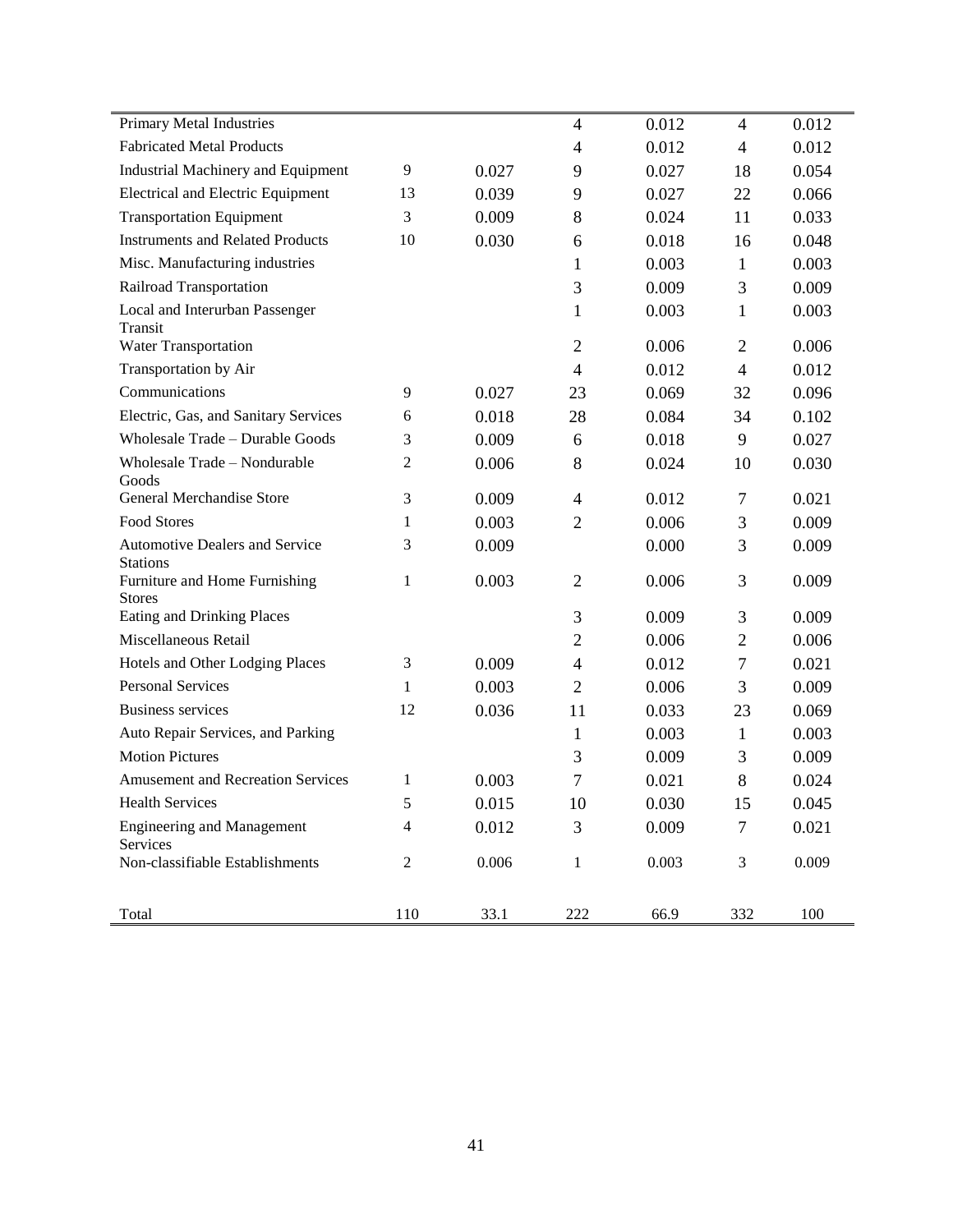### **Table III: Descriptive statistics**

|                             | Open Market Repurchase |          |        | Tender |          |          |
|-----------------------------|------------------------|----------|--------|--------|----------|----------|
|                             | # obs                  | Mean     | Median | # obs  | Mean     | Median   |
| Lag Cash / $TA$             | 110                    | 0.14     | 0.09   | 206    | 0.08     | 0.05     |
| Lag Assets (mil)            | 110                    | 4,183    | 1,626  | 209    | 10,570   | 3,675    |
| Lag ROA                     | 110                    | $-0.006$ | 0.001  | 209    | $-0.001$ | 0.004    |
| Lag Total Debt / TA         | 110                    | 0.44     | 0.38   | 208    | 0.47     | 0.43     |
| Lag cash / STD              | 88                     | 669.20   | 3.32   | 196    | 47.03    | 2.31     |
| Lag Cash / TD               | 110                    | 0.57     | 0.23   | 204    | 0.24     | 0.10     |
| Gain/Loss from              |                        |          |        |        |          |          |
| extinguishment of Debt / TA | 84                     | 0.012    | 0.001  | 131    | $-0.008$ | $-0.002$ |

Panel A – Firm characteristics by repurchase type

Panel B – Issue characteristics

|                                          | Open Market Repurchase |        | Tender  |         |
|------------------------------------------|------------------------|--------|---------|---------|
|                                          | Mean                   | Median | Mean    | Median  |
| Repurchase Amount (thous.)               | 141,481                | 50,000 | 197,645 | 130,000 |
| Proportion of Outstanding Amount Retired | 0.56                   | 0.47   | 0.72    | 0.91    |
| <b>Initial Maturity (years)</b>          | 13.9                   | 10.0   | 14.0    | 10.0    |
| <b>Remaining Maturity (years)</b>        | 10.5                   | 7.1    | 8.8     | 5.7     |
| Yearly Repurchase Amount (thous.)        | 157,713                | 66,750 | 274,960 | 178,482 |
| Yearly Repurchase Amount / TA            | 8.86%                  | 4.16%  | 10.88%  | 4.82%   |
| Premium offered over market price        |                        |        | 0.66%   | 3.53%   |

Panel C – Firm Annual Bond Returns<sup>26</sup>

 $\overline{\phantom{a}}$ 

|                        | All   | Open Market | Tender |
|------------------------|-------|-------------|--------|
|                        |       | Repurchase  |        |
| Number of observations | 150   |             | 93     |
| Mean Return            | 19.2% | 35.4%       | 9.3%   |
| Median Return          | 9.7%  | 25.3%       | 7.0%   |

<sup>&</sup>lt;sup>26</sup> The data is based on the 266 observations used in the choice model. Loss of observations in the raw return column is due to the following reasons: 44 are repurchases executed before 2002 (first year of trace); for 61 of the observations no bond trades were found in the event window; for 10 of the observations, TRACE data could not be found; 1 extreme observation of 1300% return is deleted from the analysis (open market repurchase observation).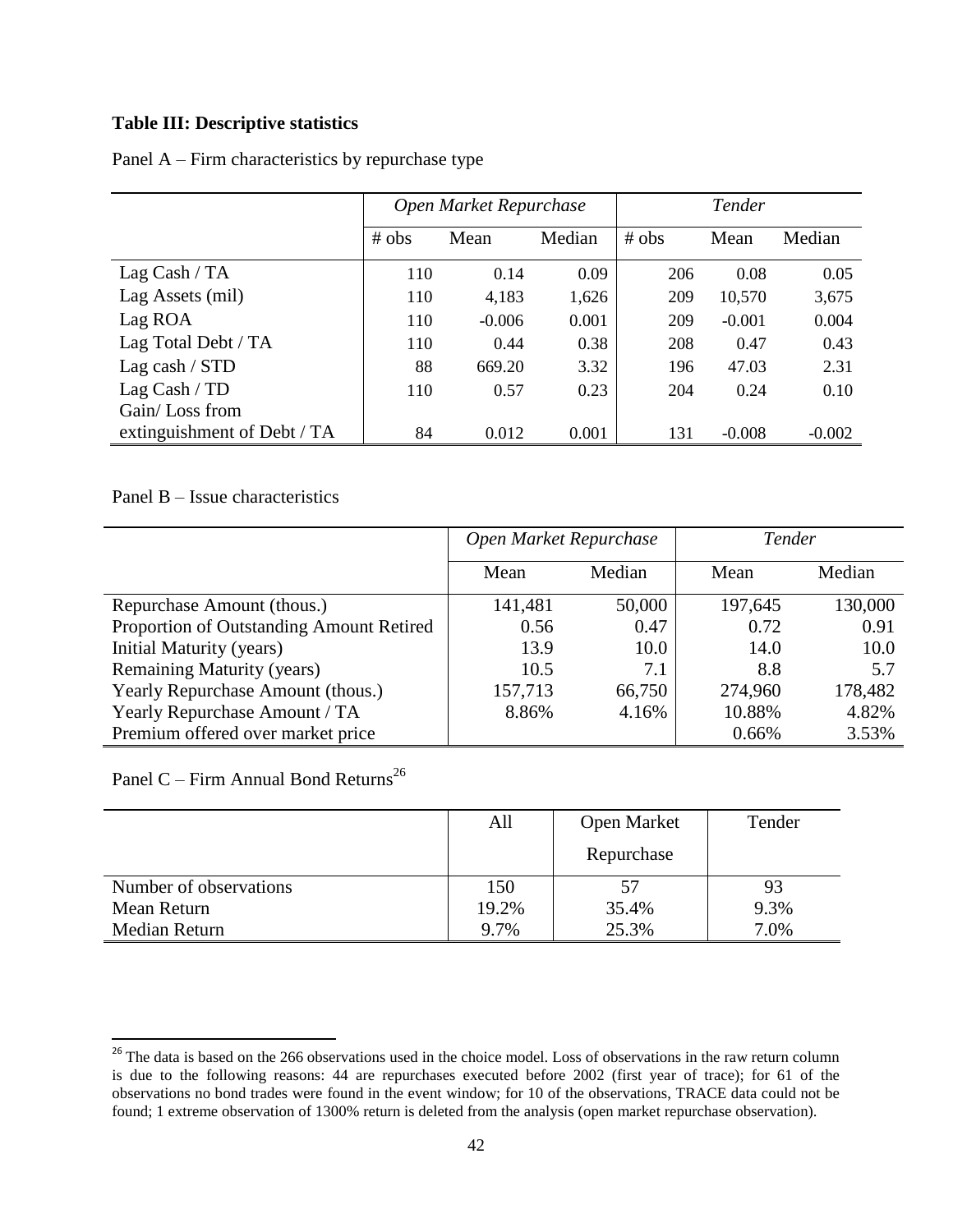#### **Table IV: OLS Regression - Tender Premium**

This table reports the estimation results of the premium OLS regression (regression 1).

 $PREMIUM_i = \alpha + \beta_1 LNTA_{i,t-1} + \beta_2 ROA_{i,t-1} + \beta_3 LEV_{i,t-1} + \beta_4 INC\_LEV_{i,t-1} + \beta_5 ACTIONSIZE_i + \beta_6 CASH_{i,t-1} +$  $\beta$ <sup>7</sup></del>*OCF***<sub>***i***</sub>***t***<sub>+</sub>***+* $\beta$ **<sup>***8***</sup><b>***OCF***<sub>***i***</sub>***t* +  $\beta$ <sup>*9*</sup>*PCT\_SERIES<sub>i</sub></sub>* **+**  $\beta$ **<sub>***10</sub>EXPLANATORY<sub><i>t***</sub>+** $\varepsilon$ **<sub>***it***</sub></sub>**</sub>

The dependent variable is the premium over market price offered in a tender offer and the explanatory variable is either the VIX or the SPREAD monthly average for the last month information is known to managers when making the decision to repurchase debt. Control variables are defined in the appendix. Year and industry fixed effects are included. T-statistics are reported in parentheses below the coefficient estimates. \*\*\*, \*\*, \* indicate significance at 1%, 5%, or 10% level respectively, two-tailed tests.

| <b>Independent Variables</b> | <b>Expected Sign</b>     | (1)       | (2)       |
|------------------------------|--------------------------|-----------|-----------|
| <b>ACTIONSIZE</b>            | $\overline{\mathcal{L}}$ | 0.18      | 0.20      |
|                              |                          | (0.73)    | (0.74)    |
| <b>CASH</b>                  | $\overline{\mathcal{L}}$ | $-0.04$   | $-0.09$   |
|                              |                          | $(-0.21)$ | $(-0.42)$ |
| $OCF_{t-1}$                  | $\overline{\mathcal{L}}$ | $-0.05$   | 0.02      |
|                              |                          | $(-0.23)$ | (0.06)    |
| $OCF_t$                      | $\overline{?}$           | 0.21      | 0.16      |
|                              |                          | (0.95)    | (0.62)    |
| <b>PCT_SERIES</b>            | $\overline{\mathcal{L}}$ | $-0.09$   | $-0.12*$  |
|                              |                          | $(-1.61)$ | $(-1.81)$ |
| <b>LNTA</b>                  | $\overline{\mathcal{L}}$ | 0.02      | 0.02      |
|                              |                          | (1.37)    | (1.01)    |
| <b>ROA</b>                   | $\overline{\mathcal{L}}$ | $-1.29**$ | $-1.41**$ |
|                              |                          | $(-2.65)$ | $(-2.55)$ |
| LEV                          | $\overline{\mathcal{L}}$ | 0.03      | 0.05      |
|                              |                          | (0.39)    | (0.63)    |
| CHA_LEV                      | $\overline{\mathcal{L}}$ | 0.00      | 0.01      |
|                              |                          | (0.01)    | (0.37)    |
| <b>VIX</b>                   | $\qquad \qquad +$        | $0.01***$ |           |
|                              |                          | (6.02)    |           |
| <b>SPREAD</b>                | $\boldsymbol{+}$         |           | $0.04***$ |
|                              |                          |           |           |
|                              |                          |           | (4.25)    |
| Constant                     | $\overline{?}$           |           |           |
|                              |                          | $-0.29*$  | $-0.17$   |
|                              |                          | $(-1.91)$ | $(-1.03)$ |
|                              |                          |           |           |
| Adj $R^2$                    |                          | 0.50      | 0.36      |
| Num Obs                      |                          | 92        | 92        |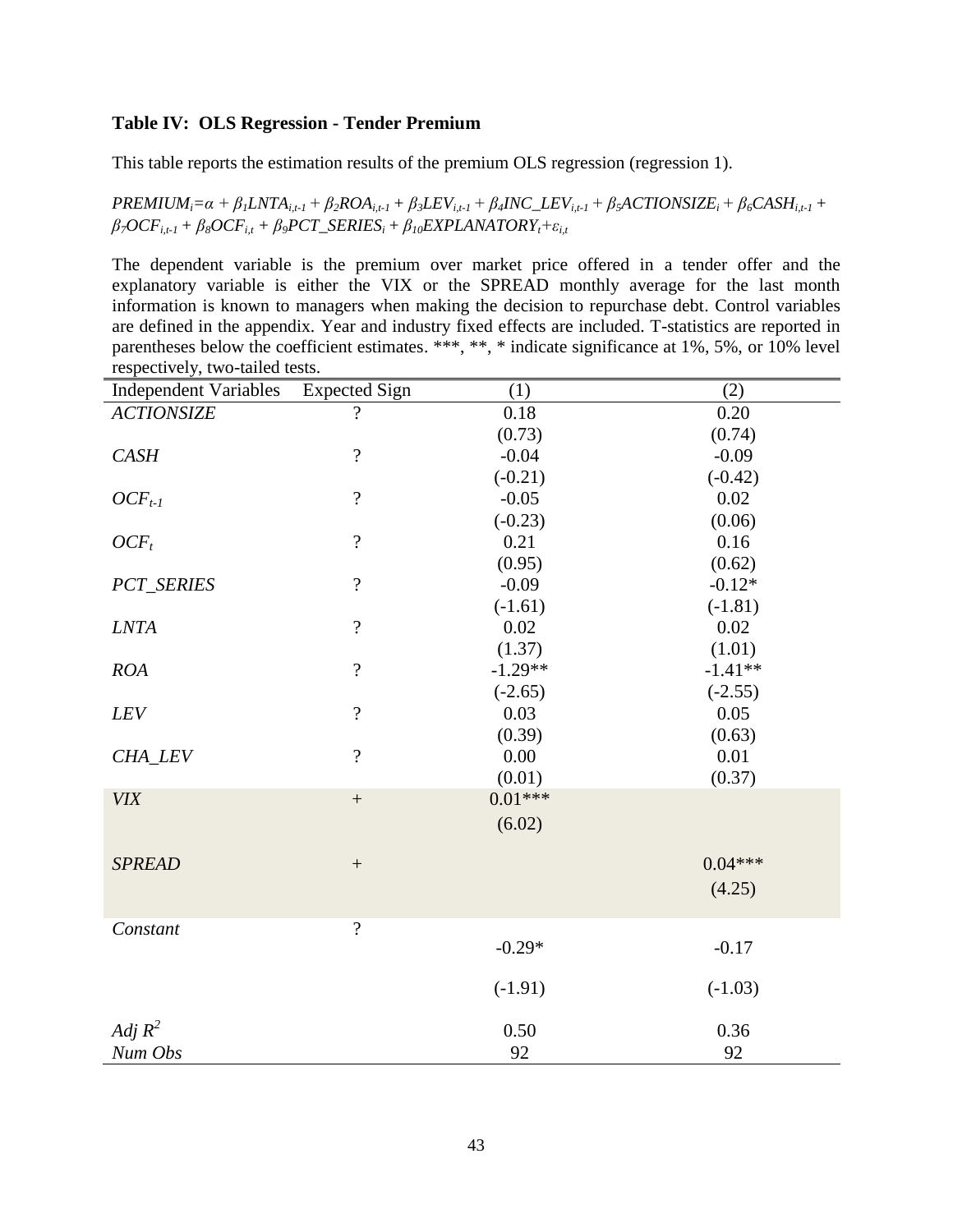#### **Table V: Logit Estimation - The choice between tender / open market repurchase**

This table reports the estimation results of choice Logit regression (regression 1).

 $OMR_i = \alpha + \beta_1 LNTA_{i,t-1} + \beta_2 ROA_{i,t-1} + \beta_3 LEV_{i,t-1} + \beta_4 INC\_LEV_{i,t-1} + \beta_5 ACTIONSIZE_i + \beta_6 CASH_{i,t-1} +$  $\beta$ <sub>7</sub>OCF<sub>*i,t-1*</sub> +  $\beta$ <sub>8</sub>OCF<sub>*i,t*</sub> +  $\beta$ <sub>9</sub>PCT\_SERIES<sub>*i*</sub></sub> +  $\beta$ <sub>10</sub>EXPLANATORY<sub>*t*</sub>+ $\varepsilon$ <sub>*i,t*</sub>

The dependent variable is a dummy variable equal to 1 if the firm used the open market to repurchase the bonds and zero if it used a tender offer. The explanatory variables in columns 1 and 2 are VIX and SPREAD. Columns 3 and 4 report results of the illiquidity analysis using the orthogonal residuals of regressions of VIX and SPREAD on the Amihud illiquidity measure. Control variables are defined in the appendix. Z-statistics are reported in parentheses below the coefficient estimates. \*\*\*, \*\*, \* indicate significance at 1%, 5%, or 10% level respectively, two-tailed tests. Regression is run using industry fixed effects and year dummies. Loss of observations occurs because of all positive / negative outcomes within specific groups.

|                              | Expected                 |            |              |            |            |
|------------------------------|--------------------------|------------|--------------|------------|------------|
| <b>Independent Variables</b> | Sign                     | 1          | $\mathbf{2}$ | 3          | 4          |
| <b>ACTIONSIZE</b>            |                          | $-1.25$    | $-1.23$      | $-1.33$    | $-1.21$    |
|                              |                          | $(-0.7)$   | $(-0.69)$    | $(-0.75)$  | $(-0.68)$  |
| <b>PCT_SERIES</b>            |                          | $-3.78***$ | $-3.82***$   | $-3.79***$ | $-3.82***$ |
|                              |                          | $(-4.26)$  | $(-4.39)$    | $(-4.27)$  | $(-4.39)$  |
| <b>CASH</b>                  | $\overline{\mathcal{L}}$ | $4.34**$   | $4.29**$     | $4.20**$   | $4.33**$   |
|                              |                          | (2.16)     | (2.13)       | (2.10)     | (2.15)     |
| $OCF_{t-1}$                  | $\overline{\mathcal{L}}$ | 1.36       | 1.20         | 1.28       | 1.23       |
|                              |                          | (0.47)     | (0.41)       | (0.45)     | (0.42)     |
| $OCF_t$                      | $\overline{\mathcal{L}}$ | 0.84       | 1.30         | 0.85       | 1.28       |
|                              |                          | (0.30)     | (0.46)       | (0.30)     | (0.46)     |
| <b>LNTA</b>                  | $\overline{\mathcal{L}}$ | $-0.56***$ | $-0.55***$   | $-0.57***$ | $-0.55***$ |
|                              |                          | $(-2.94)$  | $(-2.87)$    | $(-2.96)$  | $(-2.87)$  |
| <b>ROA</b>                   | $\overline{?}$           | $-15.23**$ | $-15.73**$   | $-14.94**$ | $-15.8**$  |
|                              |                          | $(-2.08)$  | $(-2.09)$    | $(-2.06)$  | $(-2.1)$   |
| <b>LEV</b>                   | $\overline{\mathcal{L}}$ | $-1.7*$    | $-1.75*$     | $-1.71*$   | $-1.75*$   |
|                              |                          | $(-1.84)$  | $(-1.87)$    | $(-1.85)$  | $(-1.87)$  |
| CHA_LEV                      | $\overline{\mathcal{L}}$ | 0.07       | 0.16         | 0.05       | 0.16       |
|                              |                          | (0.17)     | (0.39)       | (0.13)     | (0.40)     |
| <b>VIX</b>                   | $\ddot{}$                | $0.09***$  |              |            |            |
|                              |                          | (2.71)     |              |            |            |
| <b>SPREAD</b>                | $\boldsymbol{+}$         |            | $0.61**$     |            |            |
|                              |                          |            | (2.53)       |            |            |
|                              |                          |            |              | $0.10***$  |            |
| VIX_ILLIQ_RESID              |                          |            |              |            |            |
| SPREAD ILLIQ RESID           |                          |            |              | (2.67)     | $0.60**$   |
|                              | $\qquad \qquad +$        |            |              |            |            |
|                              |                          |            |              |            | (2.55)     |
| Num Obs                      |                          | 266        | 266          | 266        | 266        |
|                              |                          |            |              |            |            |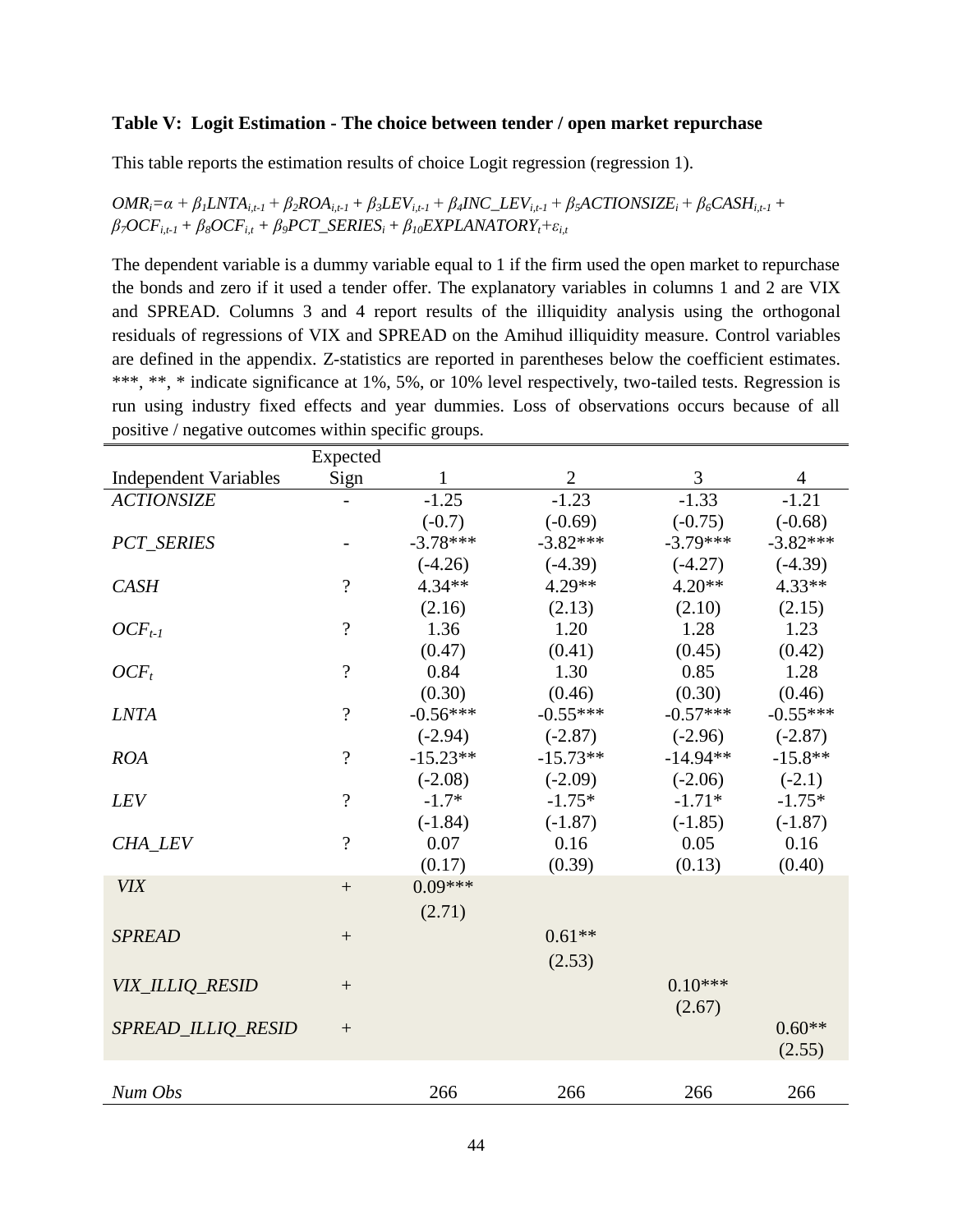#### **Table VI: OLS - percentage of open market repurchase from total repurchases**

This table reports results of a time series regression of 48 quarters starting with Quarter I 1998 and ending with Quarter IV, 2010. The dependent variable is the ratio of open market repurchases to total bond repurchases executed in quarter q and the explanatory variable is either the VIX or the SPREAD in that quarter. Year fixed effects are included. T-statistics are reported in parentheses below the coefficient estimates. \*\*\*, \*\*, \* indicate significance at 1%, 5%, or 10% level respectively, two-tailed tests.

|                              | Expected |           |           |
|------------------------------|----------|-----------|-----------|
| <b>Independent Variables</b> | Sign     |           |           |
| <b>VIX</b>                   | $+$      | $0.02***$ |           |
|                              |          | (4.81)    |           |
| <b>SPREAD</b>                | $+$      |           | $0.12***$ |
|                              |          |           | (3.78)    |
| Constant                     |          | $-0.15$   | $-0.31$   |
|                              |          | $(-1.02)$ | $(-1.76)$ |
| Adj $R^2$                    |          | 0.54      | 0.45      |
| Num Obs                      |          | 47        | 47        |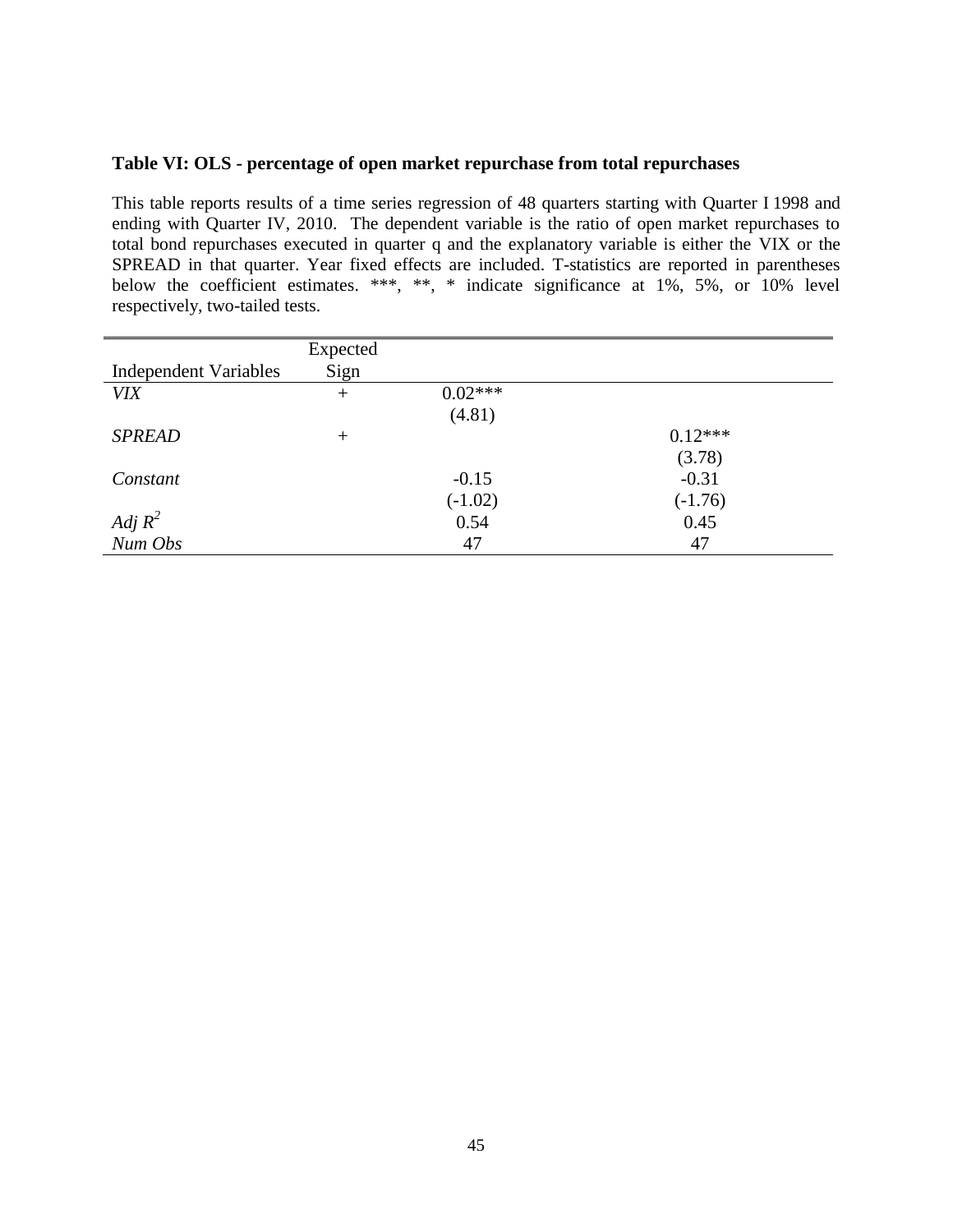#### **Table VII: Annual bond return following repurchase**

This table reports the estimation results of the return OLS regression (regression 2).

*ANNUAL\_BOND\_RETURN*<sub>*i*</sub>= $\alpha + \beta_1 OMR_i + \beta_2 FIRM$ \_RATING<sub>*i*</sub> +  $\varepsilon_i$ </sup>

The dependent variable is the ex-post one year return on bonds repurchased. The explanatory variable is a dummy variable of whether the repurchase was done in the open market or by using a tender offer. A 5-rating scale is used to control for credit rating of the bond where 1-4 are rated firms and 5 represents the unrated firms. Year and industry fixed effects are included. T-statistics are reported in parentheses below the coefficient estimates. \*\*\*, \*\*, \* indicate significance at 1%, 5%, or 10% level respectively, two-tailed tests.

| <b>Independent Variables</b> | <b>Expected Sign</b> |           |
|------------------------------|----------------------|-----------|
|                              |                      |           |
| OMR                          | $^+$                 | $0.18**$  |
|                              |                      | (2.55)    |
| <b>FIRM RATING</b>           | $^+$                 | $0.11**$  |
|                              |                      | (2.30)    |
| Constant                     |                      | $-0.42$   |
|                              |                      | $(-1.91)$ |
| Adj $R^2$                    |                      | 0.13      |
| Num of obs                   |                      | 150       |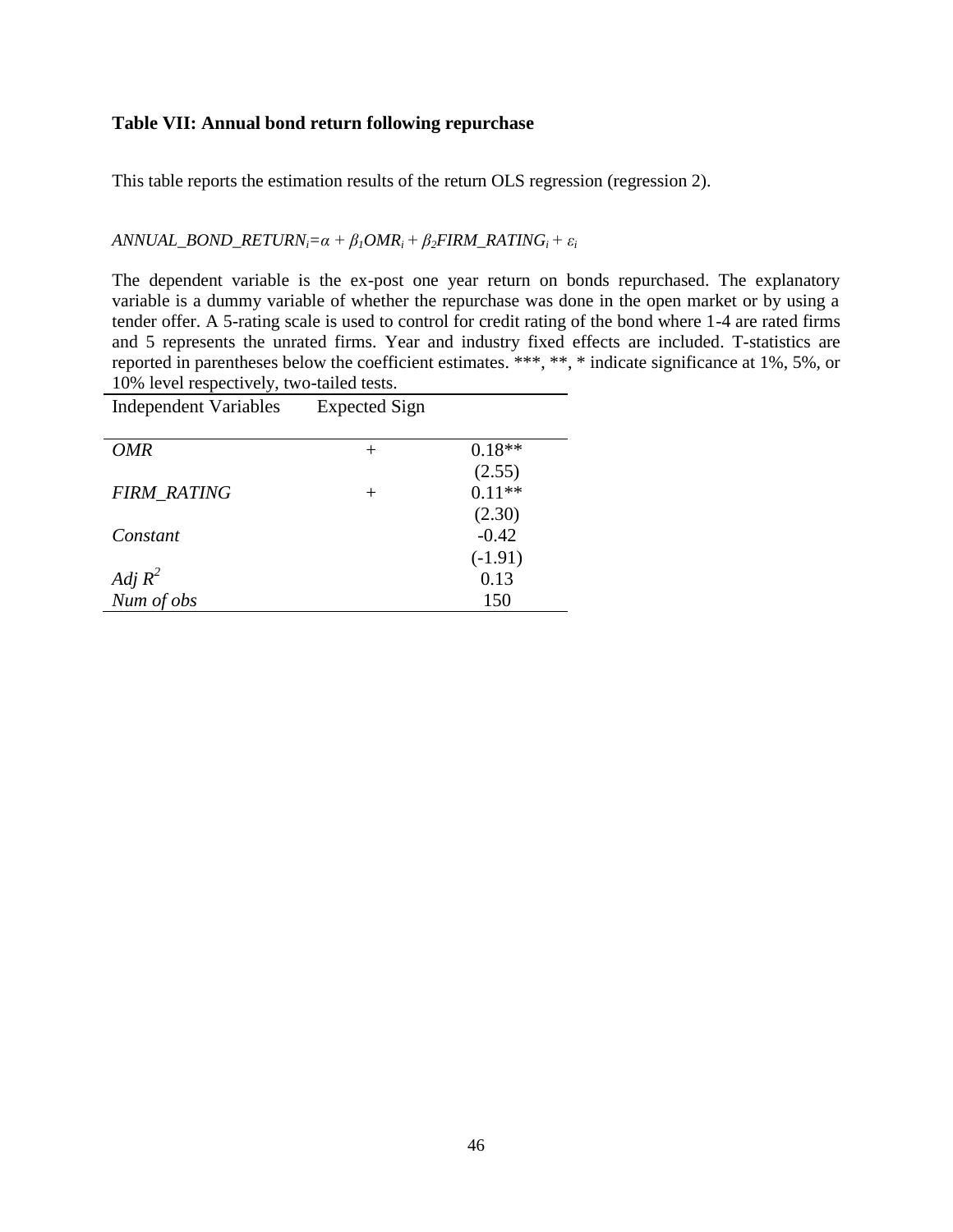#### **Table VIII: OLS – Effect of repurchase choice on gain / loss from extinguishment of debt**

This table reports the estimation results of the income statement effects of the repurchase method (regression 3).

 $GAIN_{i,t} = \alpha + \beta_1 LNTA_{i,t-1} + \beta_2 LEV_{i,t-1} + \beta_3 ROA_{i,t-1}$   $+ \beta_4 OMR_{i,t} + \beta_5 ACTIONSIZE_{i,t}$  +  $\beta_6 ACTION SIZE_{i,t} * OMR_{i,t}$ 

*+εi,t*

The regression is estimated for firms that executed debt repurchases either in the open market or via a tender offer and that have Compustat item *dtep* ("Gain from Extinguishment of Debt) available. The dependent variable is the income statement gain from extinguishment of debt. The explanatory variables are a dummy variable of the open market repurchase method, the repurchase amount and an interaction between the two vairbales. Control variables are defined in the appendix. Industry and year fixed effects are included. T-statistics are reported in parentheses below the coefficient estimates. \*\*\*, \*\*, \* indicate significance at 1%, 5%, or 10% level respectively, two-tailed tests.

| <b>Independent Variables</b> | <b>Expected Sign</b>     | (1)       | (2)       | (3)        |
|------------------------------|--------------------------|-----------|-----------|------------|
| <b>LNTA</b>                  | $\overline{\cdot}$       | 0.00      | 0.00      | 0.00       |
|                              |                          | $(-1.62)$ | $(-0.34)$ | $(-1.18)$  |
| <b>LEV</b>                   | $\overline{\mathcal{L}}$ | 0.00      | 0.01      | 0.02       |
|                              |                          | (0.47)    | (0.43)    | (1.35)     |
| <b>ROA</b>                   | $\overline{\mathcal{L}}$ | 0.06      | 0.11      | $0.24***$  |
|                              |                          | (0.61)    | (1.23)    | (3.12)     |
| <b>OMR</b>                   | $+$                      | $0.02***$ | $0.03***$ | 0.00       |
|                              |                          | (3.17)    | (3.69)    | $(-0.48)$  |
| <b>ACTIONSIZE</b>            | $\overline{\mathcal{L}}$ |           | $0.07**$  | $-0.09***$ |
|                              |                          |           | (2.23)    | $(-2.83)$  |
| <b>ACTIONSIZE *OMR</b>       | $+$                      |           |           | $0.34***$  |
|                              |                          |           |           | (8.39)     |
| Constant                     |                          | 0.02      | 0.00      | 0.01       |
|                              |                          | (0.46)    | $(-0.11)$ | (0.43)     |
| Adj $R^2$                    |                          | 0.06      | 0.08      | 0.36       |
| Num Obs                      |                          | 213       | 213       | 213        |